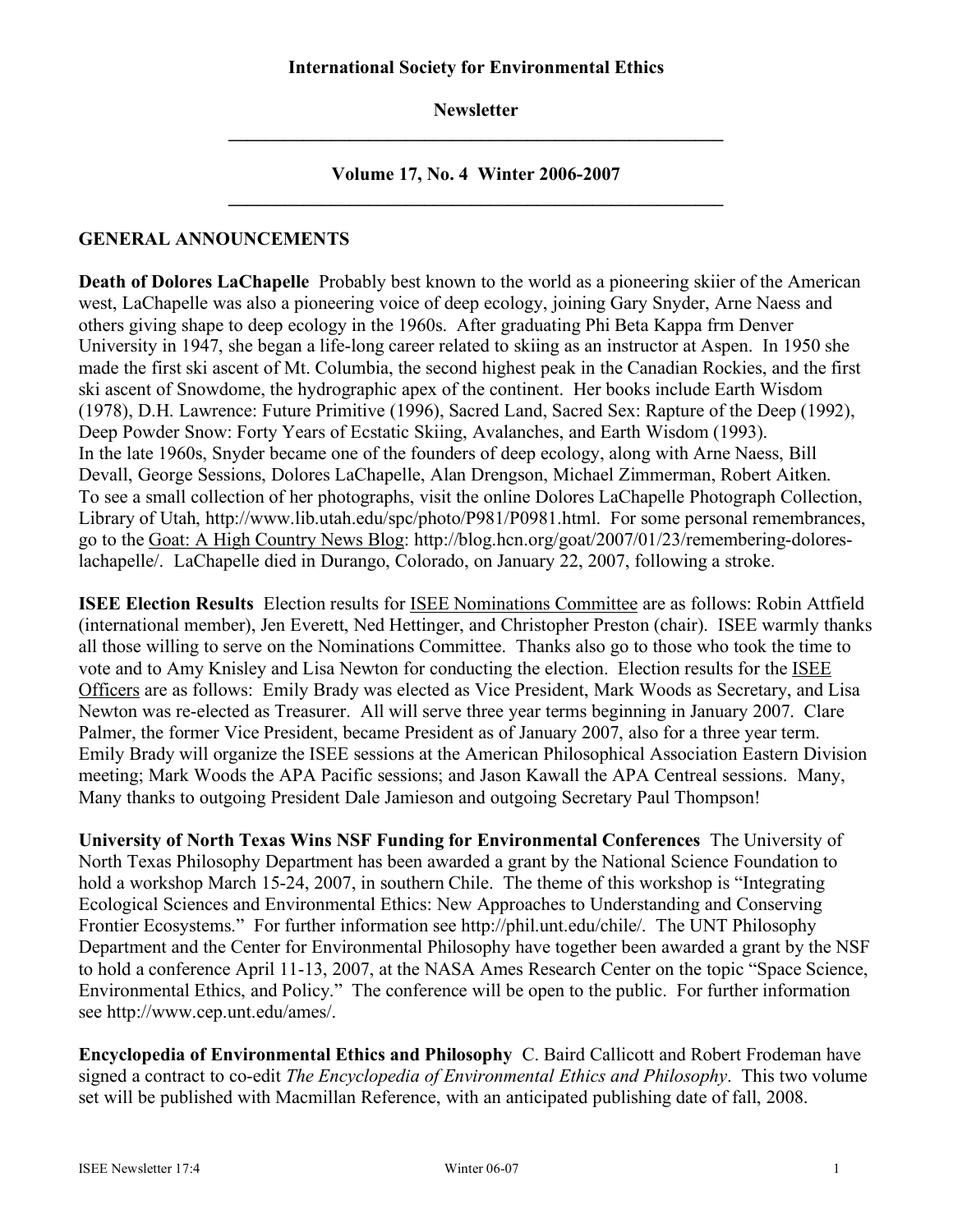**Invitation to Environmental Philosophers of the Salmon Nation** We (Kathleen Dean Moore-Oregon State U., Michael Nelson-U. of Idaho, and Andrew Light-U. of Washington) have hatched a plan to gather the environmental ethicists and philosophers in the bioregion we call the 'Salmon Nation': from the Yukon in the north to the Sacramento in the south and as far east as salmon swim (so Idaho and part of Montana). Our plan is to meet for a weekend field symposium in the ancient forest of the H.J. Andrews Research Forest in the Oregon Cascades next September -- not for the usual papers and disputes, but to think hard and cooperatively about what is our work in a 'wounded world,' to build our courage and moral resolve, to try to find our way toward a new, engaged work. The questions are straight-forward: What does the world need from us as philosophers? How can we provide it?

Oregon State's Spring Creek Project for Ideas, Nature, and the Written Word, which Kathy directs, and the USDA Forest Service, can provide funding to cover lodging and food, and can do the organizing (buy the wine, build the campfires, lead the hikes, begin the discussions, hoot in the spotted owls). We're especially interested in finding environmental ethicists who may not be in standard academic positions- tribal leaders, scholars in science or 'natural resource' departments, theorists in the NGOs.

We believe that in dangerous times, philosophers have to step forward, and maybe this can be a small step. We would even humbly encourage other environmental philosophers in other bioregions to consider hosting similar gatherings; many small steps might add up to a big leap.

So, if you are an environmental philosopher of the Salmon Nation, or if you know someone we should add to our mailing list, please email names to Charles Goodrich at the Spring Creek Project at charles.goodrich@oregonstate.edu.

**Eleventh Annual Meeting of The International Association for Environmental Philosophy November 10-12, 2007, Chicago, IL** The International Association for Environmental Philosophy (IAEP) invites paper proposals in the form of full (1-2 page) abstracts for its 2007 conference. The deadline for submission of abstracts is March 1st, 2007. Please submit abstracts electronically (in Word format) to IAEP Secretary Ted Toadvine ( toadvine  $\omega$ uoregon.edu ). The conference will be held immediately after the 46th Annual Meeting of the Society for Phenomenology and Existential Philosophy. Notice of selection will arrive by early May. Membership in IAEP is open to everyone. For information about IAEP and its journal, Environmental Philosophy, go to: www.environmentalphilosophy.org.

## **CONFERENCES AND CALLS**

**The Second Annual Working Seminar on Philosophy as Transformative Practice March 29-31, 2007, Elon University, Elon, North Carolina** The Philosophy Department of Elon University invites applications for the second annual seminar on Philosophy as Transformative Practice. In intensely focused work over several days, we propose to explore and enact philosophy as a form of normative and imaginative engagement that is deeply transformative of both its practitioners and their worlds. Academic philosophers at all levels and those beyond the academy are equally invited to apply, as well as philosophically- and creatively-inclined individuals and representatives of organizations across many fields. This year's seminar will focus acutely on the meaning, mechanisms and nature of transformations inspired and informed by philosophical wisdom, methods, and history. We will not only discuss ideas surrounding this theme, but also put those ideas, creatively and concretely, to the test. Participants will be invited/expected/enticed/ requested/tempted to develop and adopt transformative practices in an experimental vein, in order to gauge the dynamics required for educational transformation. Thus, there will be time devoted to large group discussions as well as creative, small group workshops designed to generate and embody innovative philosophical encounters. The seminar will serve as a teaching laboratory where we explore educational transformation as manifested in a diversity of sites, within and beyond the classroom. More information is available on our website at www.elon.edu/philosophy or by contacting Ann Cahill (cahilla@elon.edu), seminar coordinator.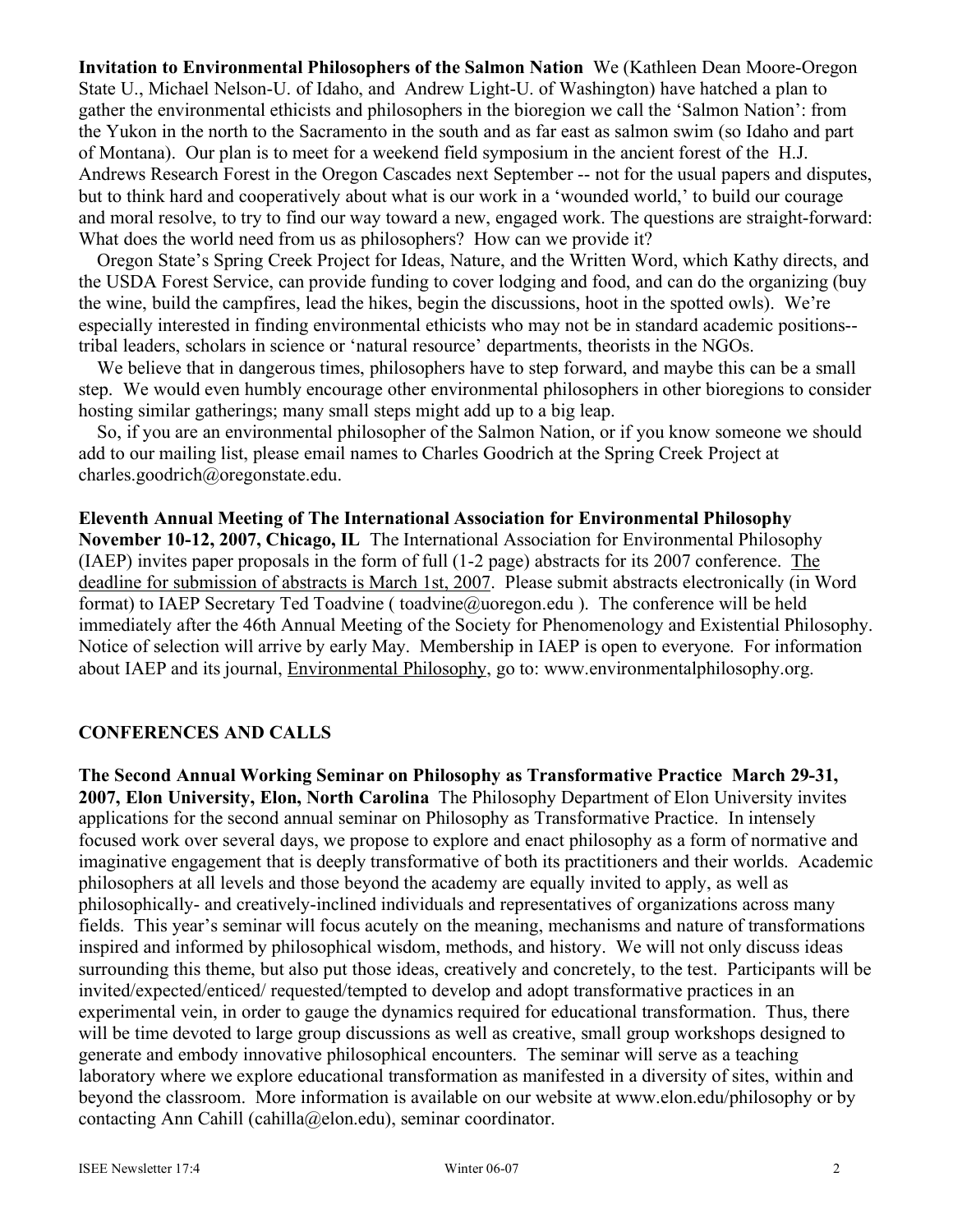# **EcoRes Forum: From Anthropocentrism to Ecocentrism: Making the Shift Online E-Conference beginning April, 2007** The EcoRes Forum, a new initiative undertaken by Mary Leyser, Coordinator of the Eco-Ethics International Union (EEIU), and Prof. Gennady Polikarpov, EEIU Vice-President and Chief Scientist at the Institute of Biology of Southern Seas in Sevastopol, Ukraine, announces the launch of a series of e-conferences focusing on the ethical, political and sociocultural aspects of climate change. The series, which will be offered free of charge, starts off in April 2007 with a two-week dialogue on a topic of increasing urgency: expanding and accelerating an ecocentric philosophy among societies around the world. The need for such a shift has long been recognized.

Titled "From Anthropocentrism to Ecocentrism: Making the Shift," the e-conference will bring together academics and activists, scientists and social critics, researchers and journalists, community leaders and citizens, all focused on looking for answers and actions to make this paradigm shift a reality. After reflecting on past movement successes to identify transferable practices, the semi-structured discussion will evaluate the current status–looking at what is and isn't working around the globe. Armed with this knowledge, participants will shift focus to the future, considering multi-prong approaches for moving forward on this trans-disciplinary issue.

The goals of the EcoRes Forum are:· to level the field of discourse by moving it to a space whose boundaries are set only by our own creativity; to promote awareness, public dialogue and the free exchange and exploration of ideas, knowledge and issues related to climate change; to leave all participants with something of value, whether knowledge, best practices, or a new perspective, which can be put to use immediately to improve efforts in their individual fields; and by so doing, to contribute to taking the environmental movement to the next level and thereby, in some small way, to assist in preventing further extreme human-induced climate change. For more information or to register for the April event, visit the EcoRes Forum website at http://www.eco-res.org; write to: forum@eco-res.org; or contact Mary Leyser (mleyser@eco-res.org).

**Saving Biological Diversity April 6-7, 2007, Connecticutt College, New London, CT** The conservation movement in North America emerged out of the shock of the extinction of the passenger pigeon and the near extinction of the American bison, species that had once been considered too numerous to be depleted. By the 1960s a broad consensus emerged in the United States that species should not be driven to extinction by human activities. Since then, however, the Endangered Species Act and major programs to restore endangered and threatened species have become controversial. Property rights advocates claim that endangered species protection hampers economic activity and land development to an unreasonable extent. At the same time, some conservationists are concerned that too much money and effort are devoted to endangered species, diverting attention from protection of entire ecosystems that support numerous species. They argue that preventing common species from becoming rare is the most effective long-term strategy given the limited resources available. Defenders of endangered species programs claim that protecting endangered species usually entails protecting entire ecosystems, and that endangered species can serve as effective symbols to rally popular support for ecosystem protection. Another controversial issue is how funds should be allocated for conservation between wealthy temperate-zone countries and less wealthy tropical countries that support most of the world's species diversity.

During this two-day conference we will learn about conservation and endangered species from a wide range of perspectives. Like all of the conferences sponsored by the Goodwin-Niering Center, this conference will be broadly interdisciplinary, with presentations by economists, political scientists, and conservation biologists. We will begin by examining the effectiveness and economics of endangered species protection. The second session will focus on efforts to sustain biological diversity in entire ecosystems or across regional landscapes. The third session will emphasize the best methods for protecting biological diversity on a global scale. An overview of these issues will be provided by two keynote addresses, and during a panel discussion that will end the conference. A few of the speakers: Mark Anderson, Director of Conservation Science, Eastern US Conservation Region, The Nature Conservancy; William Burns, Senior Fellow, International Environmental Law, Santa Clara University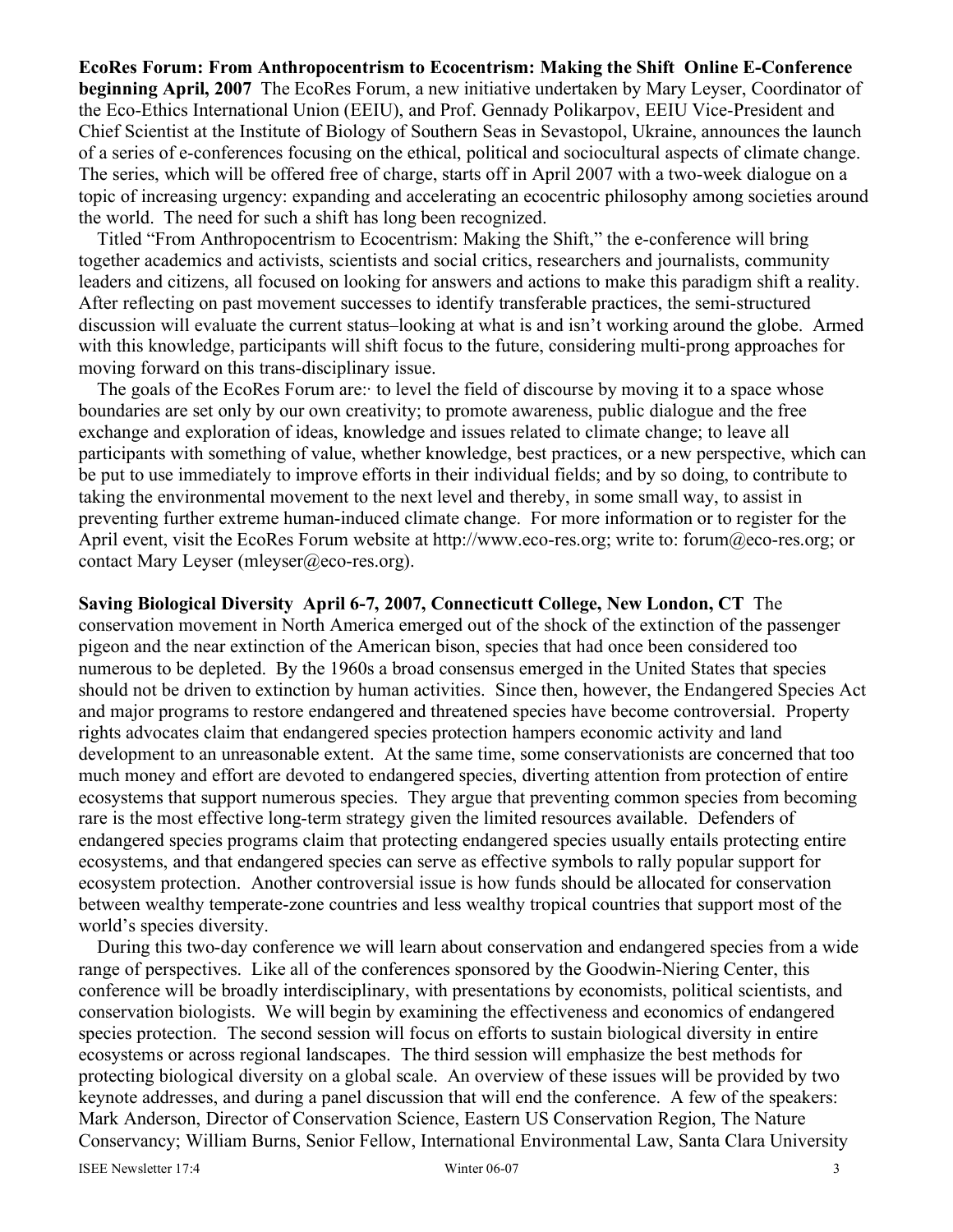Law School; Susan Farady, Project Manager, The Ocean Conservancy-New England Region; Scott Hecker, Director of Coastal Bird Conservation, National Auduboon Society; Bryan G. Norton, Professor in the School of Public Policy, Georgia Institute of Technology; Karin Sheldon, Director, Environmental Law Center, Vermont Law School. For more information, go to: http://ccbes.conncoll.edu/biodiversity/index.html, or contact:

Derek Turner Department of Philosophy Connecticut College Tel: (860) 439-2675 270 Mohegan Avenue Fax: (860) 439-5340 New London, CT 06320, USA derek.turner@conncoll.edu

**Space Science, Environmental Ethics, And Policy April 11-14, 2007, NASA Ames Conference**

**Center, CA** The Center for Environmental Philosophy, in conjunction with University of North Texas Department of Philosophy, the SWRI Center for Space Exploration Policy Research, and the National Space Society, is holding a conference April 11-14, 2007 on questions lying at the intersection of space science, environmental ethics, and policy. This conference, funded by the National Science Foundation Social and Economic Sciences Program, "Ethics and Values in Science, Engineering, and Technology," will revisit many of the themes first explored in a previous 1985 NSF-sponsored conference on "Environmental Ethics and the Solar System," the proceedings of which were published as Beyond Spaceship Earth: Environmental Ethics and the Solar System (1986), a book which for two decades has been a primary reference for discussions of ethical issues related to the space program. This new conference and subsequent edited volume will take into account the major changes that have taken place since the mid-1980s in relation to space science and space exploration, including President Bush's announced plans in January 2004 to create a base on the Moon and send a manned mission to Mars.

The conference will be held at the NASA Ames Conference Center, 25.4 miles south of the San Francisco International Airport. It begins at 1:30 p.m. on Wednesday, April 11 and ends at 6:00 p.m. on Friday, April 13. The conference will be open to the public. The registration fee is \$140, which includes lunch on April 12 and 13, dinner on April 12, and a reception on April 11. Registration will end when 60 participants are registered. For more information or to register, go to http://www.cep.unt.edu/ames.

**Int'l Assn for the Study of Environment, Space, and Place: "Built Spaces: Earth-Sky and Human Praxes" April 27-29, 2007, Duquesne Univ, Pittsburgh, PA** IAESP will hold its Third Annual Conference at the Simon Silverman Phenomenology Center at Duquesne University in Pittsburgh, Pennsylvania. The material expression of the human life-world is constructed by establishing patterns oriented through, and by, the earth-sky relation. Human socio-cultural praxes manifest spatially through establishing the fundamental spatiality, "a level"—an equilibrium that is formed through the collusion of the upright posture of the lived-body and the earthly horizon, marking the measure of the earth-sky relation and human experience.

Presentations may address any aspect of spatial production as long as the aspect of "builtness" is taken into consideration. In other words socio-cultural events are patterns that are always interlocked with materially expressed spatial patterns. The phenomena that we want to address in this conference concern our built environments. What is it to build? What is a building, or buildings? How do we build? How does building open a world, limit a world, destroy a world, protect a world, or enliven a world? What are the many forms of human dwelling about which building must address? How can we build a better world? Who builds and why? What do certain forms of building do for us, or to us? Suggested Subtopics: (these topics are not exhaustive; they are meant only to spark your own thinking): Vernacular Building; Intimate Spacings; Genius Loci of Built Places; Dance Floors, Sidewalks, Stadium.

IASESP seeks to foster interdisciplinary/transdisciplinary conversations. Presentations should not exceed 25 minutes. Please consider audience diversity while preparing your presentation. Deadline for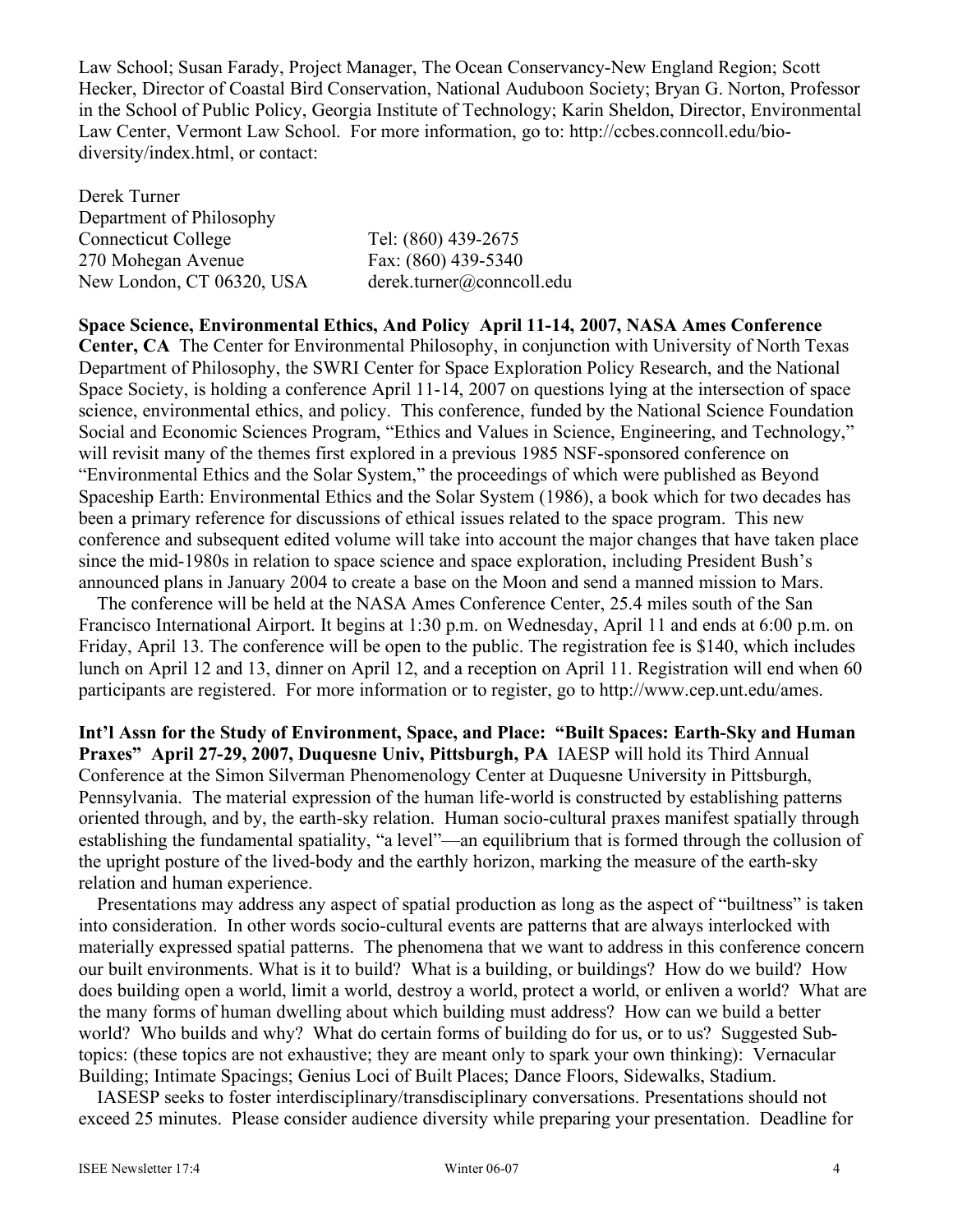abstracts: January 20, 2007. Send abstracts to: Steve Sandbank, ssandban@verizon.net. Accepted papers may be submitted for possible publication. Go to www.towson.edu/iasesp, or contact:

Daniel J. Martino Simon Silverman Phenomenology Center Duquesne University Pittsburgh, PA 15282 martino@duq.edu

**EcoSummit 2007 Beijing, PR China, May 22-27 2007** The world is experiencing rapid urbanization, industrialization and globalization. The pace, depth, and magnitude of these changes, have exerted severe ecological stresses on humankind living conditions and life support ecosystems across all scales - from local to regional, and global scales. Water shortages, desertification, soil degradation, greenhouse gas emissions, elevated sediment and nutrient fluxes to the coastal seas and other environmental problems are increasingly becoming the common side effects of those human activities. Sustainability can only be assured with an ecological understanding of the complex interactions between environmental, economic, political, and social/cultural factors and with careful planning and management grounded in ecological principles. Ecological complexity and sustainability are becoming a core concept and instrument for improving our common future.

This EcoSummit will focus on integrative aspects of all ecological science and its application under the general theme of "Ecological Complexity and Sustainability: Challenges and Opportunities for 21st-Century's Ecology". It aims to encourage greater integration of the natural and social sciences with policy and decision-making. Better understanding of the complex nature of ecological systems will provide the basis for sustainable solutions to environmental problems.

We expect this meeting to attract the broadest representations of ecological organizations, ecologists and practitioners on ecological sustainability issues from all over the world. We intend to show the unification and determination of our ecological community as a whole to use ecological knowledge and understanding to meet the challenges raised from the Earth Summit (1992), the World Summit on Sustainable Development (2002), and the United Nations 2005 Millennium Review Summit. The language of the conference is English. Go to: http://www.ecosummit2007.elsevier.com/call.htm for more information, or contact:

| Telephone: +44 (0) 1865 843643 |
|--------------------------------|
| Fax 1: $+44$ (0) 1865 843958   |
| Fax 2: $+44$ (0) 1865 853282   |
| s.peters@elsevier.com          |
|                                |

**Environmental Studies Association of Canada 2007 Conference May 26-June 2, 2007, University of Saskatchewan, Saskatoon** ESAC 2007 will be held as part of the annual Congress of the Humanities and Social Sciences. We encourage proposals which emphasize the Congress's 2007 theme "Bridging Communities: Making public knowledge – Making knowledge public." ESAC is an association made up of academics in a variety of disciplines, activists, and people employed in the environmental sector. We encourage participation in our conference program in a variety of formats, including: Special Papers, Regular Papers, Panels (Paper sessions, Workshops, Seminars), Roundtables, Posters, and Films. Please submit abstracts of up to 150 words to Tim Quick: tim.quick@royalroads.ca. Include your name, institutional affiliation and email address, other contact information, the type of proposal you are submitting (e.g. a special paper, a panel, a poster), and list any audio-visual needs. If your proposal is for a joint session, please include contact information for the program chair or conference organizer of the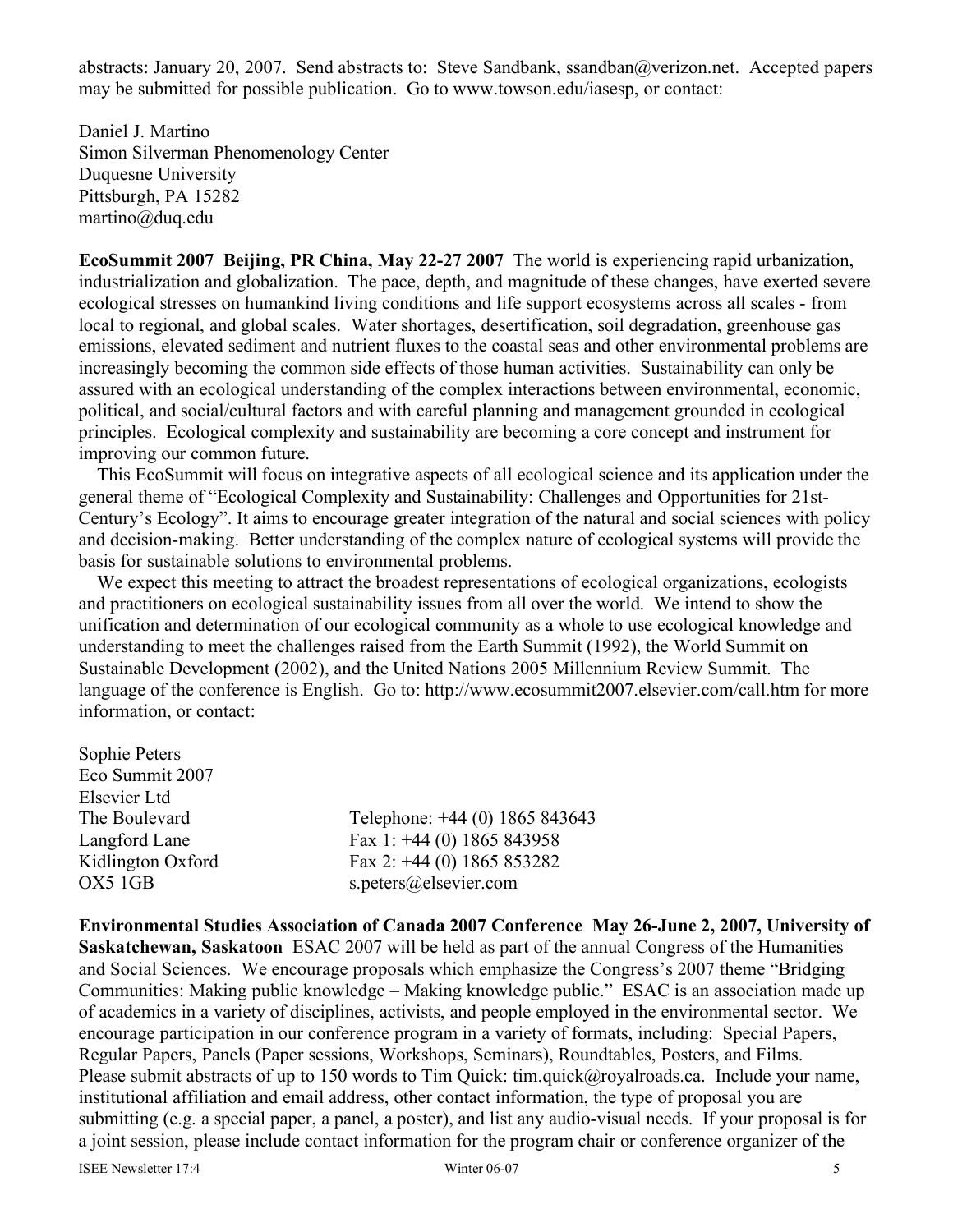other society. If you want the session to be held on a specific date this must be indicated in your proposal. Deadline for proposals: Friday, February 16, 2007. For further information, go to http://www.thegreenpages.ca/portal/esac/, or contact Tim Quick, tim.quick@royalroads.ca.

**Fourth Annual Joint Meeting on Environmental Philosophy May 29-June 1, 2007, Allenspark, CO**

This fourth annual meeting intended to bring together the environmental philosophy community is sponsored by the International Association for Environmental Philosophy, the International Society for Environmental Ethics, and the University of North Texas. The meeting will be held at 8500 feet at the Highlands Center, a recently constructed retreat center on the border of Rocky Mountain National Park in Colorado. Longs Peak (elev. 14,000) hovers above the conference center and is within close hiking distance. Rooms are available at the Highlands Center ranging from \$85 singles to \$120 for 4. We have reserved 20 rooms, each of which comfortably houses between 2 and 4 guests. And, the food will be better this year—we promise! In addition, camping facilities and other housing options are available nearby. Go to http://www.highlandscamp.org/retreat\_center.htm for further information.

Our hope is to attract a broad cross-section of the environmental philosophy community, including graduate students. Sessions will take a variety of formats. There will be free time in the course of the conference to enable hiking and conversation. Offers of assistance with organizing group walks and suggestions relating to other aspects of the conference would also be very welcome. For past conference programs go to http://www.environmentalphilosophy.org/. For more information, contact:

Robert Frodeman Clare Palmer Dept of Philosophy and Religion Studies Dept of Philosophy University of North Texas CB1073, Washington University 225 EESAT, Box 310920 One Brookings Drive Denton, TX 76203 USA St Louis, MO 63130 USA frodeman@unt.edu cpalmer@artsci.wustl.edu

**Annual Meeting of the Society for Existential and Phenomenological Theory and Culture May 29- 31, 2007, Saskatoon, Canada** The meeting will include a panel on "Recent Continental Perspectives on Animals." The human has often been defined through reference to the non-human animal. We are the political animal, the speaking animal, the rational animal, even the risible animal. These qualifications are not innocent; the political animal is thought to be superior to other, non-political animals, and sometimes this superiority is invoked to justify the domination of other animals and to deny rights and protections to non-human animals. Furthermore, certain groups of human beings (most notably, women and non-Europeans) have been historically characterized as closer to the animal, and therefore inferior. This gives rise to ethical questions concerning the treatment of non-human animals as well as humans who are associated with animality. Are there ways of thinking the relation between humans and other animals without constructing a hierarchy? Even if the human has traditionally been understood in terms of its difference from the animal, are there ways of understanding or responding to other animals on their own terms, rather than always in relation to the human? While the question of animals has been examined in Anglo-American ethics, it has recently become a subject of increasing interest in the continental tradition as well, and it is this conjunction which we would like to explore. The submission deadline is January 15, 2007.

The panel will be part of the annual meeting for the Society for Existential and Phenomenological Theory and Culture (EPTC) in Saskatoon, Canada, May 29-31, 2007, in conjunction with the Congress of the Social Sciences and Humanities of Canada from May 27 to May 29. Every year the Congress brings together some 100 learned associations and more than 5,000 scholars from Canada and the international community for approximately 10 days of interdisciplinary symposia, cultural events, and public discussions. For more information go to: http://www.fedcan.ca, or contact: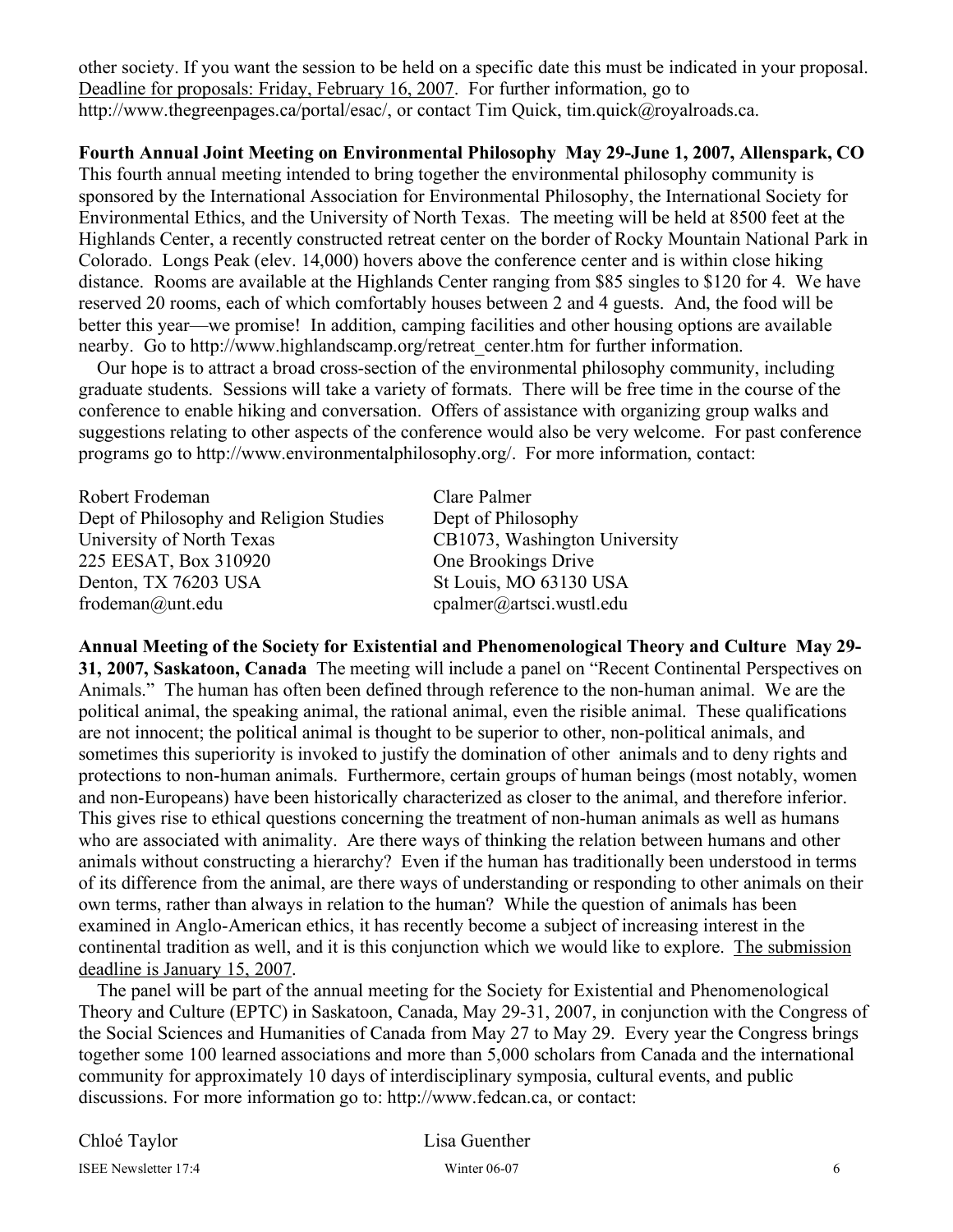Department of Philosophy Department of Philosophy McGill University University of Auckland 855 Sherbrooke St. West Private Bag 92019 Montréal, Québec H3A 2T7 Auckland, New Zealand chloe.taylor@utoronto.ca l.guenther@auckland.ac.nz

# **Contemporary Ethical Problems in Engineering Practice: A Dialogue, May 31-June 2, 2007**

Villanova University, Villanova, PA This interdisciplinary conference will bring together practicing engineers, academics, representatives of professional societies, and others associated with ethical problems in engineering. The aim is to construct a picture of a) the ethical problems facing engineers in practice today; b) What can be or is being done to help engineers deal effectively with ethical problems, and c) How can we transfer this knowledge into the engineering curriculum? The conference will feature invited plenary speakers followed by panel discussions. The goal of the conference is to facilitate conversation, across disciplines, on the dilemmas facing the engineering professional. For further information go to http://ethics.villanova.edu/conference, or contact John Fielder at john.fielder@villanova.edu.

**Royal Geographical Society-Institute of British Geographers Annual International Conference: Reparation, Restoration and Nature August 28-31, 2007, London, UK** Abstract submissions are invited for a session on "Reparation, Restoration and Nature," convened by Emily Brady (University of Edinburgh) and Clare Palmer (University of Washington-St Louis). Ecological restoration has become a popular way of responding to environmental damage caused through mining, forestry, and other forms of industry and development. Restoration projects seek to repair or rehabilitate damaged ecosystems, often by attempting to return them to the healthier state they may have had prior to human intervention. The environments in question are diverse in scale and character, ranging from vast wetlands and mountain quarries to post-industrial urban sites. This session considers both the conceptual problems raised by the contested concept of 'restoration' and the practical implications of restoration projects. Questions addressed by the session include:

- Can "nature," once lost, ever be fully restored?
- Are restored natural spaces truly "natural"? Are they human creations, or hybrid environments?
- Is restoration of nature a kind of reparation?
- Can protecting one "natural" place act as reparation for the destruction of another (either a past destruction, or as compensation for a proposed destruction)?
- If is there some non-anthropocentric moral responsibility for reparation or restitution? If so, to what is the reparation or restoration owed, and on what grounds?
- Can environmental or public art be a form either of reparation or restoration?
- How significant should "looking back" to what a place was once like be in determining future environmental policy? What is the role of history, heritage and memory in restoration?

Abstracts are invited addressing any of these questions about restoration. Completed papers should have a reading time of no longer than 20 minutes. Abstracts of 200 words or less MUST be submitted via the annual conference webpage on the Royal Geographical Society-IBG website: http://www.rgs.org/, by March 1, 2007. If you have questions, please contact the convenors: Emily Brady (Emily.Brady@ed.ac.uk) and Clare Palmer (cpalmer@artsci.wustl.edu).

# **International Forum on Applied Sustainable Development June 18-20, 2007, Université de**

**Sherbrooke, Quebec, Canada** 20 years after the Brundtland Report, 15 years after the Rio Summit, 5 years after the Johannesburg Summit... Sustainable development is steadily working its way onto agendas throughout the world. Governments, businesses, municipalities, institutions, NGOs — everyone is concerned with sustainable development. In order to accelerate the application of sustainable development, the time has come for us to share our implementation strategies and tools, as well as the factors we have encountered that either favour or hinder our success. Would you like to share your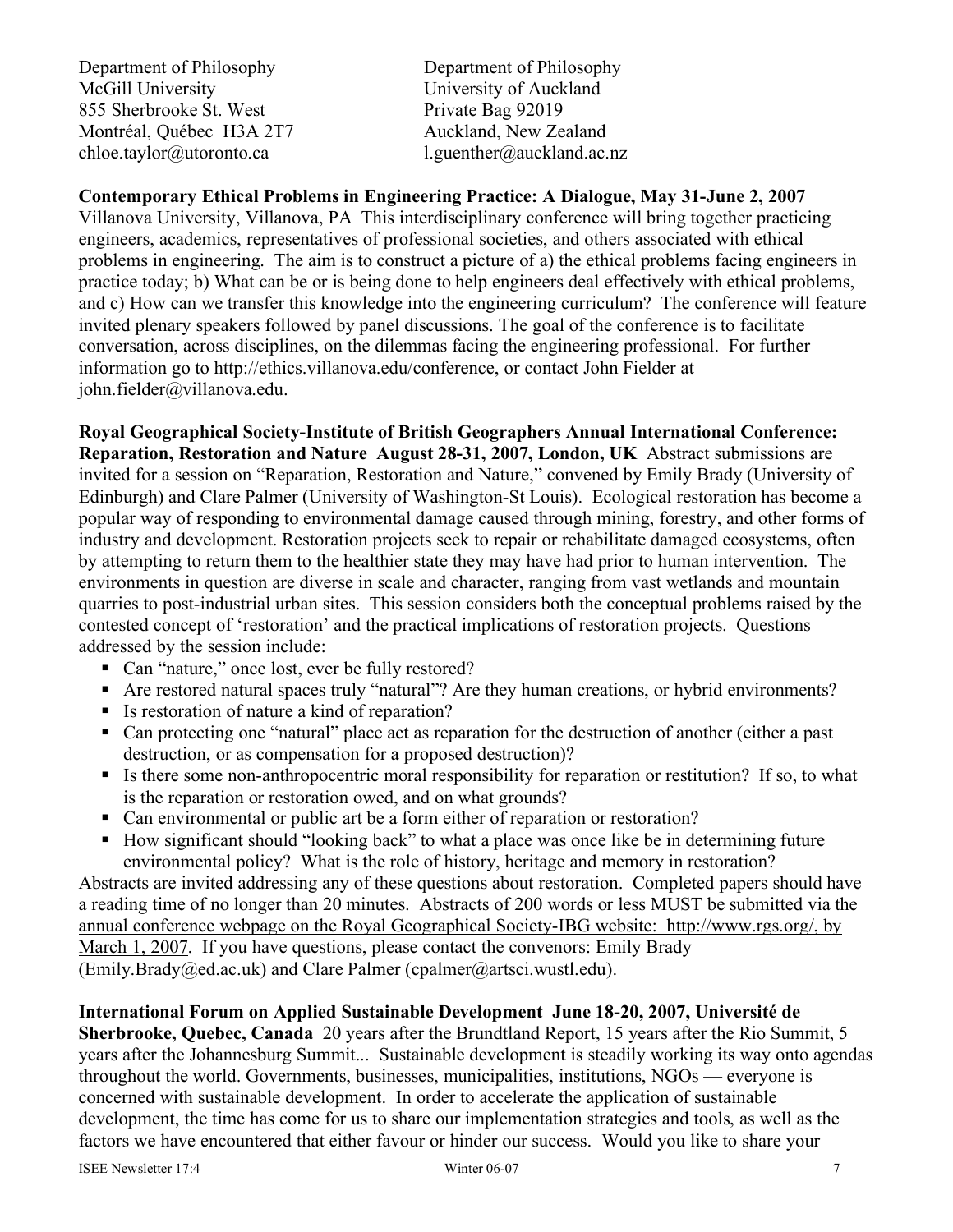experiences, projects, tools or applied research in the field of sustainable development? Don't miss this opportunity! Together, let's accelerate the application of sustainable development! The Meeting will promote the exchange of information and the participation of all. Most workshops will offer several brief presentations (approx. 15 minutes each) on a variety of subjects, which will be followed by questions and discussion periods and/or work sessions. The proceedings will take place in French and English (simultaneous interpretation available). The keynote speaker is Dr. Gro Harlem Brundtland.

We invite participation from representatives from organizations that have undertaken sustainable development initiatives: businesses, governments, municipalities, NGOs, non-profit organizations, institutions, universities, etc. Presentations should address all facets of sustainable development and should facilitate the application of sustainable development initiatives in various types of organizations. For more information, please go to: http://www.usherbrooke.ca/rvdd\_eng/ or contact Melanie McDonald at 1-819-821-8000 extension 65163,  $rvdd@u$ usherbrooke.ca.

#### **Environmental Philosophy, special issue on Environmental Restoration and Environmental**

**Aesthetics** Environmental Philosophy, official journal of the International Association for Environmental Philosophy (IAEP), seeks essays on the topics of Environmental Restoration and Environmental Aesthetics for a special double-issue in Fall, 2007. Submissions may treat these topics individually or address connections between them. Submission deadline for this special issue is July 1, 2007.

The journal also continues to accept submissions at any time in all areas of environmental philosophy, including: Environmental Ethics and Aesthetics; Environmental Ontology and Theology; Philosophy of Science and Technology; Ecofeminism and Environmental Justice; and Ecophenomenology.

Environmental Philosophy welcomes a diversity of approaches to environmental issues, including the many schools of Continental Philosophy, the history of philosophy, and the tradition of American Philosophy. Please send essays of 6000-7000 words, shorter essays, book reviews of 700 words or less, or brief "critical comments" on new books and articles. Submissions should follow the Chicago Manual of Style and be sent by email (in Word or Rich Text format) to journal co-editors Kenneth Maly (maly.kenn@gmail.com) or Ted Toadvine (toadvine@uoregon.edu). For more information about Environmental Philosophy or IAEP, please visit: www.environmentalphilosophy.org, or contact:

Ted Toadvine Secretary, International Association for Environmental Philosophy Director of Graduate Admissions, Environmental Studies Program

Philosophy & Environmental Studies Tel: (541) 346-5554 University of Oregon Fax: (541) 346-5544 Eugene, OR 97403-1295 toadvine@uoregon.edu

**Society for Conservation Biology 2007 Annual Meeting July 1-5, 2007, Port Elizabeth, South Africa** This year's annual meeting's theme is "One World, One Conservation, One Partnership"—an explicit focus on promoting interdisciplinary approaches to applied conservation. The SCB's Social Science Working Group has been asked by the meeting's organizers to promote collaborations between scientists of all professional inclinations and between African and non-African ethicists and social scientists interested in conservation issues that transcend location or case-specific application.

If you are interested in participating in the meeting or learning more about collaborative possibilities with other professionals interested in conservation, please contact Dr. Murray Rudd at mrudd@swgc.mun.ca. For more information on the meeting, go to: http://compworx.isat.co.za/scb/. For more information about the SCB or its Social Science Working Group, go to http://www.conbio.org/ or contact:

Richard L. Wallace, Ph.D. Vice President, Social Science Working Group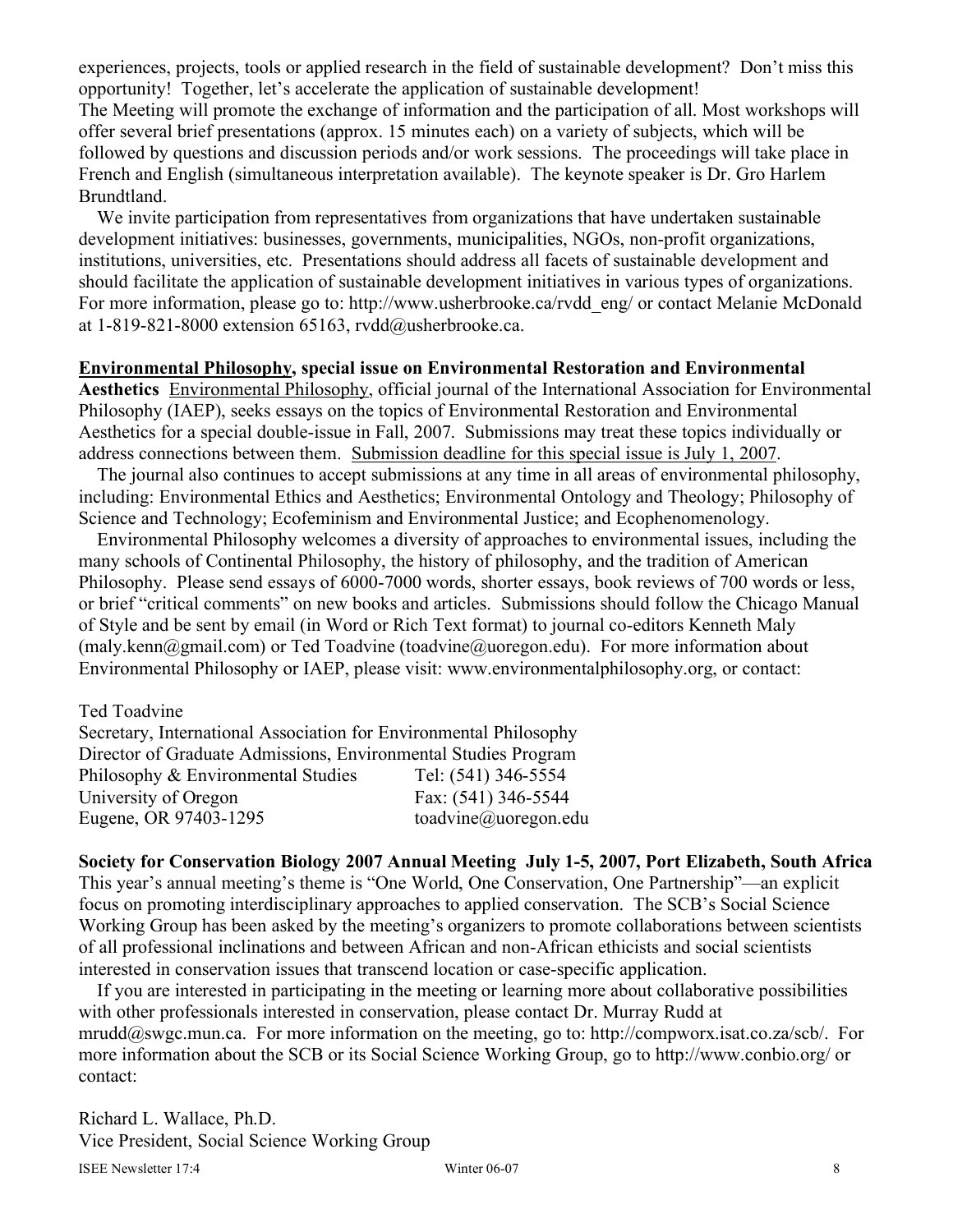Society for Conservation Biology Director, Environmental Studies Program Ursinus College Tel: (610) 409-3730 601 E. Main Street Fax: (610) 409-3660 Collegeville, PA 19426 USA rwallace@ursinus.edu

**The 14th Annual Meeting of The Society for Philosophy in the Contemporary World: "Justice and Identity in a Global Context" July 19-24, 2007, Universidad Latina de America, Morelia, Michoacan, Mexico** The Society invites submissions in which philosophical research engages the issues of our globalized era. Diverse philosophical approaches and methodologies are welcome and the theme can be broadly interpreted. Please submit papers that address the topic broadly conceived. Possible subthemes might address: Concepts of global justice; Just war traditions; terrorism, humanitarian intervention; The significance or insignificance of nation states; Global feminism and women's rights; Cosmopolitanism and philosophy; Science and technology as transcultural phenomena; Global warming and environmental ethics.

Standard submissions: 3,000 word maximum paper. Alternative presentation and creative proposals will be given consideration. Submissions are due March 17, 2007. Electronic submissions are preferred. All papers accepted for presentation will be considered for publication in the Journal for Society in Philosophy in the Contemporary World. Visit the conference webpage at http://www.spcw.info/. Questions and submissions (prepared for blind review) should be sent to the program co chairs:

Karen Bardsley José-Antonio Orosco SPCW 2007 Program Co Chair SPCW 2007 Program Co Chair Morehead State University Oregon State University UPO 820 Hovland Hall 102D Morehead, KY 40351 Corvallis, OR 97331-3902

k.bardsley@morehead-st.edu joseph.orosco@oregonstate.edu

**61st Annual Mountain-Plains Philosophy Conference September 27-29, University of Denver, Denver, CO** This year's conference will be hosted by the University of Denver. A block of guest rooms and meeting rooms for part of the conference will be at the Four Points Sheraton in Denver. Our invited speaker is John Doris (moral psychology) from Washington University at St. Louis. Papers on any topic of philosophical interest will be considered. E-Mail submissions (Word or pdf) are preferred and should be no longer than 3000 words, suitable for reading aloud, and prepared for blind-reviewing (detachable title page). Please include a 100-word abstract in your cover letter, indicate the preferred AOS of your referee, and indicate whether, should your paper not be accepted, you would be willing to serve as a commentator or session moderator. Deadline for Submission: June 4, 2007. Send submissions by e-mail to both Eva Dadlez, edadlez@ucok.edu; and Brendan Lalor, Brendan.Lalor@castleton.edu. For more information about conference logistics contact Candace Upton, cupton $@du$ .edu, or:

| Eva Dadlez                     | Brendan Lalor                  |
|--------------------------------|--------------------------------|
| Department of Philosophy       | Department of Philosophy       |
| University of Central Oklahoma | <b>Castleton State College</b> |
| Edmond, OK 73034               | Castleton, VT 05735            |
| edadlez@ucok.edu               | Brendan.Lalor@castleton.edu    |

**Revista Venezolana de Ciencia Sociales (Social Science Journal of Venezuela)** Revista Venezolana de Ciencia Sociales welcomes articles (in English) on ethical and social issues confronting wide range of questions of the modern world. Above all, the editor welcome papers on variety of environmental concerns (environmental ethics, issues of environmental philosophy, animal welfere etc.,). Other related topics of interest include resource and biodiversity conservation, endangered species,population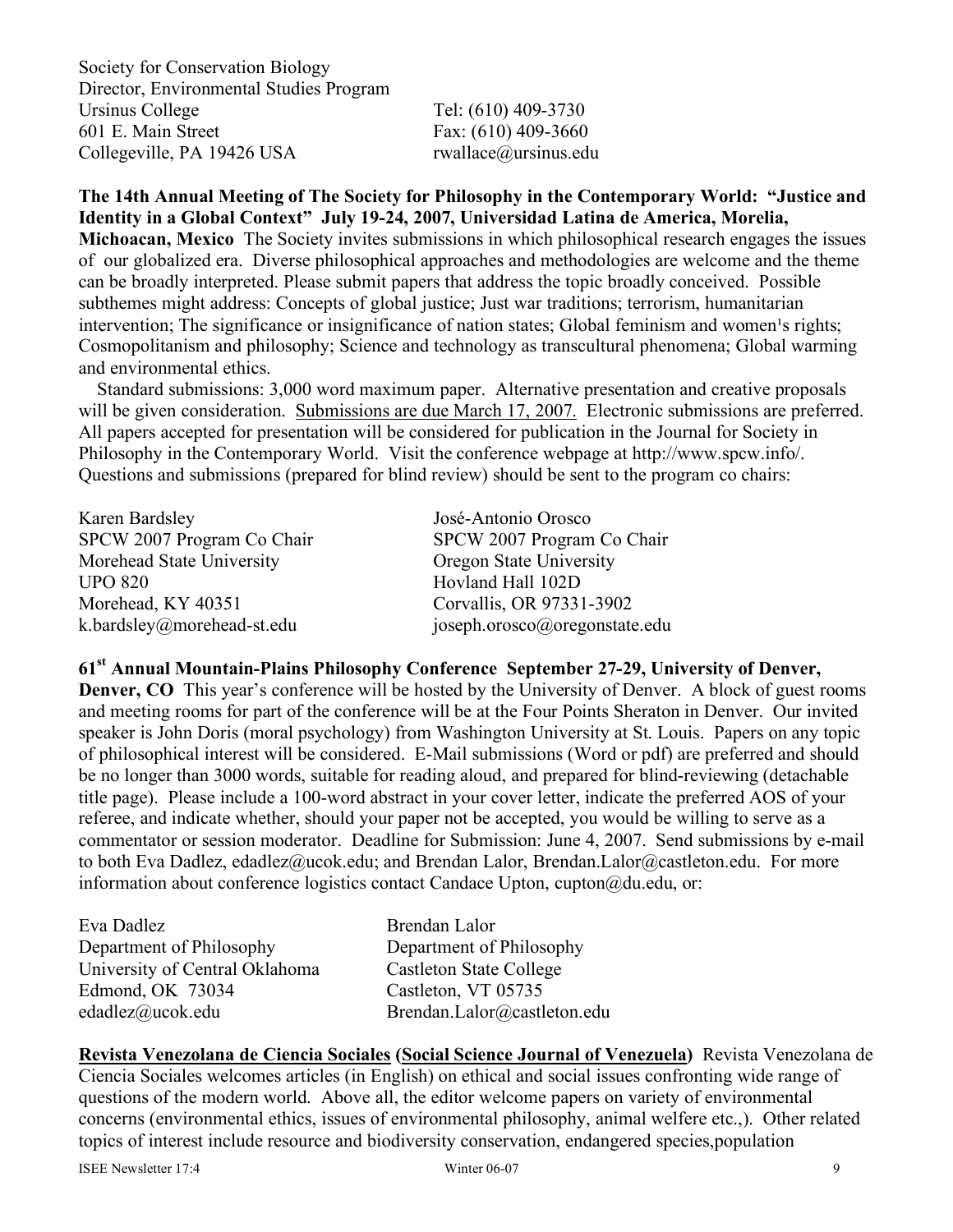policy,and environmental management and policy. Papers can be submitted directly to the editor Francisco Avila F. at favilaf@cantv.net or ciceron.geo@yahoo.com.

**Ethics and the Environment** Ethics and the Environment provides an interdisciplinary forum for theoretical and practical articles, discussions, and book reviews in the broad area encompassed by environmental philosophy. Possible topics include conceptual approaches in ecological philosophy such as ecological feminism and deep ecology as they apply to issues such as cloning, genetically modified organism, new reproductive technology, war and militarism, environmental education and management, ecological economics, and ecosystem health. We encourage submissions offering new and imaginative conceptions of what counts as an "environmental issue." Manuscripts may be submitted at any time to the Editor. Please send two copies, one without identification, for anonymous review. For matters of style, please consult *The Chicago Manual Of Style*.

| Send submissions to:     | Send inquires to:                     |
|--------------------------|---------------------------------------|
| Victoria Davion, Editor  | Mona Freer, Managing Editor           |
| Ethics & The Environment | Ethics & The Environment              |
| Department of Philosophy | Department of Philosophy              |
| University of Georgia    | University of Georgia                 |
| Athens, GA 30602-1627    | Athens, GA 30602-1627                 |
|                          | Ph: (706) 542-2362 Fx: (706) 542-2839 |
|                          | $m \text{freer}(a)$ uga.ed            |

**New Encyclopedia of Sustainability, Call for Applications for Associate Editors** Berkshire Publishing Group is embarking on an Encyclopedia of Sustainability, inspired by its Encyclopedia of World Environmental History, and needs to appoint an editorial board. We currently seek associate editors who will work with Berkshire to ensure comprehensive coverage and recommend authors. Associate editors will also review a small number of articles. Contact Karen Christensen, karen@berkshirepublishing.com, for further information.

**New Encyclopedia of Earth, Call for Volunteer Authors and Editors** We invite you to apply to become a contributor to the Encyclopedia of Earth, a new authoritative information resource about the environment that is free to the public and free of advertising. The Encyclopedia of Earth is one component of the Earth Portal (www.earthportal.net), a web-based information hub that combines the trustworthiness and authority of scientific review and governance with the power of web-based collaboration, all enabled by a state-of-the-art technology platform.The Prospectus for the Encyclopedia of Earth can be viewed at www.earthportal.net/eoe/eoeabout.

Lauren Pidot National Council for Science and the Environment P (202) 207-0015 1707 H Street, NW, Suite 200 F (202) 628-4311 Washington, DC 20006 eoe@earthportal.net

### **PROGRAMS AND INSTITUTES**

**Second Annual Environmental Ethics Institute: Environmentalism for the Future July 30-August 9, 2007, University of Montana, Missoula** The Center for Ethics at The University of Montana invites participants in its second annual Environmental Ethics Institute. The institute provides an opportunity for scholars, students, professionals, and interested citizens to gather in Missoula for discussion of and reflection on environmental issues. The institute consists of two courses and an evening lecture series. The courses require 4 to 5 weeks of asynchronous on-line study prior to the 4 to 5 days of face-to-face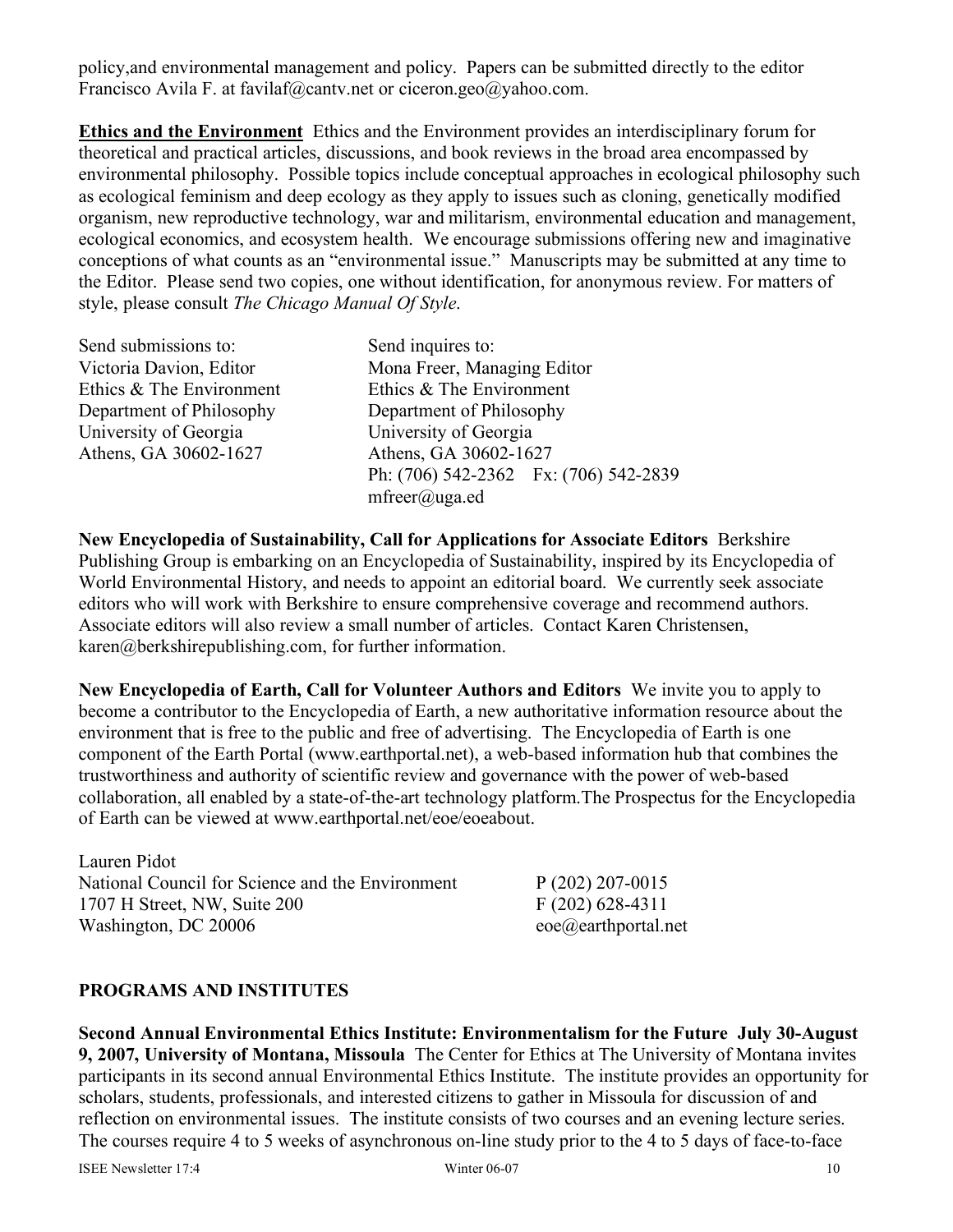contact in Missoula. Missoula is a dynamic college town surrounded by mountains. It is located at the confluence of three rivers: the Clark Fork of the Columbia, the Blackfoot and the Bitterroot. The Rattlesnake Wilderness Area is within minutes of campus by bicycle or city bus, and Glacier and Yellowstone National Parks are within easy driving distance.

Courses From July 30 to August 2, Anna Peterson will teach "Value and Practice." Dr. Peterson is a Professor in the Department of Religion at the University of Florida. She is widely published in environmental ethics, most notably her book, Being Human: Ethics, Environment, and Our Place in the World. From August 6-10, Andrew Light, returns for his second year at the institute to teach "Environmental Ethics and Policy." Professor Light holds positions in the Department of Philosophy & Evans School of Public Affairs at the University of Washington. He is a prolific author and engaging speaker and teacher. The format for these courses is part on-line and part face-to-face. Students will meet on-line to discuss the readings for several weeks before class meets in Missoula. This allows the intense one-week session to be more productive. For details and registration, visit the Center's Web site: www.umt.edu/ethics.

Evening Lecture Series Along with evening lectures by professors Light and Peterson, some of the scholars scheduled to speak during the institute at this time are: Vicki Colvin, Associate Professor and Executive Director of the Center for Biological and Environmental Nanotechnology, Rice University; Donald A. Brown, Esq., Director, Pennsylvania Consortium for Interdisciplinary Environmental Policy, Director of the Collaborative Program on the Ethical Dimensions of Climate Change, The Rock Ethics Institute, Penn State University; Christopher Preston, Assistant Professor of Philosophy and Fellow in Environmental Ethics at the Center for Ethics, The University of Montana; Paul B. Thompson, W. K. Kellogg Chair in Agricultural, Food and Community Ethics at Michigan State University; and Clark Wolf, Director of Bioethics and Associate Professor of Philosophy at Iowa State University. For more information contact, visit www.umt.edu/ethics or contact:

| Dane Scott, Director      |                        |
|---------------------------|------------------------|
| The Center for Ethics     |                        |
| The University of Montana | Ph: $(406)$ 243-6632   |
| 1000 E. Beckwith Avenue   | Fx: $(406)$ 243-6633   |
| Missoula, MT 59812        | dane.scott@mso.umt.edu |

**University of Montana Masters with Environmental Philosophy focus** The Philosophy Department at the University of Montana in Missoula is very pleased to announce the renewal of its Masters Degree emphasis in Environmental Philosophy. For details of the program see the department website at http://www.umt.edu/phil/masters.htm; inquiries about the environmental philosophy emphasis should be directed towards Deborah Slicer (Deborah.Slicer@mso.umt.edu) or Christopher Preston (Christopher.Preston@mso.umt.edu).

**Tufts University Master of Science in Animals and Public Policy** The Center for Animals and Public Policy at Tufts University was founded in 1983. Its guiding vision is an institute for higher education and policy reflection that investigates the ethical, legal, social and scientific dimensions of human-animal relations. Today the Center and its faculty are leading voices in ethics, human-animal studies and public policy. The Center's Master of Science in Animals and Public Policy (MAPP) is an interdisciplinary, one-year degree focusing on the theories, methods and topics of human-animal studies and public policy. A detailed description of MAPP, frequently asked questions, and information on applying are available at the Center's website, www.tufts.edu/vet/cfa.. The application deadline is April 1, 2007. Also feel free to contact: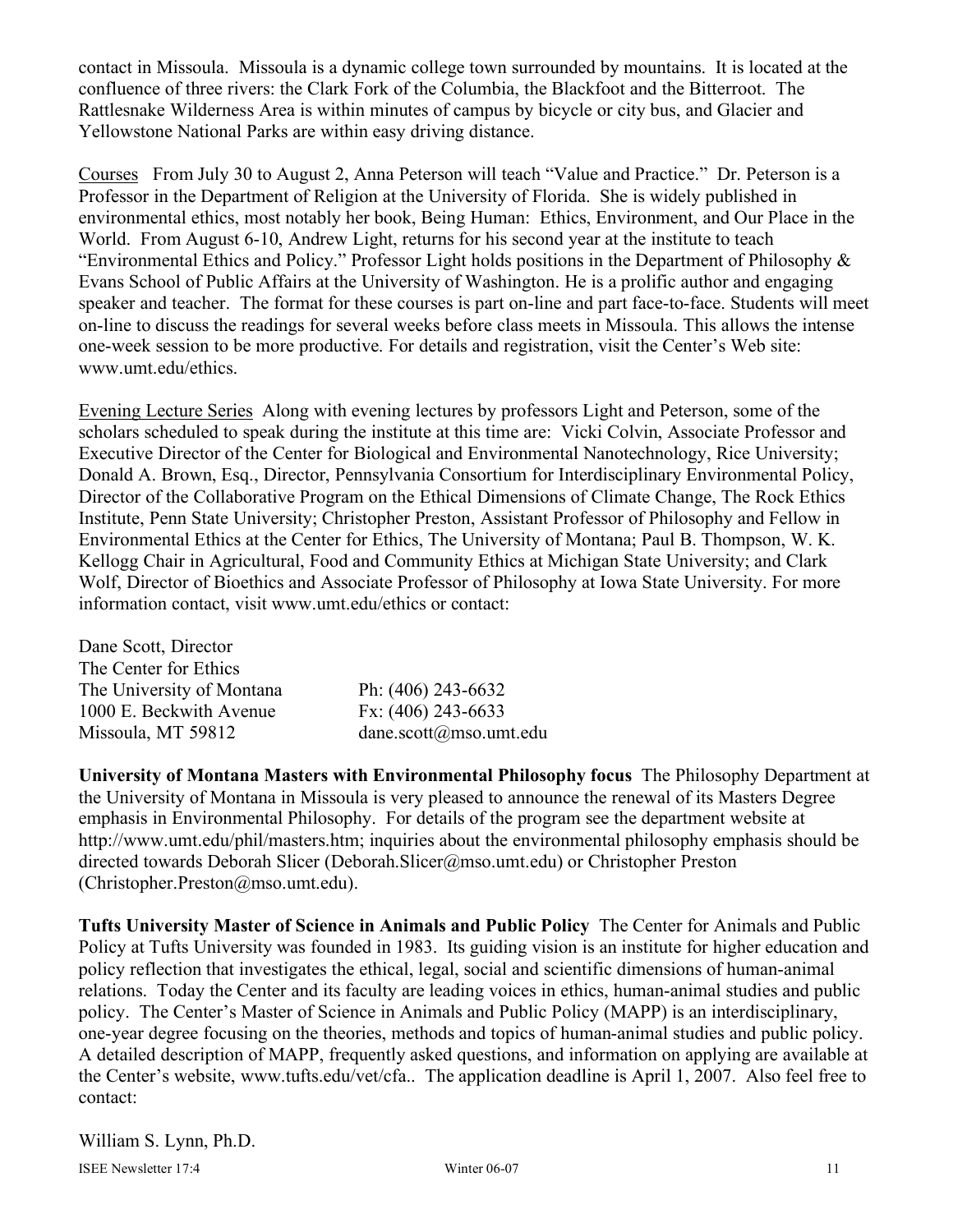Assistant Director/Program Director Center for Animals and Public Policy Tufts University Ph: (508) 887-4570 200 Westboro Road Fx: (508) 839-3337 North Grafton, MA 01536 william.lynn@tufts.edu

# **NOTES FROM THE FIELD: Replies to Crowley's Report on Visit with Arne Naess**

"Arne Næss' Complex Legacy," a report on a visit with Arne Naess by Yale undergraduate student Thomas Crowley, was published in the fall 2006 ISEE Newsletter and elicited four replies. *From the editor*: Mr. Crowley's report stated that Arne Naess suffers from Alzheimer's disease. We have since learned that Arne Naess has not been diagnosed with Alzheimer's. We regret the error.

#### Open Letter to Thomas Crowley—Tim Quick

Dear Thomas:

I'm was glad to read in the ISEE Newsletter, 17.3, that you got to visit Arne Naess. He is certainly one of the twentieth century's pre-eminent thinkers. I have had the privilege twice myself – once in October, 2002, and once in April, 2006, shortly before your visit. Both experiences have been formative in my understanding of Naess's work, especially this last visit.

However, I was rather dismayed at your portrayal of Arne, and several inaccuracies must be corrected. Someone with as complex and sophisticated a character as Naess must be scrutinized with care and deserves a much more thorough representation than what you've done.

First, you wrote that the time Arne spends at his mountain hut on Tvergastein "highlights his detachment from the world of human interaction and concerns of social justice" (p. 24). This is absolute nonsense! Statements like these belong in The National Enquirer and should never have been put into print by ISEE. Naess has been arrested several times in Norway for both environmental and social justice causes; he took early retirement (age 57) to focus on environmental and social justice issues; he has lectured in many countries around the world making a special point of how both the environmental and social justice movements are motivated by compassion; the central focus of his adult life has been to inspire other human beings to cultivate their own personal ecosophies (ecological wisdom).

Of course Arne has critics. But you mention none by name, which leaves me suspicious as to the legitimacy of their claims. As a philosophy undergraduate you must know that not citing a source undermines your position, demoting it to mere opinion. We may as well just use gossip columnists as "sources."

I'm also puzzled by your claim that Arne suffers from Alzheimer's (p. 25). Perhaps, but he did just turn 95 years old (January 27). But neither Kit-Fai, Arne's wife, nor anyone else mentioned it during my April visit. One of my talks with Arne took place on the patio of his apartment where we enjoyed a warm, sunny Oslo afternoon and had an extended discussion on ontology while Kit-Fai made us dinner. Arne was lucid and focused the entire time (about 45 minutes). He did not "drift in and out of conversation" (p. 25) as you think he did with you. It's more likely that Arne was bored. He does not engage in small talk; he has a mind like a thoroughbred race horse: it needs to run! To portray Arne as senile, "easily distracted by the background music" (p. 25) is really unfortunate as in all likeliness you were unfamiliar with his tactics.

One thing we should note is that there is always a pedagogical dimension to Arne's writings and behaviour, especially when he is talking with students. If he "abruptly stopped talking when he noticed the flower in a pot on the coffee table," (p. 25) it was most likely meant to draw your attention there too, to contemplate its existence, to try to identify with it. There is only so much we can talk about (especially deep, philosophical ideas). Behaviour is perhaps the most sincere articulation one's values.

Thomas, please reconsider your experiences with Arne. Naess, his work, and his legacy deserve much more care and attention than what came across in your "Report from the Field." Sincerely,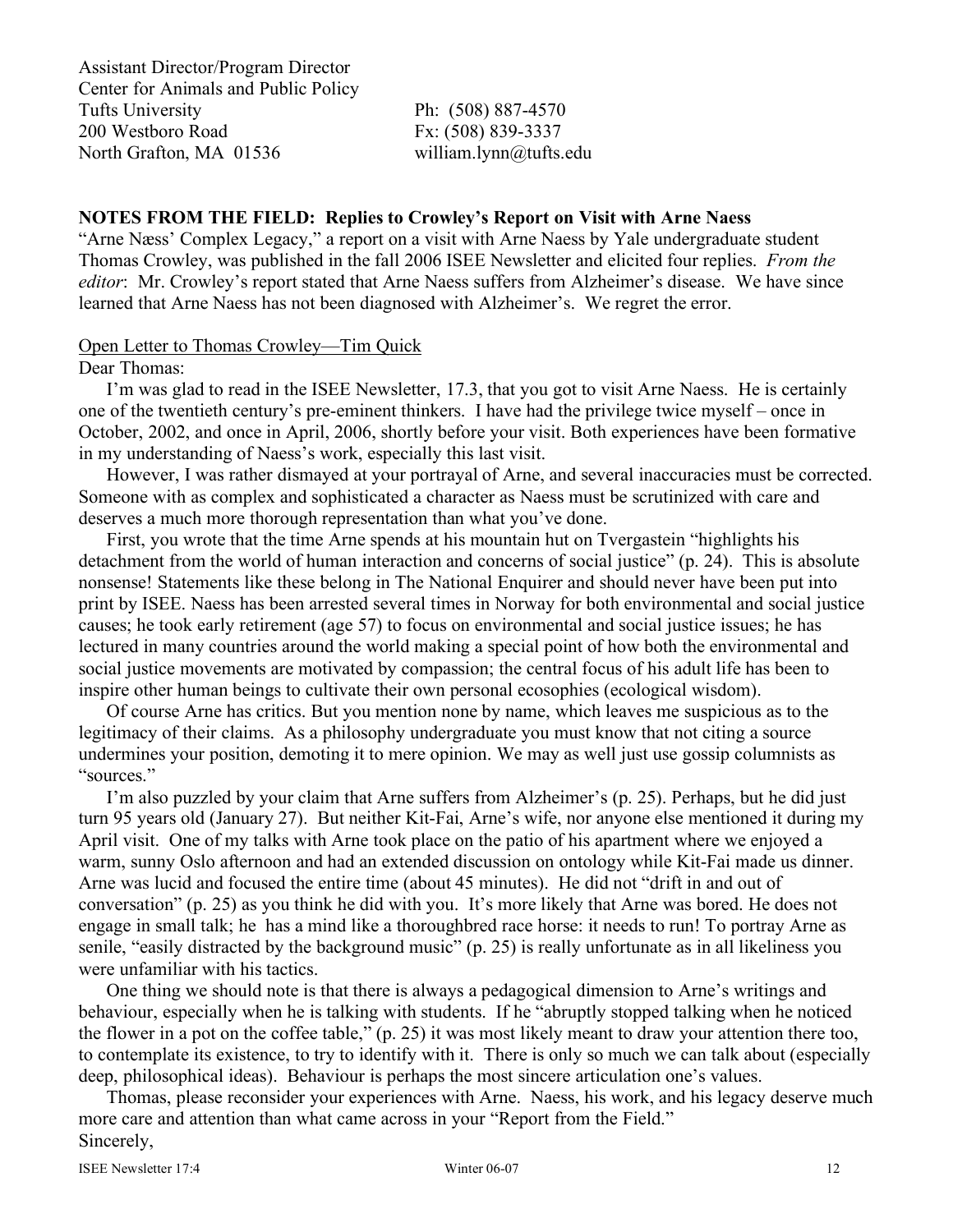### Tim Quick

--Tim Quick is Associate Faculty in the Canadian Centre for Environmental Education, School of Environment and Sustainability, at Royal Roads University in Victoria, BC, Canada.

### Caring Scholarship: Correcting Thomas Crowley's Arne Naess Report—Alan Drengson

In the Fall 2006 issue of the ISEE Newsletter Thomas Crowley reports on his study of "deep ecology" and his visit to Norway, where he met with Arne Naess and others working in environmental philosophy. He mentions that before his trip he took a special interest in Naess and the deep ecology movement, doing a tutorial with Holmes Rolston in the spring of 2006. Unfortunately, his report contains many inaccuracies about Naess and his philosophy. These are basic mistakes that many of us made in interpreting Naess's work many years ago. They are perpetuated by non-scholarly websites such as Wikipedia, but we think that publications such as the ISEE Newsletter should set a higher standard for careful scholarship. I am focusing my comments on the major errors in Crowley's Report.

I have known Naess and studied his work for a very long time. I am the co-editor of the 10 Volume *Selected Works of Arne Naess* (SWAN) that was published by Springer, Dordrecht, Netherlands in 2005. I co-edited several recent issues of the Trumpeter Series devoted to Naess's work and the deep ecology movement. I hope that your readers will seek out the *Selected Works* and also the Trumpeter issues (Vol 21, 1  $\&$  2 - 2005, Vol 22, 1  $\&$  2 plus Festschrift supplement 2006) that are available online at http://trumpeter.athabascau.ca. I also co-edited an anthology *The Deep Ecology Movement* published by North Atlantic (Berkeley) in 1995. In the introduction to this anthology, Yuichi Inoue and I point out that many authors mistakenly conflate Naess's Ecosophy T (a personal philosophy of life) with the deep ecology movement, which is a global movement supported by people with a diversity of worldviews. They make this mistake partly because they use just the words "deep ecology" and "deep ecologist". If they carefully examine how Naess writes about these matters, they would not make this mistake. Naess is quite adamant to not call himself a deep ecologist and to distinguish between political movements and personal philosophies of life. (On this issue see the Naess interview by Richard Evanoff in the Trumpeter 21, 2 pages 65-77, online.)

Naess says that people with a diversity of worldviews and cultures participate in and support global political-social movements. This is an empirical observation. As he writes in the "Three Great Movements" (in the Trumpeter Vol 9, 2, 1992, pp 85 -86 and also in Volume X pp. 219-153 of SWAN) the peace, social justice and ecology movements arose as grass roots efforts based in many countries, drawing supporters from all areas of different societies, with different personal philosophies and worldviews. He says that his own personal philosophy, that he calls Ecosophy T, is his ultimate basis for supporting all three movements. Personal philosophies are based on ultimate norms and ultimate hypotheses about the world. People support political and social action movements on the basis of their own values and beliefs about the world. Naess is a long time supporter as well as a researcher of social and political movements using cross cultural and multi-linguistic studies based ultimately on empirical methods and surveys.

Naess's own philosophy should not be equated with the deep ecology movement, but recognized as his personal basis for supporting the movement to end the environmental crisis and to live in harmony with the natural world. In trying to characterize any movement of global extent, it is impossible to give a "definitive" account. The best we can do as a result of studying documents, actions, conferences, interviews, and so on, is to broadly characterize a movement in terms of its basic aims and concerns. Thus, when Naess talks about the deep ecology movement, he thinks it can be characterized by 8 points, that he sometimes calls platform principles. The most recent version of the 8 points is published in Naess's book *Life's Philosophy*, University of Georgia Press, Athens, GA 2002, pp 108-109. They are the following:

1. All living beings have intrinsic value.

2. The richness and diversity of life has intrinsic value.

3. Except to satisfy vital needs, humankind does not have the right to reduce this diversity and this richness.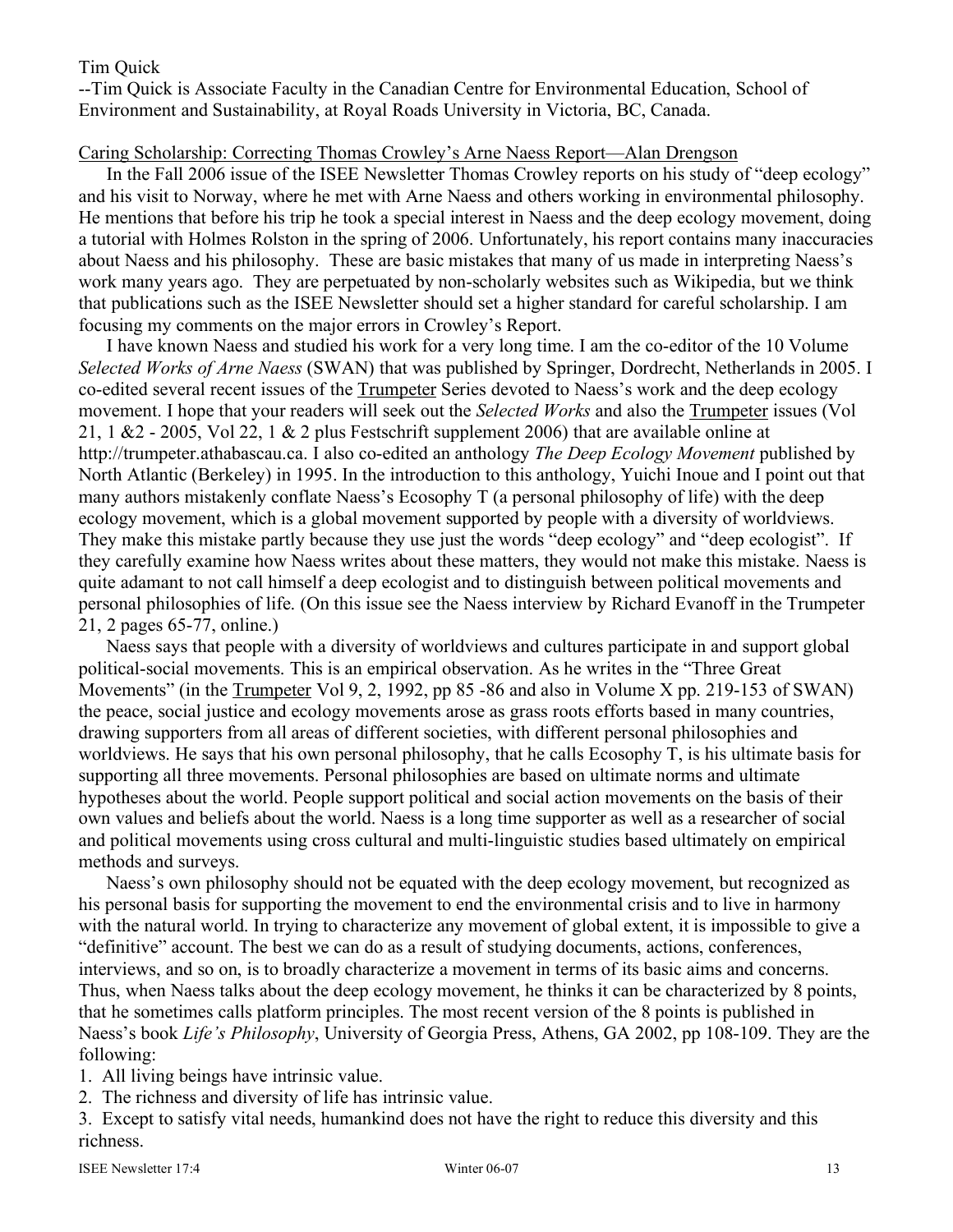4. It would be better for human beings if there were fewer of them, and much better for other living creatures.

5. Today the extent and nature of human interference in the various ecosystems is not sustainable, and the lack of sustainability is rising.

6. Decisive improvement requires considerable change: social, economic, technological, and ideological. 7. An ideological change would essentially entail seeking a better quality of life rather than a raised standard of living.

8. Those who accept the aforementioned points are responsible for trying to contribute directly or indirectly to the realization of the necessary changes.

These principles do not by themselves characterize a specific philosophy, but they are broad enough to be supported by people with many different ultimate views. Naess's Ecosophy T contains norms related to self realization as well as his hypotheses about the nature of the world. The platform above offers a broad general statement about our current challenges in relation to the global environmental crisis and the need to make deep changes. Let me emphasize: Naess has always been very careful to distinguish his own personal philosophy of life called Ecosophy T, from the ecology and other social movements. He is a supporter of the peace, social justice and environmental movements.

As can be guessed from what has been said so far, Naess is a pluralist who stresses the importance for each person, group, community, culture, and so on, to be free to express their own unique ways of feeling and being in the world. He believes that such diversity is not only inevitable, since we are each different, but that it should be celebrated. We do not want a world of monocultures whether in agriculture or personal and cultural worldviews. When a worldview or life's philosophy is consistent with the basic principles of these three movements, then a person might be a supporter of the social justice, peace and the deep ecology movements. Naess thinks that in our individualistic Western societies, we each are inclined to develop our own personal ecosophy (if we care about nature), and we can give it whatever name appeals to us. I might call mine Ecosophy ARD. The T in Naess's ecosophy refers to his mountain hut Tvergastein. Of course, he acknowledges that many of us feel some connection with a religious tradition, and so we might express our ecosophy in terms of Christian teachings, or Buddhist, or what ever. Naess is a life long student of worldviews, languages and cultures. He delights in learning about the diverse personal philosophies and worldviews found around the world. He also recognizes that it is critical for there to be cooperation on many levels locally, regionally, nationally, internationally, and so on, to address problems of mutual concern in our present world. (On this diversity of ultimate views see Naess' article "The Encouraging Richness and Diversity of Ultimate Premises in Environmental Philosophy," Trumpeter 9:2 pp. 53-60, 1992, available online as already cited. See also SWAN X pp. 229-249.)

It is unfortunate that some conflate Naess's Ecosophy T with the deep ecology movement, but this is easy to do when you use such vague language as "deep ecology". However, if we are careful scholars, we will start our account of the deep ecology movement with his work. We will also be led to better appreciate cultural and worldview diversity. We then will see why and how we can support the global deep ecology movement that is characterized by the 8 principles stated above, from our own personal ecosophy.

The acceptance of the 8 principles is now very widespread. In searching the web, I found many organizations now using most of the 8 points, phrased in their own language, to characterize their aims and visions for the Earth and the future. For example, the gist of these principles is found in the Earth Charter and in many documents of other organizations. The links in the www.ecostery.org website have many examples of these. Every global movement has to have very general principles that can be supported from a variety of ultimate philosophical and religious premises that involve norms and views about the nature of the world. As students of cultures and religions, we should appreciate and enjoy this diversity. Moreover, we need such diversity to be ecologically viable. The diversity of cultures and even dialects is related to specific contexts and local adaptations, as is true for other biological organisms and communities.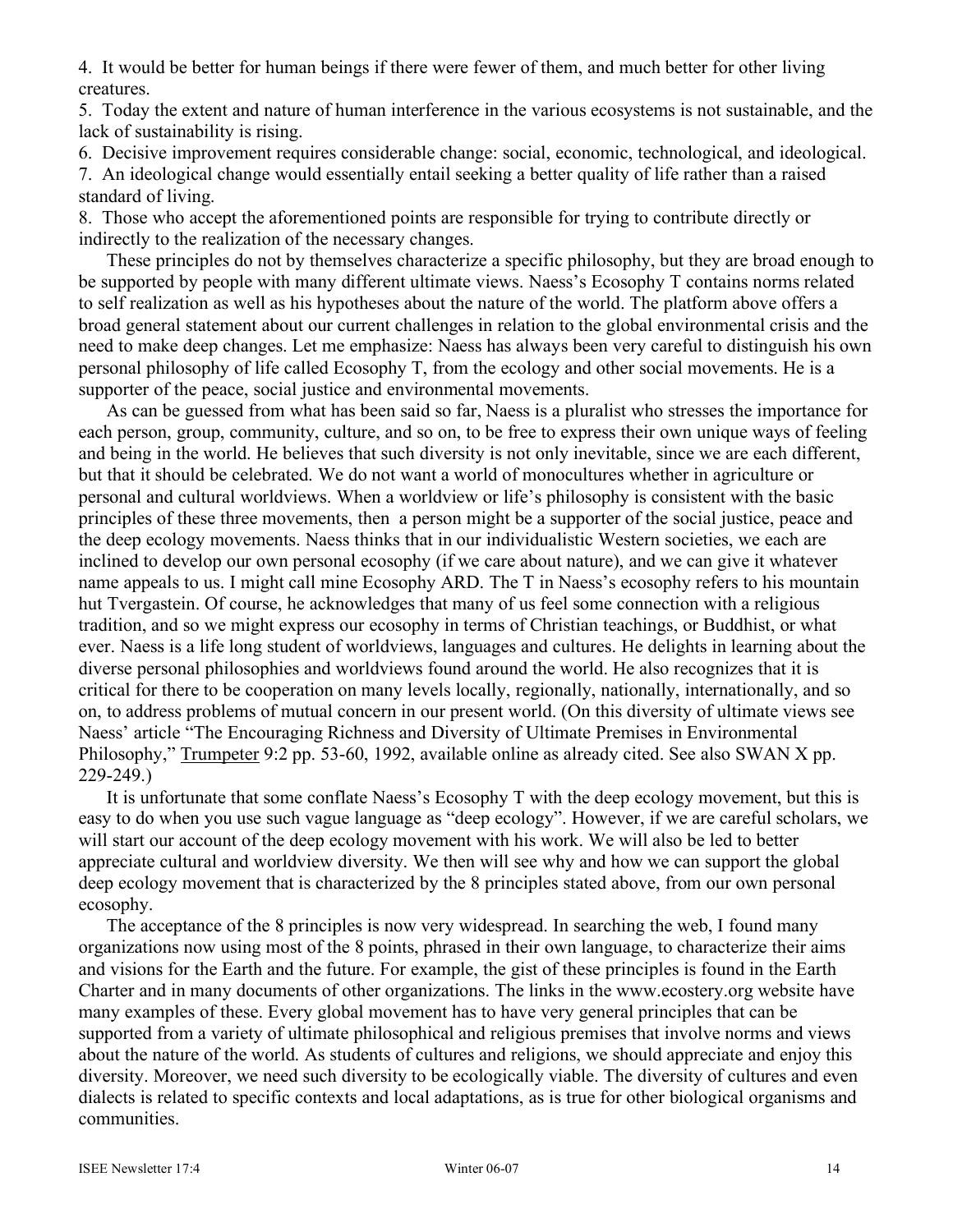A main feature of global movements is that they are cross cultural and supported by people from many places. However, the norms and hypotheses of a personal ecosophy (or philosophy of life that aims for harmony with nature), express the feelings and thoughts of a single unique person. Naess recognizes that each of us has our own personal feelings and views about life. We should each try to articulate our feelings, values and views as best we can. Global movements are by their very nature efforts to unite people of different philosophies and religions for global action to solve problems of e.g. injustice, violence, and environmental destruction. Many of us now realize that we live on a planet blessed with incredible biological, cultural, and individual diversity. We see great diversity at every level down to individuals. (No two grains of sand, flowers, snowflakes, fleas, or people are identical.) There can be no greater concern for individuals than to respect their unique feelings and values, so long as their philosophy does not lead them to destroy or try to control others. This is one basis for Naess's approach as a supporter of Gandhian principles of nonviolent communication and action. He believes that each of us has a right and even an obligation to bring forth our own deepest insights and feelings, and to work together to solve basic human problems in nonviolent ways. We should respect the many different ways of knowing, the diverse ontologies, mythologies and histories.

Naess is a scholar of cultures and also has been a social activist all his adult life. He retired early to devote himself to socially responsible actions and has continued to support the social justice and peace movements. In recent years, he has concentrated on the deep ecology movement because he sees our common future in jeopardy by the threats of global warming and other environmental destruction. I have heard Naess give many talks on these issues, and he always stresses caring for others and addressing the serious problems of injustice and want in the world. Naess' caring lifestyle reflects his philosophy.

To suggest, as Crowley does, that Naess is a recluse and goes to Tvergastein to get away from people is not true. In Norway there is a cabin tradition that grew out of the farm setters, which are in the mountains where the meadows are used for summer pastures. Mountain huts are found all over Norway. In Norway there is also a tradition called "friluftsliv" which is activity in the free air. Living in cabins on the shore or in the mountains is part of this Norwegian tradition. People go to the cabins with other people. As is true for other Norwegians, Naess' time spent at his hut is rarely solitary. I visited Naess at his mountain hut with my whole (then young) family. Our daughters were 9, 12 and 14 at the time. While we were there other guests arrived. Despite being very involved in lots of other matters, Arne took us to the top of Mt. Hallingskarvet where we hoped to see the Jotunheimen Mountains (Home of the Giants) and he showed us many interesting things about culture and nature. He was then in his 80s.

My most recent time with Arne was in Oslo for a week in November 2005. We had many good conversations on philosophy and other subjects. One day we went for a walk together in one of the many large forested parks near the city. As we walked, children, elders, and people of all ages greeted and talked with Arne. It was very exciting and joyful to be with him in this cheerful community of people. He clearly loved being surrounded by people, talking, joking and interacting with them. We also spent time just looking at plants and birds and listening to the wind in the trees ("music" to use Arne's words) on quieter parts of our walk. There were times indoors, when we were talking, when Arne became tired and had to rest. But then he was 93 and like all of us has periods of greater and lesser clarity.

Crowley says that Naess's Ecosophy T has become more and more identified with "deep ecology". This is not the result of anything Arne has done, but it is the result of careless scholarship and failure to read his work. It is too bad that Crowley did not use the full phrase "deep ecology movement." Even if other writers have been so careless as to equate something called "deep ecology" with Naess's Ecosophy T, then you would think caring scholars would sort this confusion out, as some of us have done. We have been careful to do this in the Trumpeter issues devoted to Naess and his work and also in the 10 volumes of the SWAN. (E.G. consider recent articles by Andrew McLaughlin, George Sessions, Harold Glasser, Bill Devall, Tim Quick, Andrei Whitaker, Margarita Notario, and Yuichi Inoue, to mention a few.) Let me once more to put this very basic matter as plainly as possible.

Global (and national) social-political movements are made up of supporters who have a wide variety of backgrounds, personal philosophies and worldviews. They unite around certain general principles, and they work in their own places to initiate policies and practical actions that further the aims of the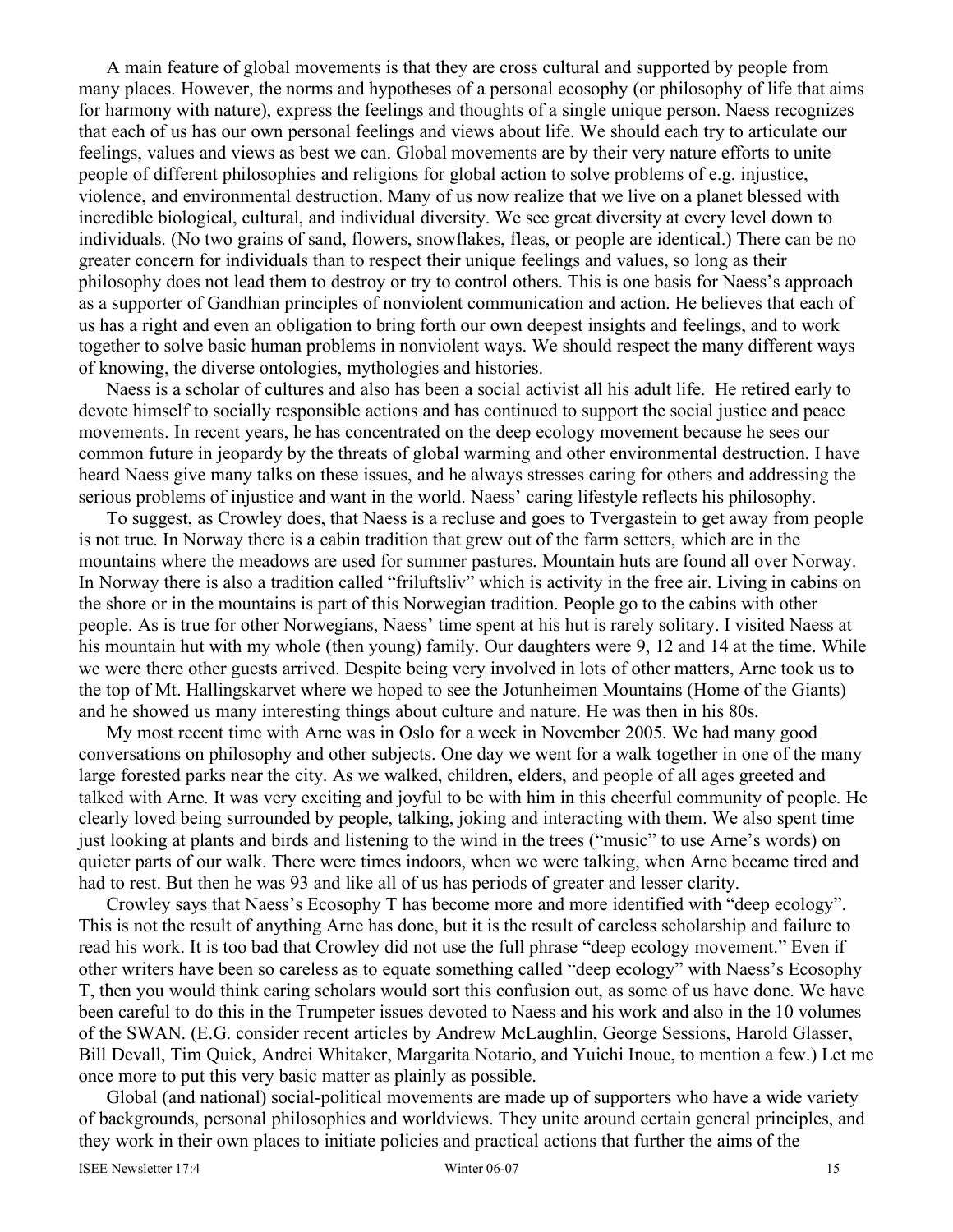movement. There is no way we could ever have a single worldview or philosophy of life uniting the whole planet. It is a great mistake and assault on human spiritual integrity, to try to make everyone have the same philosophy of life, religion or political views. Diversity of all kinds should be treasured, honored and respected. We should celebrate this diversity of personal philosophies and cultures as a great strength, for it enables us to solve environmental and other problems in diverse ways at the local level. (Platform principle 2 stresses the intrinsic value of diversity.) The solution to so many of our problems requires the creativity of each of us at the local level in micro solutions. Naess is a cheerful optimist, who often says that we tend to seriously underestimate ourselves. We are each far more capable than we might realize. As a possibilist he says that "anything can happen". We each have great creative potentials that can contribute to solutions of our problems and enable us to improve quality of life with the least consumption of material and energy, as is suggested by platform principle 7.

Crowley says that there are some "extremists" in North America and Australia who are still "deep ecologists," who accept the main principles of Ecosophy T, and yet he does not name them. This is regrettable and not a scholarly way to write about something of importance. Naess's Ecosophy T has two basic norms "Self Realization!" and "Self Realization for all beings!" He says that he feels a sense of identification (not identity) with many beings in nature. He suggests that we can extend our care to others, including other beings. Our personal self realization is interdependent with theirs. These norms are associated with complex statements about the nature of the world that are related to Naess's own ontology and theory of knowledge. All of these are in turn connected with his complex intuitions, insights, feelings and views about the nature of language and communication systems. If others are inspired by his Ecosophy to articulate similar life philosophies, he is glad, but does not claim universality for his own views. He is not urging that his personal philosophy become a political movement. Nor do his views seem extreme today.

One way to better appreciate Naess's work as a whole is to see it related to understanding and facilitating communication on every level from verbal to nonverbal. His work in empirical semantics was offered as a contribution to a theory of communication. His aim was to find ways to facilitate nonviolent communication, not only with humans, but with other beings. His work is also related to understanding human languages as part of the larger evolution of communication systems. Communication systems existed in the natural world long before human languages arose. Human languages as systems of communication are always changing. Therefore, what I say today might need to be modified or rephrased as the days go by. We each are challenged to communicate with others on many levels, and sometimes we miss things by our own preconceptions and judgments. This leads us to one reason for Naess's skepticism, which is summarized in the phrase, "seek the truth but don't claim it". Each person I talk with gives me more to understand and appreciate. I should never assume that I fully understand what their whole view and feeling for life is, for it can only be conveyed in very fragmentary ways. We and our languages are always changing and limited.

Naess's (Pyrrhonian) skepticism reminds us that we are always learning, and that we should never stop as long as we are alive. Natural languages are the home of our cultural relationships and narrative traditions. Of necessity, they are never very precise and are very complex in their poetic, metaphoric and mythic dimensions. For Naess, the core of a meaningful life is in being with friends and sharing our feelings, thoughts and actions. We are happy when we are always growing, transforming and discovering more about the world, others and ourselves. This is part of what we are, and we should remain this alive when mature. Thus, philosophy is more an action or activity, and should never be turned into a finished or fixed doctrine. All models, doctrines and theories are heuristic learning devices and life is always changing. The essence of a full life is to be always creatively learning and adapting. We should not try to impose uniformity within social movements, but allow for a wide range of actions and personal styles. The front of international social movements is long and deep. There is room for everyone to be included and multitudes of contributions to be made. The long range deep ecology movement involves deep ongoing questioning, deep self examination, deep exploration of nature, deep feelings and deep changes. This is a life long process of discovery that we should pursue with a sense of joy and play. When Naess visited us in Victoria one time, he disappeared from a dinner we were hosting for him. We found him in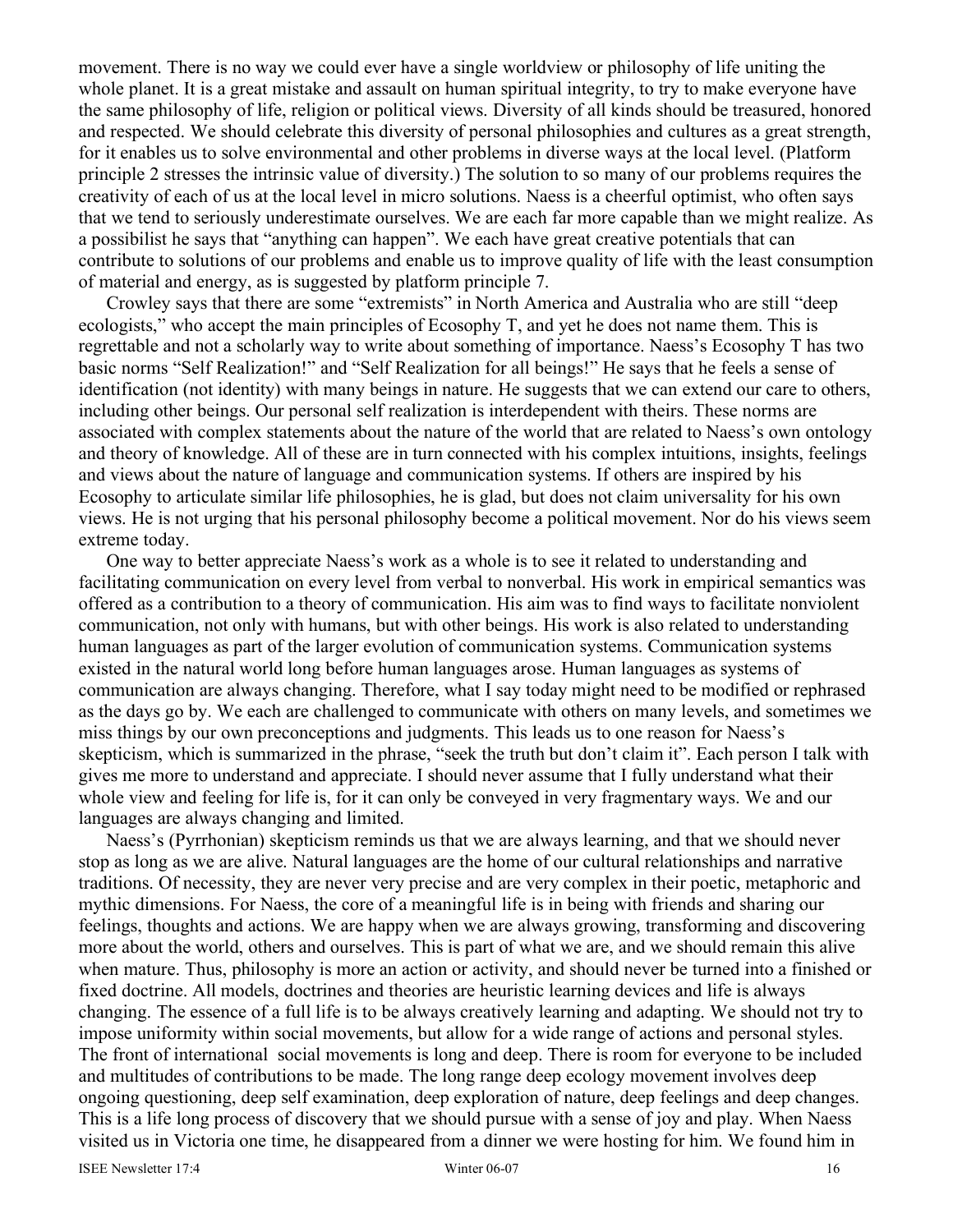the backyard with our 7 year old daughter climbing one of the trees and having a great time. He was then in his 80s.

A final note about care in scholarship: one of the reasons so many of us have great respect for Arne Naess is not because of "hero worship" related to his many exploits in mountain climbing and his innovative activities that have attracted a lot of attention such as Gandhian Boxing. It is because as a scholar he has always set the highest standards of care in reading the texts of others. He has always been exceptionally fair in representing the views of others, including philosophers with whom he disagreed. He certainly deserves better treatment in scholarly and other publications. It is time to quit perpetuating the misrepresentations of his views and work, since today there is no excuse. There is now a representative body of his work in English ready for scholarly study in the many sources mentioned in this paper. I urge your members to set things straight by reading the material cited above. They will discover an inspiring collection of Naess' writings that represent a significant lifetime of creative scholarly achievement. --Alan Drengson is Emeritus Professor of Philosophy and Adjunct Professor of Environmental Studies, at the University of Victoria, Victoria, BC.

#### Response to "Notes From the Field: Report on Visit to Arne Naess"—Bill Devall

I am compelled to respond to Crowley for several reasons. I hope to correct some of Crowley's disinformation. I don't know if Crowley includes me as one of the unnamed Americans who he counts among the "increasingly dogmatic American and Australian elaborations of (Naess's) philosophy."

I also want to encourage readers of ISEE to develop their own ecosophies based on the union of theory and practice. I suggest they read my essay "Conservation of Biodiversity: Opportunities and Challenges" in which I include several versions of the "Platform" of the deep, long-range ecology movement" that Naess and George Sessions originally articulated in 1985.

I have known Professor Naess for almost three decades. I have traveled with him in Norway and Australia. Crowley claims that Naess is a recluse who is aloof from social interactions. Naess is not a recluse. He is extremely sociable. Crowley says "But while Tvergastein represents the peace and quiet beauty Naess sees in nature, it also highlights his detachment from the world of human interaction and concerns of social justice."

Crowley does not discuss Naess' own reflections of the meaning of Tvergastein in terms of his concern for loss of sense of place in a world of increasing globalization and sameness brought about by many social forces (SWAN vol. 10,339-359).

Naess is kind and generous in social interactions, with his wife, Kit Fai, with children, with anyone who approaches him. For personal meetings with Arne readers of ISEE newsletter can read Alan Drengson, "SWAN flies at Oslo Reception," Andrie Whitaker's "Five Things You Should Know About Arne Naess," and Margarita Garcia Notario's "Meeting With a Giant," all published in The Trumpeter: Journal of Ecology, www.trumpeter.athabascu.ca in vol 22.1

Crowley states that Naess does not have empathy with poverty and the starving people on this planet. Naess wrote extensively on the problems of poverty and called for "ecological sustainability." See for example his response to Guha. Naess was inspired by the Bruntland report and frequently said that without ecological sustainability, the goals of the Bruntland report to provide for human future generations cannot be realized.

I am not one of the "hero worshipers" that Crowley disdains in his "Report", however I worked extensively on The Selected Works of Arne Naess (SWAN). I find it distressing that Crowley does not mention the SWAN in his "Report." In SWAN we provided the most accurate rendering of Naess' evolving thoughts. Without mentioning SWAN, my intuition tells me that the underlying theme of Crowley's "Report" is an attempt to discredit the scholarship of SWAN and to personally attack Naess' integrity.

The union of theory and practice is one of the central themes of Naess' life. He was not only an academic philosopher; he was living philosophy (see Naess' LIFE'S PHILOSOPHY).

I cannot find any indication in Crowley's "Report" that he visited with Arne's wife, Kit-fai nor that he visited the office at the University of Oslo that contains Naess' archives. Since you published Crowley's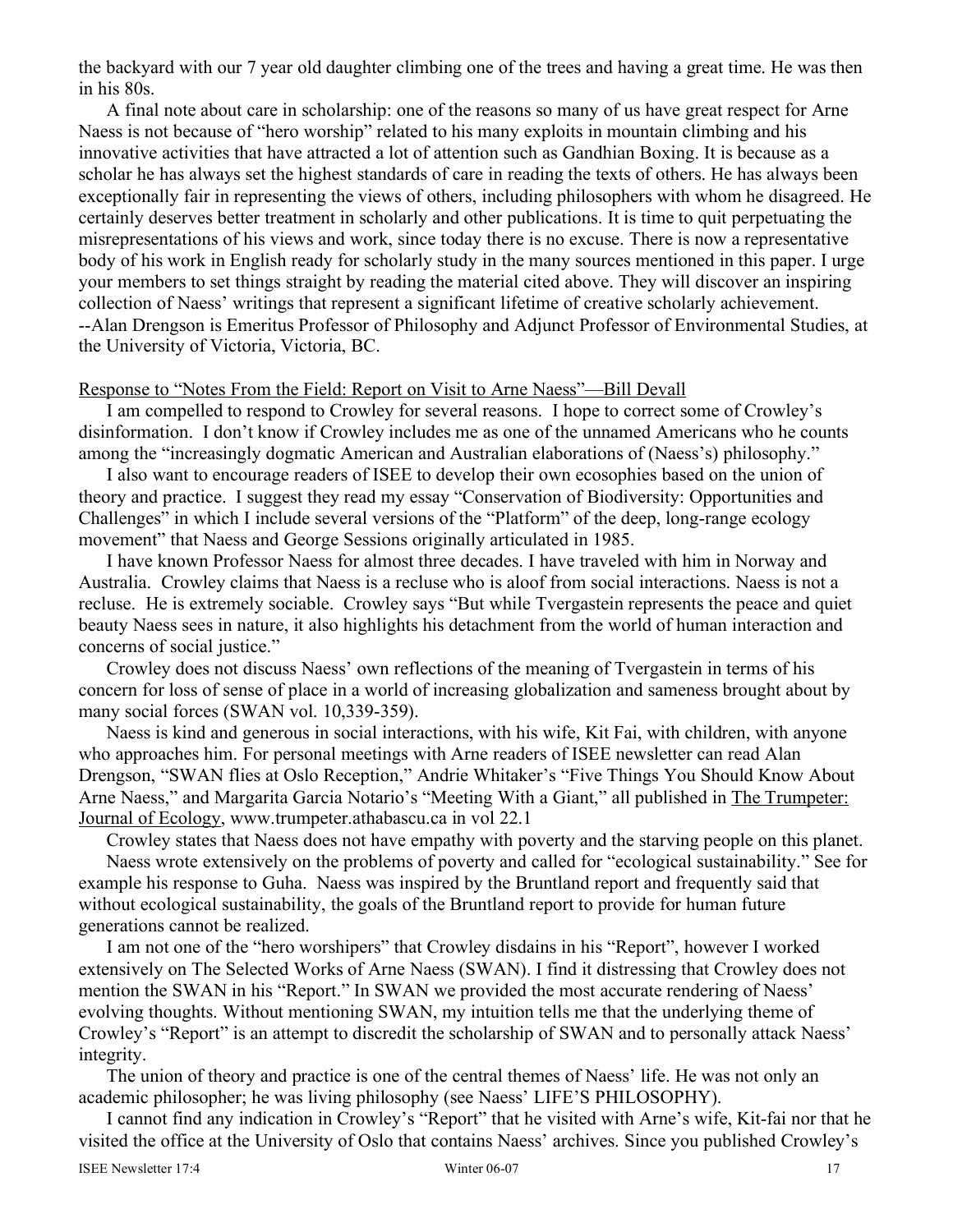very personal statements about Naess and his relationships with other people, surely you, as editor, would require that Crowley at least mention Kit-fai who has the most close relationship with Naess and continues to contribute to his personal well-being.

I have had many, long conversations with Naess about his experiences in Nazi occupied Norway. Crowley does not include the full story of Naess's relationship with the underground. According to Naess, the Norwegian underground decided he should not be an official member of the underground for tactical reasons. During one difficult situation, Naess says he had guns intended for the underground stored in his office at University of Oslo. After the war, Naess says, members of the underground did not want to discuss their operations in public because they still feared the Soviet Union and wanted to remain anonymous in case of Soviet occupation of Norway. According to Naess, the underground primarily provided intelligence on the Nazi in Norway to Allied Forces.

After the end of World War II, Naess was asked to became the leader of a reconciliation committee bringing those who were tortured during the Nazi occupation of Norway to tell their stories and those who where torturers to tell their stories. This is the process that was followed many years later after the end Apartheid in South Africa. This is one example of how Naess is different from many academic environmental philosophers in his active involvement in society and how Crowley provides disinformation to readers of the ISEE newsletter about Naess' role in the social justice movement.

In my way, I tried to follow Naess' approach to the union of theory and practice in activism on the issue of old growth forests. I know the abuse that I received from many of my academic colleagues how difficult it is to even appear at protest demonstrations while an academic professor. Crowley should be holding Naess up as a guiding light to the academic philosophers and readers of ISEE Newsletter rather than criticizing him for playing a minor role in protests against building a dam on a river in Norway.

Naess' essays on the tragedy of Norwegian whaling and his recommendations on living in mixed communities of humans, bears, sheep, and wolves, show his continued attempts at reconciliation and peaceful dwelling in rural areas. Readers of ISEE newsletter might be interested in attempt at using Naess' method of living in mixed communities in the development and implementation of social policy concerning condors, bears, mountain lions and wildfires in California.

Crowley says that he did a tutorial with Holmes Rolston during the Spring semester, 2006. *The Selected Works of Arne Naess*, ten volumes, were published by Springer, The Netherlands, in 2005. The SWAN is the definitive edition of Naess's works. Naess's essays that are not included in The SWAN, but are online on The Trumpeter website.

We live during an era of global warming. We need both scientific studies and wisdom philosophy. Naess frequently used the term "ecosophy" rather than "deep ecology." He considered Rachel Carson the founder of the modem deep, long-range ecology movement. In face of intellectual oppression and disinformation spread by some members of academia, the development of the deep, long-range ecology movement has been remarkable (see my essay "The Deep, Long-Range Ecology Movement 1960-2000" in Ethics and the Environment, 2002).

Naess has faith that people in everyday life, not only academic philosophers, understand is happening to the earth under the impact of global warming, globalization of economy, and the hegemony of capitalist accumulation.

The most hopeful ecological future may be in the small farms and local communities, one of which Crowley visited during his brief trip to Norway. (see my essay "The End of American Environmentalism?" Nature and Culture, Autumn, 2006).

**Citations** 

Devall, Bill. "The deep, long-range ecology movement: 1960-2000." Ethics and the Environment, 6, 1 18- 41.

Devall, Bill. 2006. "Conservation of Biodiversity: Opportunities and Challenges." Human Ecology Review, 13, 1, 60-75.

Devall, Bill. 2006. "The End of American Environmentalism?" Nature and Culture, 1, 2, 157-180. Naess, Arne. 1995. "The third world, wilderness, and deep ecology." In George Sessions, *Deep Ecology for the Twenty-First Century*. Boston: Shambhala. 397-407.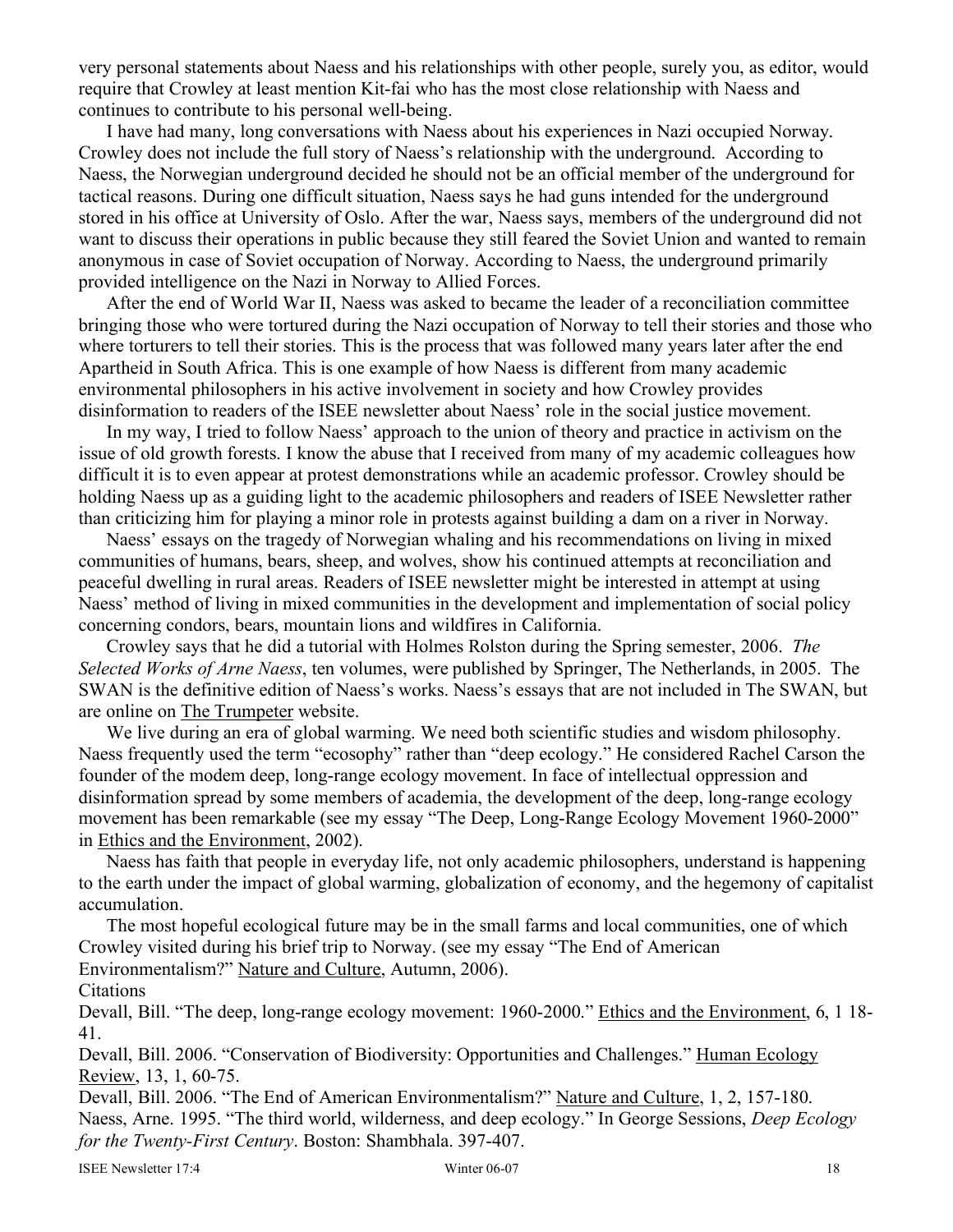Naess, Arne. 2005. T*he Selected Works of Arne Naess*. Alan Drengson, editor. Harold Glasser, series editor. Bill Devall, George Sessions assistant editors. The Netherlands: Springer. --Bill Devall is Professor Emeritus in Philosophy at Humboldt State University in Arcata, California.

#### On Being Fair And Accurate Toward Arne Naess—George Sessions

In the summer of 2006, Yale University undergraduate Thomas Crowley visited Norway and Arne Naess and reports in the ISEE newsletter on the philosophical situation in Norway as he understands it. While he discusses Naess' many achievements, he also places Naess in a bad light which he does not deserve, repeating negative comments about his personal traits and suggesting that Naess has been a loner and a misanthrope, living a solitary existence in his high mountain hut, Tvergastein. My 30 year experience of Naess, and those who know him best, indicate pretty much the opposite.

Along these lines, Crowley refers to what he describes as Naess' "detachment from the world of human interaction and concerns of social justice," mentioning that critics have faulted him and the deep ecology movement for their apparent lack of concern with social justice issues. This is neither fair to Arne nor is it accurate. Naess' evolving philosophical positions (particularly during his most recent ecophilosophical phase since the late 1960's) are widely misunderstood. In The Trumpeter festschrift celebrating his 80th birthday (9:2, 1992 --available online in The Trumpeter archives along with all past issues) there are excellent papers by Warwick Fox and Michael Zimmerman describing his philosophical development. There is a paper by Naess ("The Three Great Movements") describing the relation of the deep ecology movement to the social justice and peace movements. Arne has been a long-time member of Amnesty International. In my paper in the festschrift "Arne Naess and the Union of Theory and Practice," I point out how Naess has identified with the poor in Third World countries, arguing for a "global solidarity of lifestyle" with the poor. He has given away half his pension each year to worthy social causes such as reroofing a schoolhouse in Nepal. Naess likes to tell the story of walking for a week with the leader of a poor Buddhist Himalayan community to deliver a petition to the King of Nepal urging protection of their sacred mountain. In his 1991 paper, "Politics and the Ecological Crisis," Naess reviews the platform of the Norwegian Green program and faults it for not identifying sufficiently with the plight of the Third World poor. He calls for a tenfold increase in fighting hunger among the world's poor, especially the children.

What Naess and deep ecology theoreticians have been concerned about is that Marxist-inspired social justice movements have generally misunderstood and downplayed the nature and urgency of the rapidly developing global ecological crisis. In their zeal for promoting social justice, they have taken over ecological organizations and insisted that their social justice agenda be given primary concern. This occurred in the U. S. with the Green movement and Earth First! (I detail these issues in my reassessment of the deep ecology movement, "Wildness and Cyborgs" The Trumpeter 22 (2006) online; see also my review of Martha Lee's *Earth First!* In The Trumpeter, 13, 1996). In his book on Norwegian deep ecology, David Rothenberg describes how these social justice takeovers also happened in Norway even to the major activist group SNM (founded by Sigmond Kvaloy and referred to by Crowley) which ignited Norwegian ecological activism in demonstrations for protection of the Mardola waterfall and later, the Alta river, in which Naess participated (see Rothenberg, *Wisdom In The Open Air*, pp. 234-36).

A second major issue raised by Crowley is his reporting of the claim that Naess' main concern with deep ecology is as a skeptical enterprise concerned with questioning the roots of the crisis, whereas American and Australian deep ecology theorists have become dogmatic, focusing on his personal philosophy (Ecosophy T), and seeing Naess not as a skeptic, but as a "dispenser of wisdom." This criticism was made by Peder Anker and replied to by Naess in Witozek and Brennan, *Philosophical Dialogues* (1999). But again, this fails to understand Naess' philosophical development and position. Naess has described his philosophical development in four phases, beginning with the philosophy of science, and then semantics, to a "short third period concentrating on anti-dogmatism and Pyrrhonic skepticism," and then, about 1968, resulting in a major shift to ecological philosophy. Naess tells us, at this point, he began to see himself not only as a professional philosopher, but also as a "minor prophet" of the ecology movement (see my "Arne Naess and the Union of Theory and Practice"). Initially, he claimed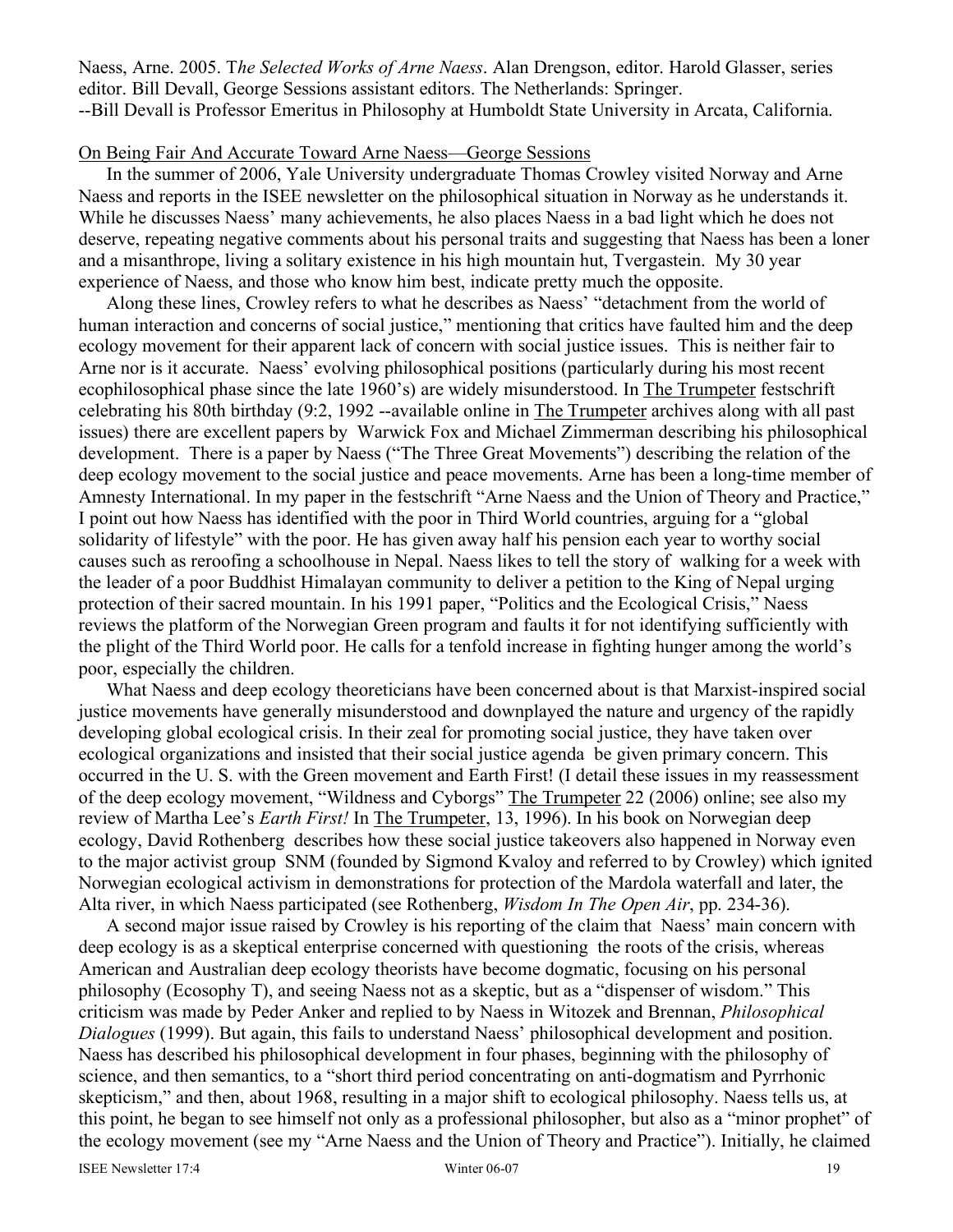to prefer the word "ecosophy' (ecological wisdom) to "deep ecology" and only shifted over to the latter when it came into wide usage. Without abandoning a healthy skepticism, which all philosophers no doubt should subscribe to, this no longer was his dominant orientation. In developing his ecological philosophy, he was also, at the same time, attempting to return the practice of philosophy to its origins as a "love of wisdom." Naess claimed in 1970 that while we need specialized academic philosophers, we also need "old fashioned maximal perspective philosophers" with a total view who act from this perspective (see my "Arne Naess' Conception of Being a Philosopher," The Trumpeter 13, 1996). After the Nazi occupation of Norway, his interests turned to the peace movement and to Gandhi's nonviolent techniques. This also involved an interest in Gandhi's Hinduism and spiritual non -dualism. This led, in turn, to a search for a philosopher in the West with high levels of maturity and wisdom which he found in Spinoza, a philosopher he has admired since a teenager (see Naess' 1973 paper "The Place of Joy in a World of Fact"). In his 1978 paper, "Through Spinoza to Mahayana Buddhism or Through Mahayana Buddhism to Spinoza," (*Selected Works Of Arne Naess*, vol. IX, pp. 256-7) Naess claims that Part V of Spinoza's ETHICS "represents, as far as I can understand, Middle Eastern wisdom par excellence." Naess reinterpreted Spinoza's philosophy to reflect a contemporary ecological perspective. Most Australian and American deep ecology theorists have agreed with Naess' return to the original wisdom tradition of philosophy and, in various ways, have followed him in this endeavor. At the same time, they have accepted Naess' more philosophically neutral Eight Point characterization of the deep ecology movement. Naess is not the "founder" or "father" of the deep ecology movement. Naess refers to Rachael Carson as the founder of the movement, and this should also include Aldo Leopold, David Brower of the Sierra Club, and Paul Ehrlich and many other ecologists beginning in the 1950's in the United States.

Naess seemed to tire of writing books in the mid-1980's, and so the careful refinement of his position during the late 1980's and 90's are scattered in hundreds of published and unpublished papers. Some of these papers are found in the recently published *Selected Works Of Arne Naess*, especially vols. IX and X. But there exists no really comprehensive, up-to-date statement of his philosophy - a truly monumental task for some enterprising scholar. Harold Glasser, the editor of the *Selected Works Of Arne Naess*, was a Fulbright scholar who worked with Naess for a number of years in Norway. He provides perhaps the best contemporary summary of Naess' philosophy in his introduction.

Naess has been walking a number of philosophical tightropes, one of which is his advocacy of a diversity of philosophical positions, claiming that Ecosophy T is just his personal philosophy. But at the same time he also seems to advocate a number of universal characteristics for this philosophy (albeit in a nondogmatic way). His advocacy of non-dualism seems to be one such universal (see my "Wildness and Cyborgs" paper). Another universal property he seems to claim for his ecosophy is the distinction he makes between the contents and the structure of reality (see his paper "Ecosophy and Gestalt Ontology" in my *Deep Ecology For The 21st Century*, 1995). For Naess, gestalts are the rock bottom contents of reality whereas theoretical science provides the structure of reality. In advocating a return to the roots of philosophy in a search for wisdom, he has argued that Western academic philosophy in the 20th century has taken a wrong turn. In his 1983 paper "How My Philosophy Seemed to Develop" (reprinted in Selected Works, v. IX), he claimed that "the turn of philosophy in this century towards language rather than cosmos, towards logic rather than experience … is a turn into a vast blind alley …" In a reply to Michael Zimmerman's characterization of his ecosophy, ("Heidegger, Postmodern Theory and Deep Ecology," The Trumpeter 14, 1997) he points out that his position is not a form of phenomenology. He claims that "my gestalt ontology is a sort of ontological realism in the sense that we have direct access to the contents of reality in our spontaneous experiences." He also critiques Derrida and the postmodernists. He concludes by saying that "I hope the next century will not be so preoccupied with language, and philosophical research more than postmodern, small narratives and cultural conversations." In another critique of hermeneutics and postmodernism ("How Should Supporters of the Deep Ecology Movement Behave in Order to Affact Society and Culture," The Trumpeter, 10, 1993), he sees postmodern (just as with the earlier infatuation with logical positivism, existentialism, the late Wittgenstein, and ordinary language philosophy) as the latest philosophical fad.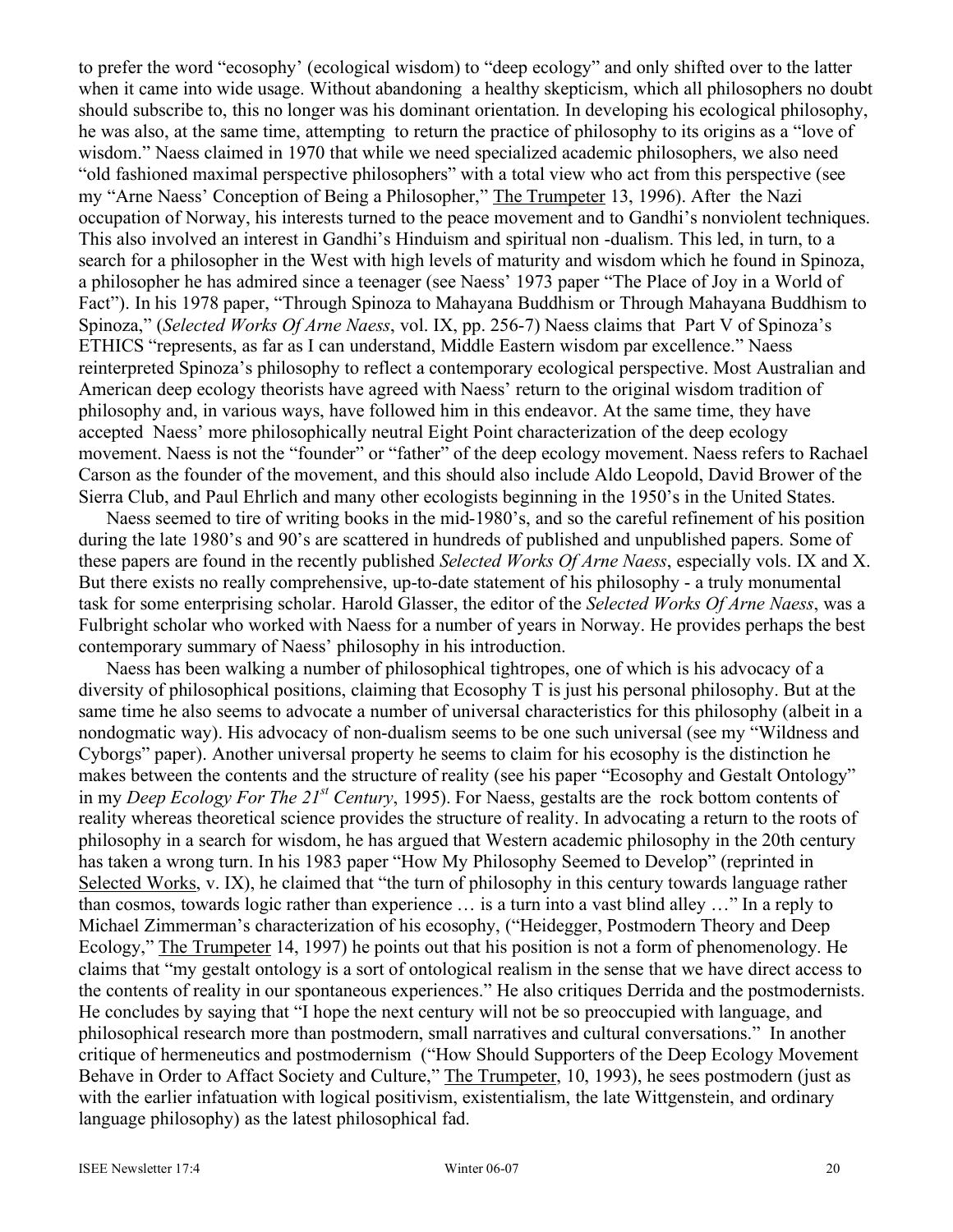Global warming is now proceeding much faster than scientists thought possible, with all the ice around the world melting at an accelerating rate and ecosystems worldwide being severely disrupted. Global warming has dramatically refocused attention on the ecological crisis, the issue of the survival of humanity, and the ecological state of the Earth in a way that biodiversity and wild ecosystem loss alone has been unable to do. The deep ecology movement has been most closely allied with a scientific understanding of the crisis, and with prescriptions by scientists such as Paul Ehrlich for dealing with the crisis (see the Ehrlich's *One With Nineveh*, 2004). Derrida has often been cited as the most important philosopher of the latter half of the 20th century. In my "Wildness and Cyborgs" paper, I critique the postmodernists for their approaches to Nature, and survey and critique the various contemporary ecophilosophical positions. Without engaging in what Crowley refers to as widespread "hero worship" for Naess, I think that an accurate and comprehensive assessment of Naess' work in ecosophy, in returning philosophy to its roots in the "wisdom traditions" of the East and West with Gandhi and Spinoza, and in characterizing and promoting the deep ecology movement, would qualify Naess to be considered the most important and relevant philosopher of our time. An adequate and comprehensive ecophilosophical approach to dealing with our overwhelming contemporary social/ecological predicament seems necessary to guide us through the perilous 21st century.

--George Sessions is Professor Emeritus in Philosophy at Sierra College in Rocklin, California.

# **WEBSITES OF INTEREST**

An Agenda for Harnessing Globalization

http://www.brookings.edu/views/articles/fellows/ghani20060901.pdf

Two Brookings Institution colleagues, Ashraf Ghani and Clare Lockhart, articulate an agenda for harnessing the power of globalization. Globalization's appeal and potential shortcomings. Paper appeared in the Autumn 2006 edition of The Washington Quarterly,

Globalization and Health http://www.globalizationandhealth.com/

A platform for research, knowledge sharing, and debate on globalization and its effects on health, both positive and negative.

### Gulf of Maine Research Institute http://www.gma.org/

Maine's oceanic shoreline, one of the richest in North America, studied by the Gulf of Maine Research Institute.

PBS American Field Guide http://www.pbs.org/americanfieldguide/ An archive of 1,400 video clips pertaining to American wilderness, parks, open space, which can be searched by keyword, topic, or state.

International Society for Ecological Economics http://www.ecoeco.org

[The other] ISEE is a not-for-profit, member-governed, organization dedicated to advancing understanding of the relationships among ecological, social, and economic systems for the mutual wellbeing of nature and people.

The United States Society for Ecological Economics http://www.ussee.org/

The USSEE provides a venue for a holistic and strong community of ecological economists, social and natural scientists, and people who care for the well-being of this planet and its inhabitants so as to allow its diverse membership to easily communicate with and learn from each other on a regular basis.

# **RECENT ARTICLES AND BOOKS**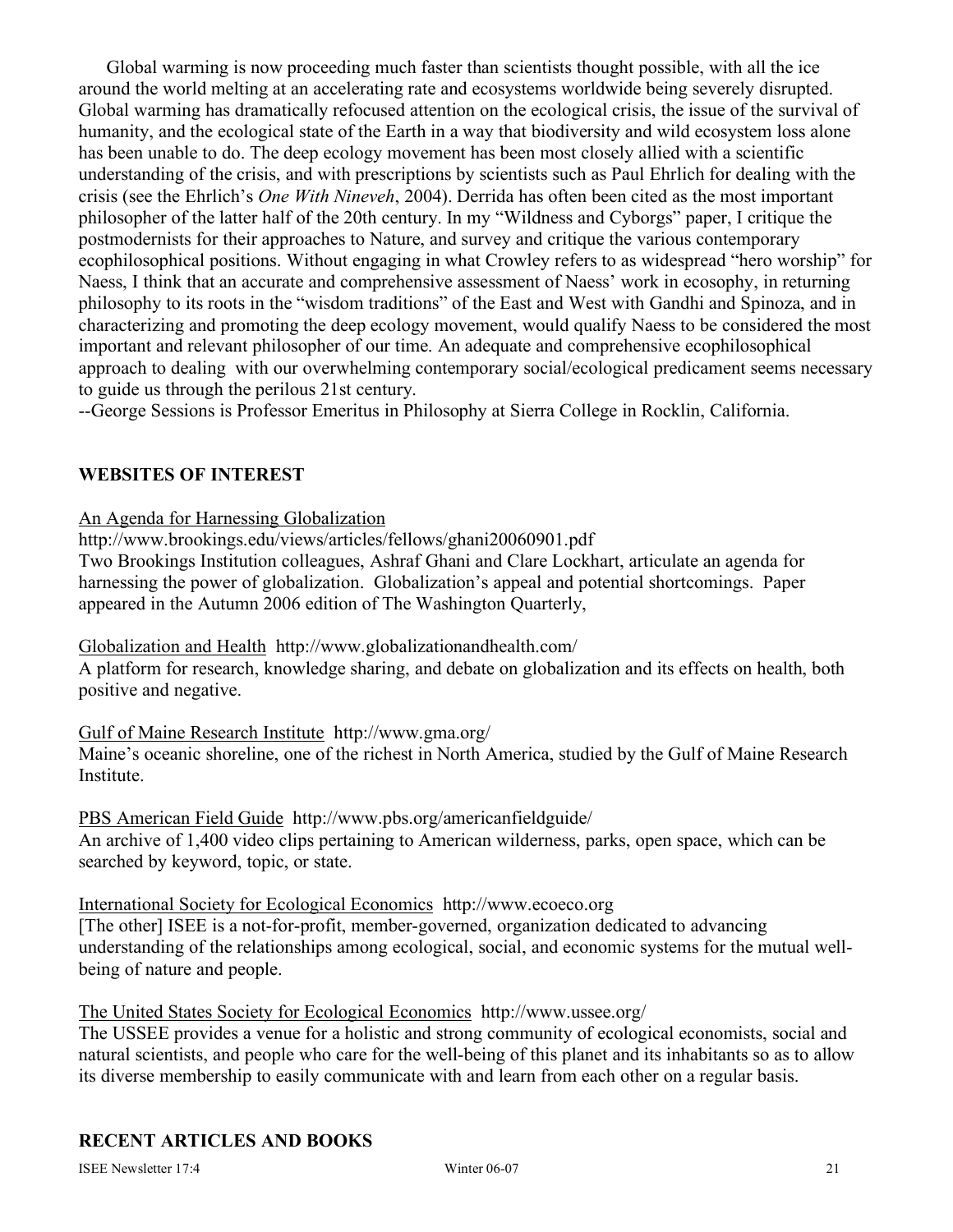--Abramovitz, J. N., Unnatural Disasters. *Worldwatch Institute: Worldwatch Paper* 158. 2001.

--Adams, Alexis, interviews Bill McKibben, "Dream a Little Dream," The Sun, October 2006, pp. 4-13. "We've been building this [environmental] movement for the last 150 years, and it has accomplished marvelous things: the conservation of wilderness; the reduction of pollution in the air and the water. But the movement isn't nearly big enough and strong enough to handle global warming, because climate change arises from the use of fossil fuels, which are at the heart of pretty much every part of modern life. A problem of this size can be tackled only with enormous changes in technology, in the economy, in our behavior, and in our very idea of who we are." "We know now that in terms of human rights, environmental damage, and almost any measure you can name, the endless-growth model has turned out to be a lousy idea." McKibben wants to replace "sustainability" with "durability."

--Alvarez Castaneda, Sergio Ticul, Cortes Calva, Patricia, Mendez, Lia and Ortega Rubio, Alfredo, "Development in the Sea of Cortes Calls for Mitigation," BioScience 56 (no. 10, October 2006): 825-830.

--Arreola, Daniel D., "Review of: Spencer, J.E. and Thomas, W.L. Jr 1969: Cultural geography: an evolutionary introduction to our humanized earth. New York: Wiley," Progress in Human Geography 30 (no. 5, October 2006): 667-671.

--Backhaus, Gary, and John Murungi, eds., *Ecoscapes: Geographical Patterning of Relations*. Lanham. MD: Rowman and Littlefield, 2006. An ecoscape is a cultural perspective entwined with a geographical perspective.

--Barnes, Trevor J., "With commentary: Saying yes without saying yes to progress: comments on David Livingstone's 2005 Progress in Human Geography lecture," Progress in Human Geography 30 (no. 5, October 2006): 580-584.

--Biber Kiemm, S., and T. Cottier, eds., *Rights to Plant Genetic Resources and Traditional Knowledge: Basic Issues and Perspectives.* Oxford: Oxford University Press, 2006. The means, instruments and institutions to create incentives to promote conservation and sustainable use of traditional knowledge and plant genetic resources for food and agriculture, in the framework of the world trade order. The option to create specific sui generis intellectual property rights of the TRIPS agreement, ways to support the maintenance of information that cannot be allocated to specific authors. Biber-Kiemm is at the University of Basel. Cottier is with the World Trade Institute, Switzerland.

--Branson, Avid H., Joern, Anthony and Sword, Gregory A., "Sustainable Management of Insect Herbivores in Grassland Ecosystems: New Perspectives in Grasshopper Control," BioScience 56 (no. 9, September 2006): 743-755.

--Braun, Bruce, "Environmental issues: global natures in the space of assemblage," Progress in Human Geography 30 (no. 5, October 2006): 644-654.

--Brick, P., "The Greening of Political Science: Growth Pains and New Directions," Perspectives on Politics 2(no. 2, 2004):337-346. Environmental politics is often characterized, incorrectly, as an "advocacy field." when it is typically much more "objective."

--Buckley, Ralf et al, eds., *Nature-Based Tourism, Environment and Land Management*. New York: Oxford University Press, 2004.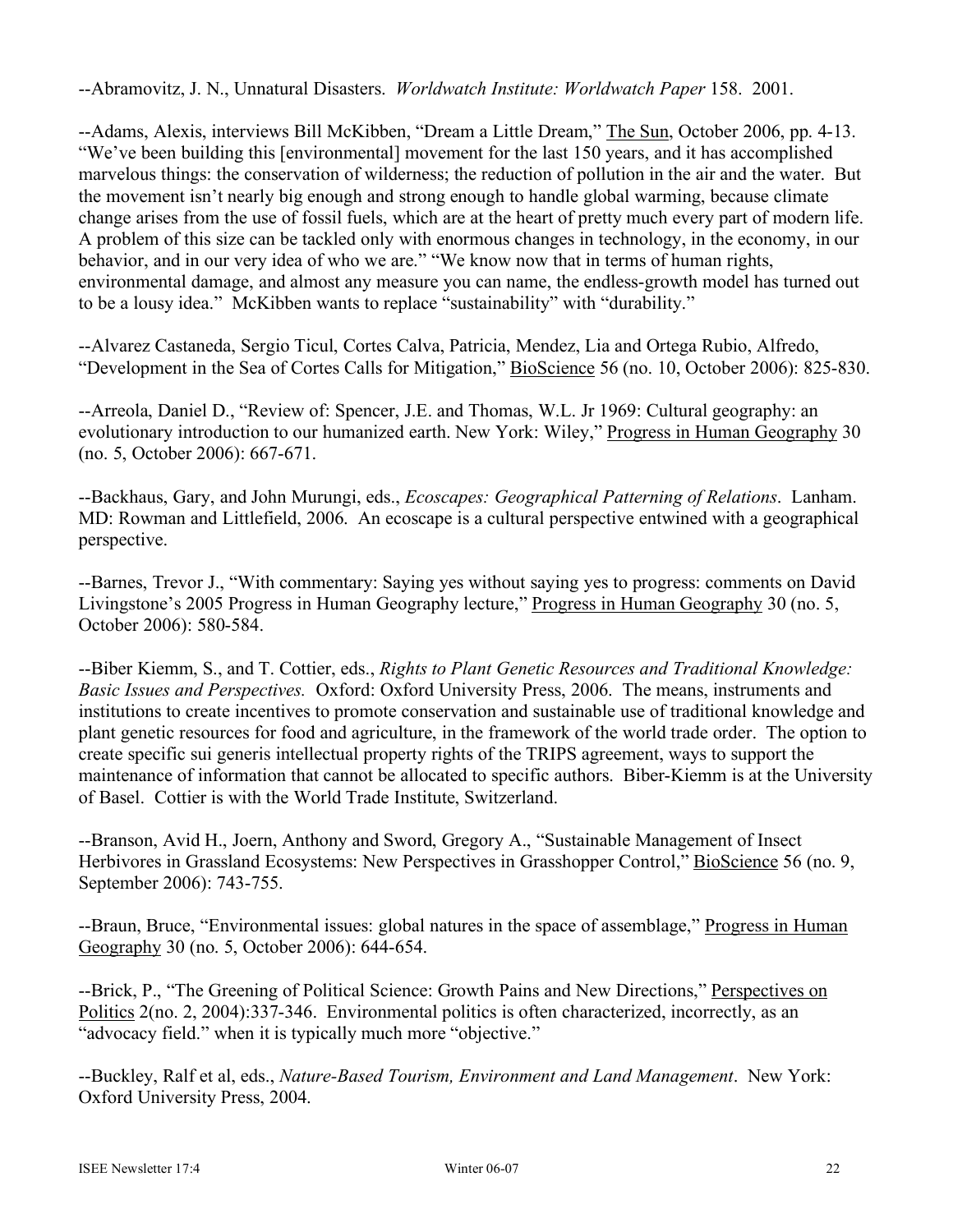--Buckley, Ralf, ed., *Environmental Impacts of Ecotourism*. New York: Oxford University Press, 2004. Buckley is at Griffith University, Australia.

--Callicott, J. Baird, "Choosing Appropriate Temporal and Spatial Scales for Ecological Restoration," Journal of Biosciences 27(no. 4, Suppt 2, 2002):409-420. Ecological restoration classically seeks a balance of nature. Human disturbance is regarded as unnatural and in the Western Hemisphere started with the Europeans. Restoration may seek a pre-settlement state. But the new ecology finds nature always in flux; moreover human disturbance in the New World goes back 10,000 years. Some wish to restore conditions at the Pleistocene-Holocene boundary, even restoring the fauna from that time, so far as possible. But with the choice of appropriate temporal and spatial scales for ecological restoration, one can still make a scientifically defensible case for restoration to pre-settlement conditions. Post-settlement conditions greatly exceeded earlier aboriginal influences, nor does one have to claim that such presettlement conditions were in equilibria. Callicott is in philosophy, University of North Texas.

--Carpenter, Stephen R. et al (six others), "Millennium Ecosystem Assessment: Research Needs," Science 314(13 October 2006):257-258. "We lack a robust theoretical basis for linking ecological diversity to ecosystem dynamics and, in turn, to ecosystem services underlying human well-being. ... The most catastrophic changes in ecosystem services identified in the MA (Millennium Assessment) involved nonlinear or abrupt shifts. We lack the ability to predict thresholds for such changes, whether or not such a change may be reversible, and how individuals and societies will respond. ... Relations between ecosystem services and human well-being are poorly understood. One gap relates to the consequences of changes in ecosystem services for poverty reduction. The poor are most dependent on ecosystem services and vulnerable to their degradation. Empirical studies are needed."

--Chaloupka, William J., "Tragedy of the Ethical Commons: Demoralizing Environmentalism." in Jane Bennett and Michael J. Shapiro, eds., *The Politics of Moralizing*. New York: Routledge, 2002, 113-140. Chaloupka is in political science, Colorado State University.

--Clements, Reuben; et al., "Limestone Karsts of Southeast Asia: Imperiled Arks of Biodiversity," BioScience 56 (no. 9, September 2006): 733-742.

--Cohen, John, "Center Puts Hold on Mangabey Experiments," Science 314 (3 November, 2006):743-744. Yerkes National Primate Research Center in Atlanta has temporarily withdrawn a request to conduct experiments on sooty mangabey monkeys that could unravel the biochemistry by which HIV causes AIDS. The U.S. Fish and Wildlife Service considers the sooty mangabey an endangered species. SIV, similar to HIV, naturally infects the mangabeys but rarely causes harm. Yerkes has 200 mangabeys and wished to use up to 20 animals for invasive surgery research, requiring eventually killing them. They do routinely draw blood from mangabeys for research. They also still hope to do the research.

--Cohn, Jeffrey P., "Do Elephants Belong in Zoos?," BioScience 56 (no. 9, September 2006): 714-717.

--Collinge, Sharon K., and Chris Ray, eds., *Disease Ecology: Community Structure and Pathogen Dynamics*. Oxford: Oxford University Press, 2006. Community structure and ecology in the emergence of pathogens. One often has to know as much about the ecology as about the microbes. The editors are at the University of Colorado, Boulder.

--Dean, Cornelia, "Time to Move the Mississippi, Experts Say," New York Times online, Sept. 19, 2006. Some scientists and engineers are recommending a massive diversion that will send the Mississippi flooding wholesale into the state's sediment starved-marshes. This could also protect against global climate change that will bring rising seas, accelerating land loss and worse weather.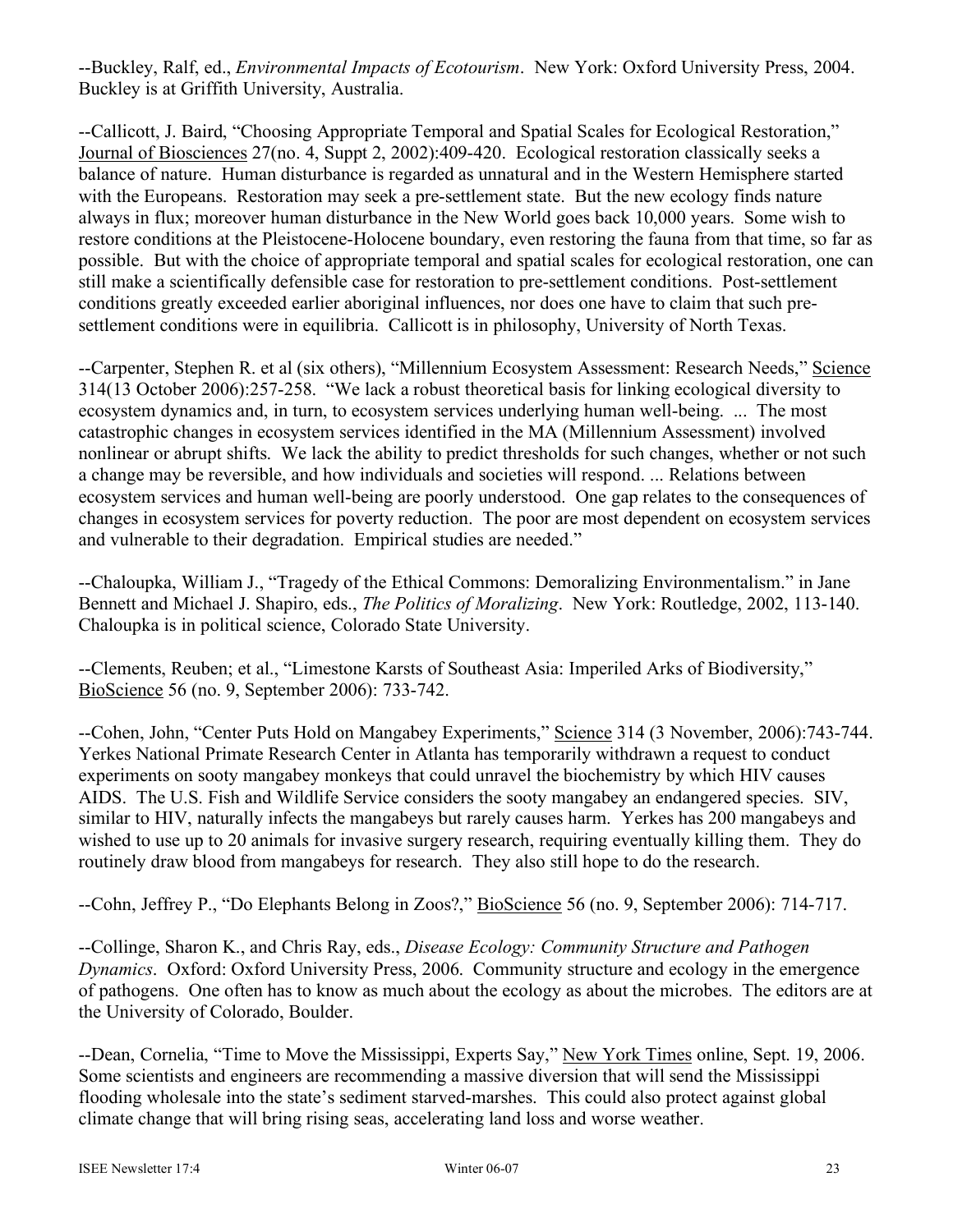--DeBruyckere, Lisa A., "Changing the Paradigm: Effectively Engaging Stakeholders in Forest Policy Issues," Journal of Forestry 104 (no. 5, September 2006): 335-336.

--Den Nijs, H. C., D. Bartsch, and J. Sweet, eds., *Introgression from Genetically Modified Plants into Wild Relatives*. New York: Oxford University Press, 2004. Analysis of the likelihood of genetically modified plants spreading new genes from the cultivated plants into wild relatives. Den Nijs is at the University of Amsterdam.

--Doniger, David D., Antonia V. Herzog, Daniel A. Lashof, "An Ambitious, Centrist Approach to Global Warming Legislation," Science (3 November 2006):764-765. The longer we wait to do something about global warming the more difficult it becomes. A slow start leads to a crash finish. These authors, with the National Resources Defense Council, Washington, propose a system of legislated economic incentives that they claim is aggressive and feasible.

--Dreitz, Victoria J., "Issues in Species Recovery: An Example Based on the Wyoming Toad," BioScience 56 (no. 9, September 2006): 765-771.

--Dugger, Celia W., "W.H.O. Supports Wider Use of Malaria vs. Malaria," New York Times online, September 16, 2006. DDT is the most effective insecticide and poses no health risk when sprayed in small amounts on the inner walls of people's homes.

--Dybas, Cheryl Lyn, "Biodiversity: The Interplay of Science, Valuation, and Policy. Report from the AIBS 2006 Annual Meeting," BioScience 56 (no. 10, October 2006): 792-798.

--Enserink, Martin and Vogel, Gretchen, "The Carnivore Comeback," Science 314 (3 November 2006):746-749. Bears, wolves, lynx, and wolverines, once nearly exterminated from Western Europe, have been making a comeback--both by reintroducing themselves from Eastern Europe, now that the fences are down, and by restoration biology. And there are plenty of protests, especially from farmers whose sheep are killed. Wolves and bears are in almost every country in Europe.

--Fiksei, Joseph, "Sustainability and Resilience: Toward a Systems Approach," Sustainability: Science, Practice, and Policy 2 (no. 2, 2006):1-8. Global consumption continues to grow. There is urgent need for better understanding of the dynamic, adaptive behavior of complex systems and their resilience in the face of disruptions. But assessing the broad impacts of policy and technology choices is a formidable challenge. Recommendations for progress in continued research. Fiksei is at the Center for Resilience, The Ohio State University.

--Fukuyama, F., *Our Posthuman Future: Consequences of the Biotechnology Revolution*. New York: Farrar, Straus and Giroux, 2002.

--Gluckman, Peter, and Mark Hanson, *Mismatch: Why Our Bodies No Longer Fit Our World*. New York: Oxford University Press, 2006. Our bodies evolved as hunter-gatherers, but modern life is city-bound and abundantly nourished. The result is an explosion of lifestyle diseases, such as diabetes and obesity, and will lead to increasingly frequent epidemics. Gluckman is at University of Auckland, Hanson at the University of Southampton.

--Gorenflo, L.J. and Brandon, Katrina, "Key Human Dimensions of Gaps in Global Biodiversity Conservation," BioScience 56 (no. 9, September 2006): 723-731.

--Gossling (Gössling), S., and J. Hultman, *Ecotourism in Scandinavia*. New York: Oxford University Press, 2006. Both authors are at Lund University, Sweden.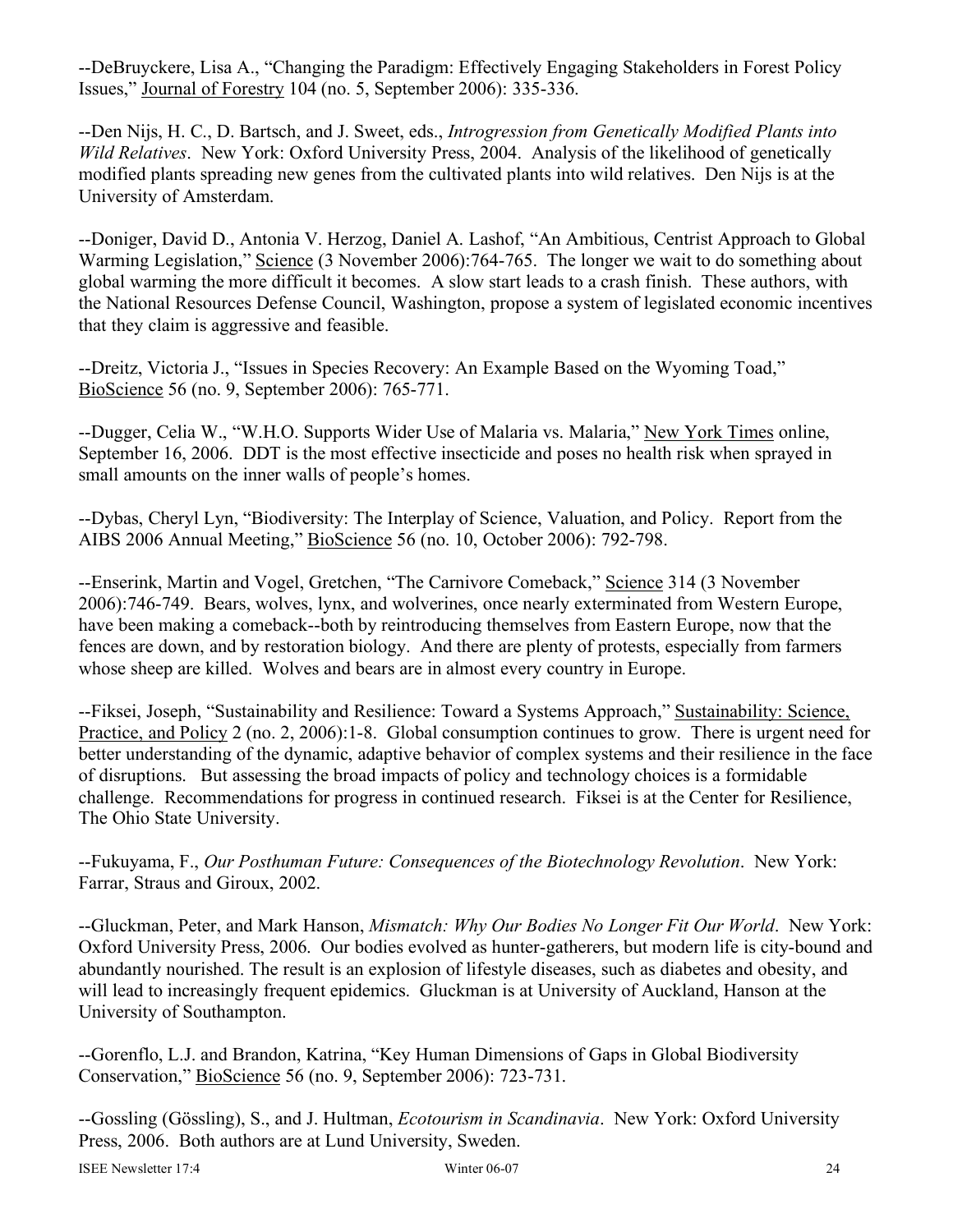--Griffith, James Jackson, "Applying Systemic Thinking for Teaching Disturbed Land Reclamation in Brazil." Using systemic thinking to teach environmental rehabilitation to undergraduate students at Federal University of Viçosa, Minas Gerais, in Brazil. Griffith is in forestry engineering there. Request a copy from the author at  $griffith@ufv.br$ .

--Gwyther, Lindsay E., "Spreading Agroforestry for Sustainability: A Comparative View of Shandong and Sichuan Provinces," Journal of Forestry 104 (no. 5, September 2006): 324-327.

--Hadley, John, "The Duty to Aid Nonhuman Animals in Dire Need," Journal of Applied Philosophy 23 (no. 4, November 2006): 445-451.

--Hansen, Kevin, *Bobcat: Master of Survival*. New York: Oxford University Press, 2006. The most adaptable and resilient feline in the world. Half the wild cat species worldwide are in trouble, but the bobcat is thriving, even expanding its range. Threats to the bobcat are mostly political and economic. Hansen is with the Southwest Wildlife Rehabilitation and Educational Foundation.

--Hilborn, Ray, et al., "Effective Enforcement in a Conservation Area," Science 314 (24 November 2006):1266. There are two primary approaches to wildlife conservation. (1) Generating economic benefits so that local communities desire to keep the wildlife. (2) Enforcement of protected areas. Within protected areas, there is debate as to whether enforcement can maintain wildlife and even whether protected areas as wildlife reserves are realistic or morally justified. These authors review illegal taking of wildlife in Serengeti National Park, Tanzania. They conclude that antipoaching enforcement is effective for the protection of species, if there are sufficient resources for a professional national park service. Hilborn is in Aquatic and Fishery Sciences, University of Washington, Seattle.

--Hoagland, Porter and Jin, D.i., "Science and Economics in the Management of an Invasive Species," BioScience 56 (no. 11, November 2006): 931-935.

--Hughes, Alex, "Geographies of exchange and circulation: transnational trade and governance," Progress in Human Geography 30 (no. 5, October 2006): 635-643.

--Hunter, M. L., "Refining Normative Concepts in Conservation," Conservation Biology 14 (2000):573-574.

--Huppenbauer, Von Markus, "Der liebe Gott, die Moral und das zweíte Pelikanküken: Schöpfungsethische Reflexionen vor perspektivitätstheoretischem Hintergrund ["The Compassionate God, Morality, and the Second Pelican Chick - Creation-ethical reflections against a perspectivisttheoretical background - The compatibility of creation theology with environmental ethics"], Zeitschrift für Evangelische Ethik 46(no. 1, 2002):52-55). [In German] Is a theology of creation compatible with environmental ethics? Nature as God's creation is neither anthropocentric or biocentric. A theology of creation is basically a claim about God and God's creation, not directly an environmental ethic. Biblical texts do not perceive living beings as having intrinsic value. God is compassionate and take suffering on Earth seriously. (The second pelican chick is taken from Holmes Rolston's discussion of evolution in his Science and Religion, chapter 3, where pelicans have a "backup chick," in case the first and dominant chick dies.) Theories that evil and suffering are the will of God have to be rejected. Discussion of the metaphor of playing God. There are no reasonable theological arguments against improving humans genetically. Huppenbauer is in Theology, University of Zurich.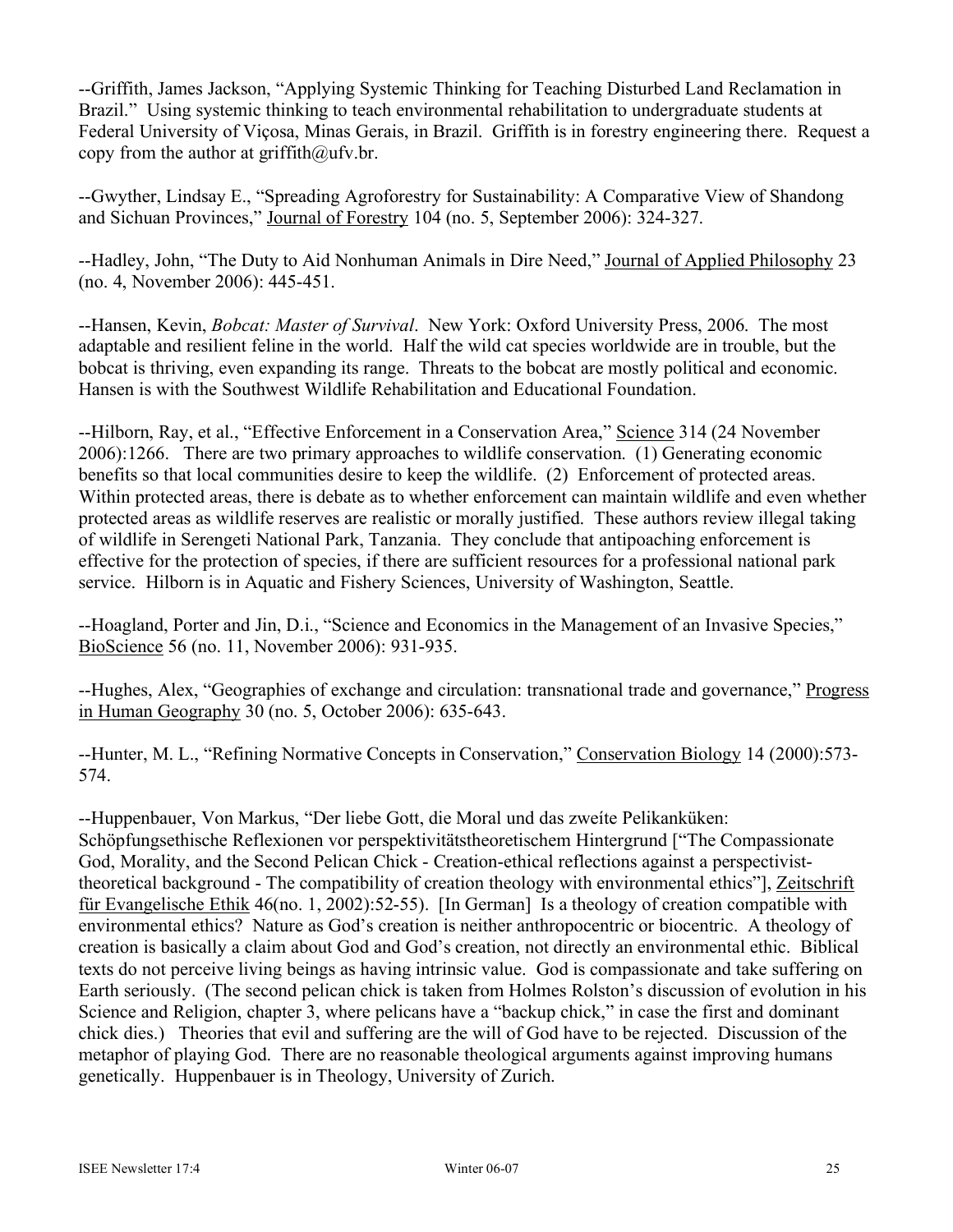--Innes, J. L., G. Hickey, and H. F. Hoen, eds. *Forestry and Environmental Change: Socioeconomic and Political Dimensions.* New York: Oxford University Press, 2006. Some of the biggest changes looming for forests result more from the socioeconomic environment than from the physical environment.

--Jacobsen, Michael F., et al, *Six Arguments for a Greener Diet: How a More Plant-Based Diet Could Save Your Health and the Environment*. Washington, DC: Center for Science in the Public Interest, 2006. A diet with less meat consumption would reduce chronic disease, reduce foodborne illness, improve the quality of soil, water, and air; and reduce animal suffering. Supported with a relentless barrage of facts. Reviewed by David L. Katz, "Chewing on the Food Chain," Science 314(3 November 2006):762-763.

--Jacobsen, Susan K., Mallory D. McDuff, and Martha C. Monroe, *Conservation Education and Outreach Techniques*. Oxford: Oxford University Press, 2006. An array of techniques for enhancing school resources, marketing environmental messages, using maps and media, partnerships for conservation, onsite programs for natural areas and community centers. Case studies from around the world. Jacobsen and Monroe are at the University of Florida; McDuff at Warren Wilson College, North Carolina.

--Kendle, A. D., and Rose, J. E., "The Aliens Have Landed! What Are the Justifications for 'Native Only' Policies in Landscape Planting," Landscape and Urban Planning 47(2000):19-31.

--Koper, Nicola and Schmiegelow, Fiona, "A multi scaled analysis of avian response to habitat amount and fragmentation in the Canadian dry mixed grass prairie," Landscape Ecology 21 (no. 7, October 2006): 1045-1059.

--Koricheva, J. and Siipi, H., "The Phenomenon of Biodiversity." In Oksanen, M., and Pietarinen, J., eds., *Philosophy and Biodiversity*. New York: Cambridge University Press, 2004.

--Lacey, Hugh, *Values and Objectivity in Science: The Current Controversy about Transgenic Crops*. Lanham, MD: Rowman and Littlefield, 2005. Transgenic agriculture as a case study in social values and their role in science.

--Langford, Dale J., et al (8 others), "Social Modulation of Pain as Evidence for Empathy in Mice," Science 312(30 June 2006):1967-1970. Mice observing a cagemate in pain seem to empathize when the cagemate is given a noxious stimulus. They develop a "writhing test." With commentary, Miller, Greg, "Signs of Empathy Seen in Mice," Science 312(30 June 2006):1860-1861, and photo of "commiserating mice." With letter of concern by Ernest Gwynn Jordan, "Mice, Pain, and Empathy," Science 314 (13 October 2006):253, asking whether when ethical scientists see mice commiserating with each other in pain, it isn't time to stop the experiment. The Miller commentary starts: "Empathy is one of the nobler human attributes." Jordan asks: "Must I conclude that it is absent or suppressed in some scientists?" With reply by Jefrey S. Mogil, one of the authors of the paper, that it is better for mice to suffer than people, and their research might reduce human suffering by learning how commiseration can reduce pain in humans, and that they choose to test with the least pain possible to remain effective in the experiment. So: On with the experiments. The authors are in psychology, McGill University, Montreal.

--Lepori, Fabio and Hjerdt, Niclas, "Disturbance and Aquatic Biodiversity: Reconciling Contrasting Views," BioScience 56 (no. 10, October 2006): 809-818.

--Levine, George, *Darwin Loves You: Natural Selection and the Re-enchantment of the World*. Princeton: Princeton University Press, 2006. Levine wants a new bumper sticker: Darwin Loves You. Darwin saw how a world from which he had banished transcendence is still lovable and enchanted; Levine invites readers to see the Darwinian world that way too. Levine is in English, Rutgers University.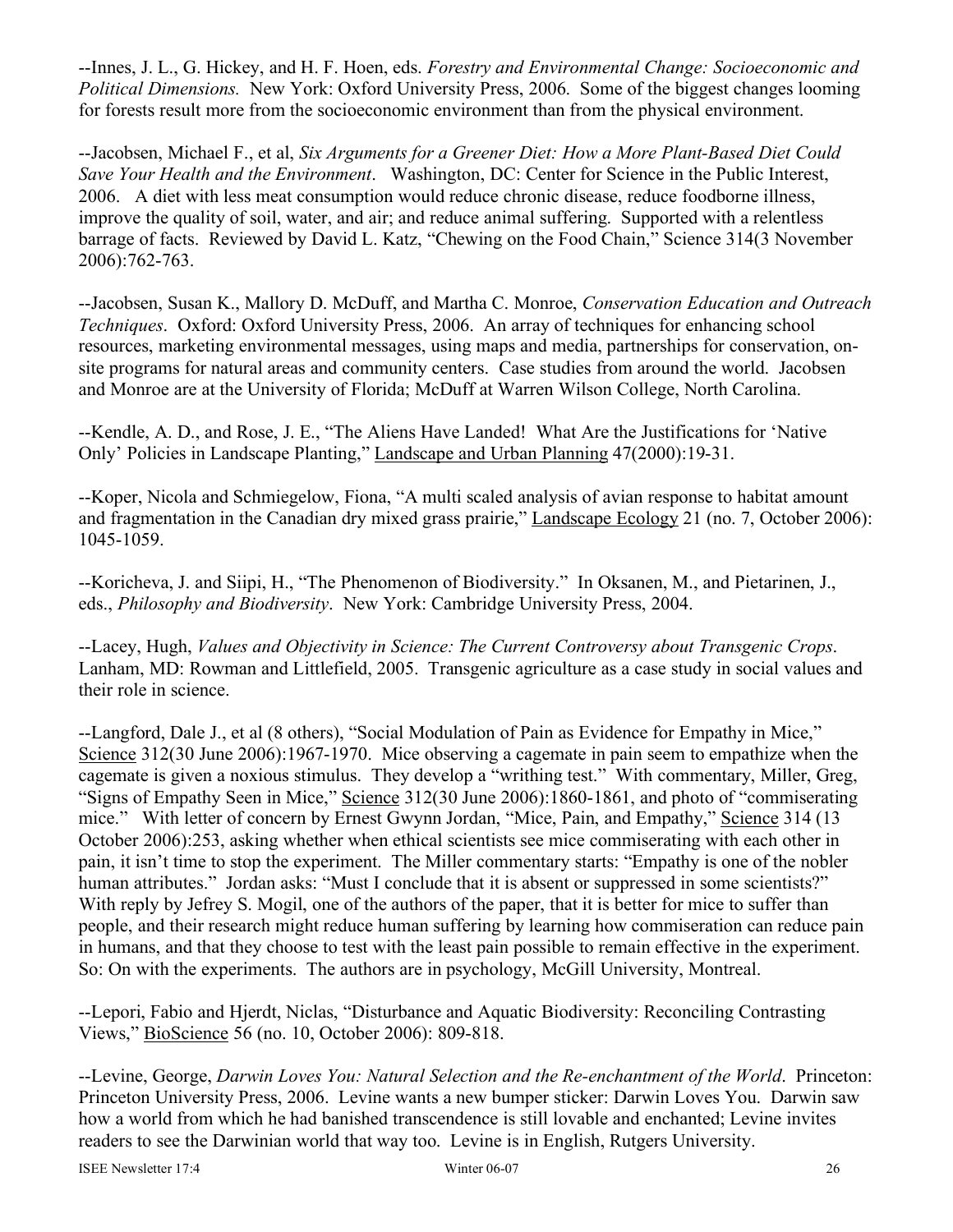--Levy, Sharon, "A Plague of Deer," BioScience 56 (no. 9, September 2006): 718-721.

--Livingstone, David N., "Putting progress in its place," Progress in Human Geography 30 (no. 5, October 2006): 559-579.

--Lloyd, Jeremy, "Redneck for Wilderness: Earth First! Cofounder Dave Foreman on Being a True Conservative," The Sun, December 2005, pp. 4-11. Interview with Dave Foreman. "Aren't people ultimately going to ask what's in it for them?" "Yes, to a certain extent, but I think we can also challenge people with questions like 'Do we have the generosity of spirit and the greatness of heart to share the earth with other species?' That appeals to something deep in us. And that's the way religions have always approached problems: by appealing to something beyond self interest. I think conservationists used to do that more. That's part of the problem with the environmental movement today." "I've been a registered Republican all my life. As a college student in the sixties I ... worked on Barry Goldwater's campaign for president. I consider myself a true conservative. But true conservatism is dead in America."

--Luckert, Martin K. (Marty), "Has the Myth of the Omnipotent Forester Become the Reality of the Impotent Forester?," Journal of Forestry 104 (no. 6, September 2006): 299-306.

--Lundmark, Cathy, "Global Patterns in Bird Diversity," BioScience 56 (no. 9, September 2006): 784- 784.

--Martin, Maria, Pablo, Carlos and Agar, Pilar, "Landscape changes over time: comparison of land uses, boundaries and mosaics," Landscape Ecology 21 (no. 7, October 2006): 1075-1088.

--Merlo, Maurizio, and Croitory, Lelia, eds., *Valuing Mediterranean Forests New York*. Oxford University Press, 2005. The authors are at the University of Padova, Italy.

--Meyer, John M., *Political Nature: Environmentalism and the Interpretation of Western Thought*. Cambridge, MA: MIT Press, 2001. Environmentalist interpretations in Western thought, esp. Hobbes and Aristotle. Nature, politics, and the experience of place. New possibilities for environmental politics.

--Meyer, Natalie, "Desertification and Restoration of Grasslands in Inner Mongolia," Journal of Forestry 104 (no. 5, September 2006): 328-331.

--Nowak, Martin A. and Karl Sigmund, "Evolution of Indirect Reciprocity," Nature 437 (27 October 2005):1291-1298. Natural selection is typically assumed to favor selfishness. But many biological systems, and especially human societies, are organized around altruistic, cooperative interactions. This seems to evolve through indirect reciprocity: I help you and somebody else helps me. This leads to reputation building, morality judgment and complex social interactions with ever-increasing cognitive demands. Nowak is in biology and mathematics, Harvard University. Sigmund is in mathematics, University of Vienna.

--Orts. Eric W., and Alan Strudler, "The Ethical and Environmental Limits of Stakeholder Theory," Business Ethics Quarterly 12(no. 2, 2002):215-233. Stakeholder theory has much to recommend it, but is limited to human participants in the business enterprise. It runs into intractable problems in providing credible ethical principles for business managers dealing with the natural environment. Orts and Strudler are at Wharton School, Environmental Management Program, University of Pennsylvania, Philadelphia.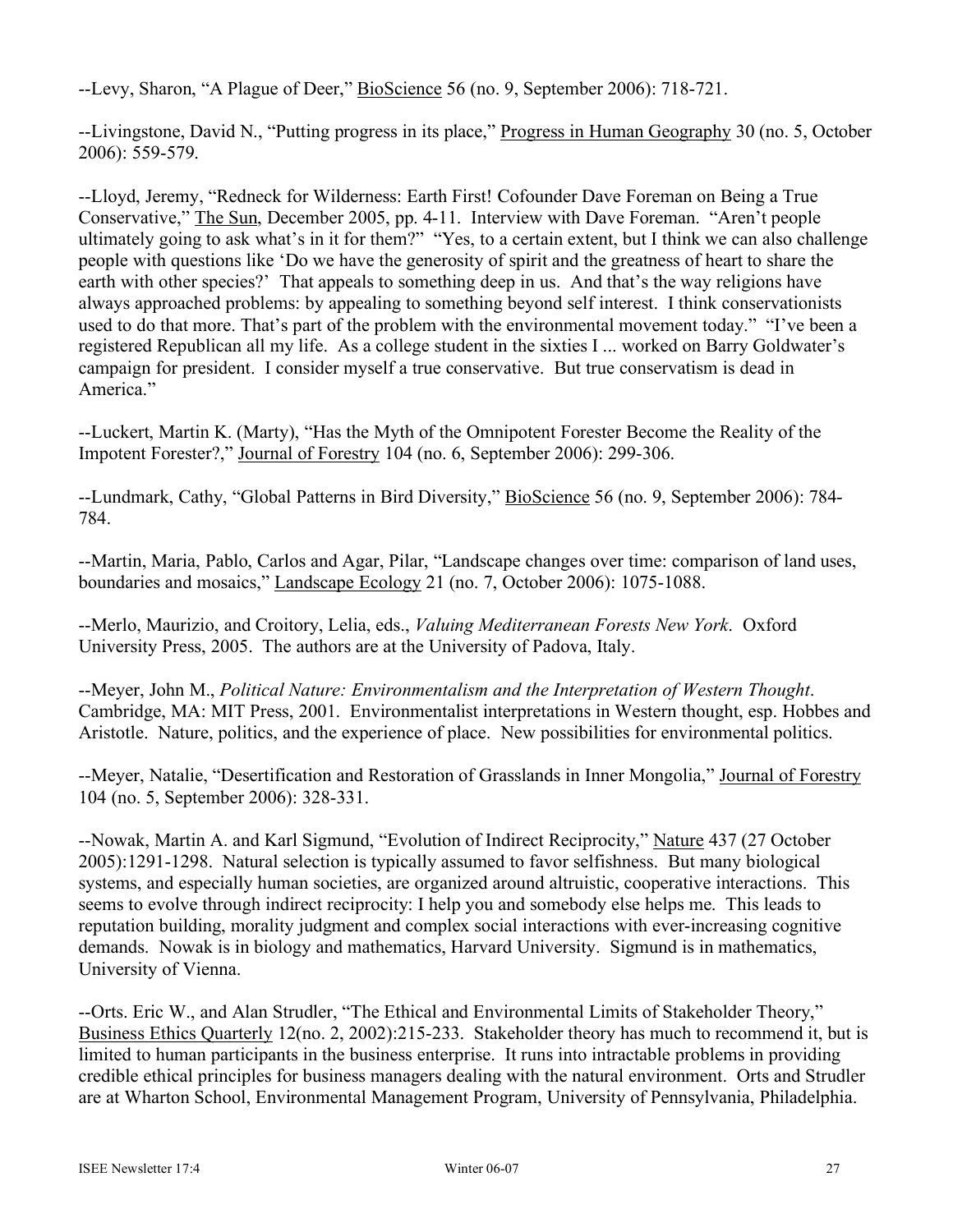--Palmer, Joy A., ed., *Kankyo no shisoka tachi* [*Fifty Key Thinkers on the Environment*]. Tokyo: Misuzu Shobo, 2004. Japanese translation. In two volumes in Japanese: ISBN 4-622-08161-X (vol. 1, Ancient) ISBN 4-622-08162-8 (vol. 2, Ancient and Modern).

--Pimentel, David and Patzek, Tad, "Green Plants, Fossil Fuels, and Now Biofuels," BioScience 56 (no. 11, November 2006): 875-875.

--Plotnik, Joshua M., Frans B. M. de Waal, and Diana Reiss, "Self-Recognition in an Asian Elephant," Proceedings of the National Academy of Sciences (PNAS) 103 (November 7, 2006):17053-17057. Now elephants have joined a small group of animals that can recognize themselves in a mirror (apes, dolphins- known only once). Researchers at the Bronx Zoo found that an elephant could repeatedly used her trunk to examine a white X the researchers had painted on her face in a location she could only see in the mirror. See also: Miller, Greg, "Jumbo Reflections," ScienceNOW Daily News, 30 October 2006.

--Posner, Richard, *Catastrophe*. New York: Oxford Unviersity Press, 2004. The odds of the occurrence of one or more catastrophes are growing quickly because of "the breakneck pace of scientific and technological advance." These possible catastrophes include rapid climate change, which "is to a significant degree a byproduct of the success of capitalism in enormously increasing the amount of world economic activity ... and is a great and growing threat to anyone's idea of human welfare." About this, conservatives are "in a state of denial." Posner is often known for his economic approach to making decisions but, unfortunately, catastrophe "turns out to be an unruly subject for economic analysis." Posner is a judge of the U.S. Court of Appeals for the Seventh Circuit.

--Powledge, Fred, "The Millennium Assessment," BioScience 56 (no. 11, November 2006): 880-886.

--Raines, Ben, "Experts: Fish Rally When Gill Nets Gone," (Mobile Alabama) Press Register, October 6, p. 1A, 16A. Alabama permits gill netting off its coasts. Other states, Florida, Mississippi, Texas, Louisiana have essentially stopped permitting gill netting, with a rebound of fish populations. Scientists now say that Alabama's liberal commercial regulations are depleting stocks of desirable fish in Alabama waters, also having a quite adverse effect from "by catch," fish and other marine animals that are not desired but are nevertheless caught and killed in the half-mile long nets that sweep from bottom to surface. With 120 licensed gill netters Alabama can have more than 54 miles of nets stretched out in its waters on any given night. Alabama requires gill netters to operate at night, so as not to disturb sports fishing during the day, but sportsmen complain that by dawn there are no fish left.

--Roberts, J. Timmons, and Parks, Bradley C., *A Climate of Injustice: Global Inequality, North-South Politics, and Climate Policy*. Cambridge, MA: The MIT Press, 2006. The role that unequal distribution of the benefits of industry and development plays in shaping prospects for a global climate pact, with statistical and theoretical analysis and case studies. Roberts is in sociology, College of William and Mary. Parks is a development policy officer, Department of Policy and International Relations, Millennium Challenge Corporation, Washington, DC.

--Roughgarden, Joan, *Evolution and Christian Faith: Reflections of an Evolutionary Biologist*. Washington: Island Press, 2006. "I'm an evolutionary biologist and a Christian. Here's my perspective on what to teach about evolution and on how to understand today's collision between science and Christian faith" (p. 3). "Is there then a conflict between the Bible and evolution? No. To the contrary, the discovery that all of life is one body through its union into one family tree extends St. Paul's teaching on Christian community to all of living creation. This finding is a source of joy and I rejoice." (p. 23). "A long and solid tradition testifies to biologists' search for direction in evolution. Many, maybe most, evolutionary biologists do see evolution as having a direction under the guidance of natural breeding even through the mutation-generating piece within the evolutionary process is random. ... Thus evolution is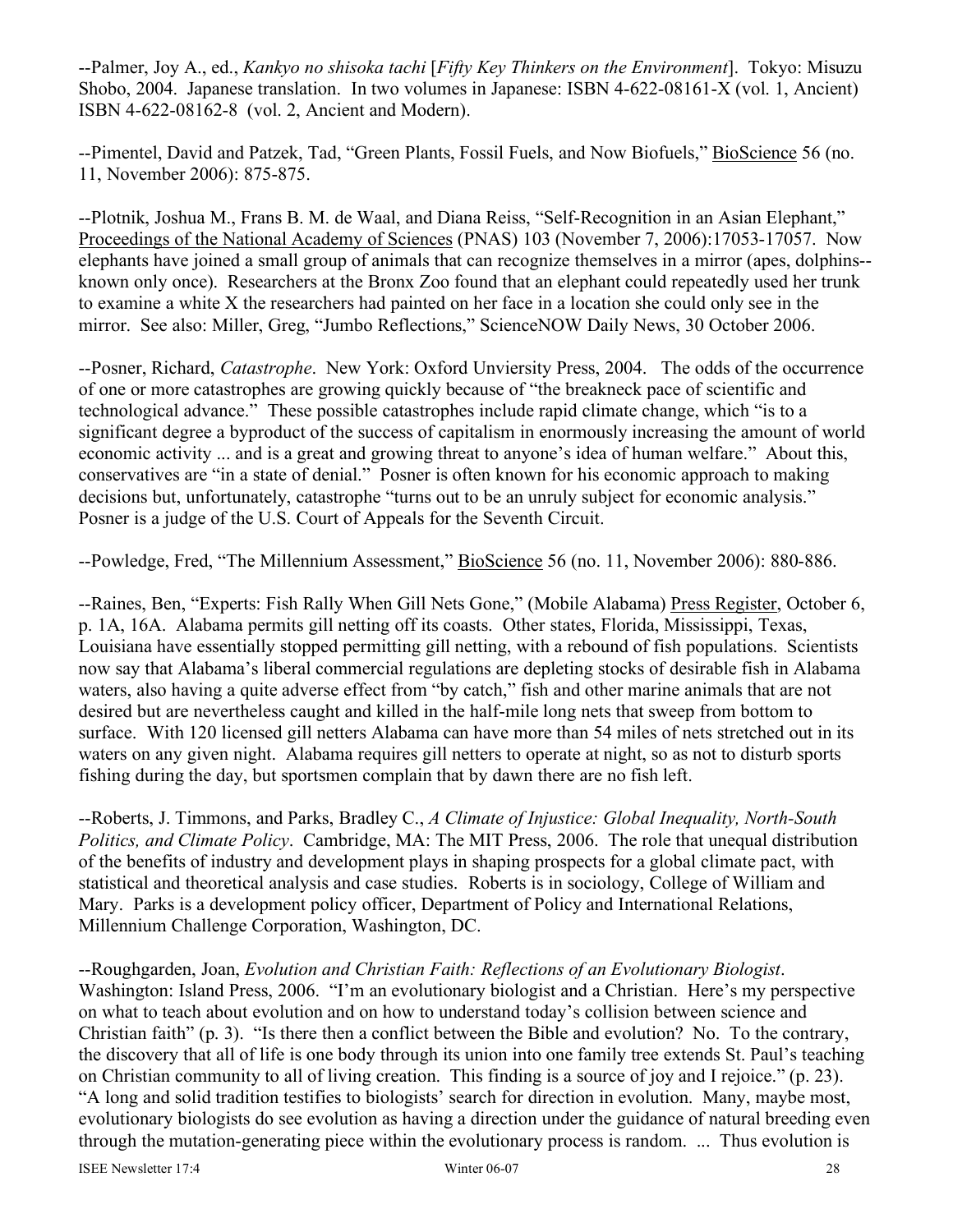not automatically in opposition to religion concerning a direction for evolutionary change. ... For myself, I'm comfortable feeling that evolution by natural breeding is revealing God's design for nature in the fullness of time." (pp. 49-52). Roughgarden is in biology and geophysics at Stanford University.

--Sagoff, Mark, "Intellectual Property and Products of Nature," American Journal of Bioethics 2(2002):12-13.

--Salleh, Ariel (ed.), "Symposium Ecosocialist-Ecofeminist Dialogues", Capitalism Nature Socialism, 2006, Vol. 17, No. 4, 32-124. (US).

--"Embodying the Deepest Contradiction," Capitalism Nature Socialism, Vol. 17, No. 4, 116-125. (US)

--"Towards an Inclusive Solidarity on the Left," Capitalism Nature Socialism, Vol. 17, No. 4, 33-38. (US)

--"We in the North are the Biggest Problem for the South: A Conversation with Hilkka Pietila," Capitalism Nature Socialism, Vol. 17, 44-61. (US)

--"Organised Irresponsibility: Contradictions in the Australian Government's Strategy for GM Regulation," Environmental Politics, Vol. 15, 399-416. (UK)

--"Social Ecology and the Man Question" in P. Stephens, J. Barry, and A. Dobson (eds.), *Contemporary Environmental Politics: From Margins to Mainstream* (London: Routledge).

--"Shiva's Earth Democracy,"Organization & Environment, 2006, Vol. 19 , No. 3, 406-410. (US)

--Sanderson, Eric W., "How Many Animals Do We Want to Save? The Many Ways of Setting Population Target Levels for Conservation," BioScience 56 (no. 11, November 2006): 911-922.

--Sands, Roger, *Forestry in a Global Context*. New York: Oxford University Press, 2005. Sands is at the University of Canterbury, UK.

--Shields, Deborah J., and E. T. Bartlett, "Applicability of Montreal Process Criterion 6 - Long-term Socio-economic benefits - to Rangeland Sustainability," International Journal of Sustainable Development and World Ecology 9 (no 2, 2002):95-120. Following the UNCED Statement of Forest Principles and Agenda 21, there was formed an international effort, the Working Group on Criteria and Indicators for the Conservation and Sustainable Management of Temporal and Boreal Forests, known as the Montreal Process. Criterion 6 calls for the long-term sustainability of social and economic benefits. Shields and Bartlett apply this criterion to rangelands, in addition to forests. They develop some 19 indicators of rangeland condition and benefits--social, economic, ecological, cultural, and spiritual. They discuss measurement of these benefits, notice that some are more easily measured than others, but those that escape quantification may nonetheless be quite significant. Numerous concrete examples of a broad range of rangeland benefits, and suggestions for their conservation. Shields is at the Rocky Mountain Research Station, USDA Forest Service, Fort Collins, CO. Bartlett is in Rangeland Ecosystem Science, Colorado State University, Fort Collins.

--Siipi, H., Naturalness, *Unnaturalness and Artifactuality in Bioethical Argumentation*. Turku, Finland: University of Turku, 2005.

--Silver, Lee M., *Challenging Nature: The Clash of Science and Spirituality at the New Frontiers of Life*. New York: Ecco (Harper Collins), 2006. An unabashed sales pitch for our biotechnological future. "Human nature will remake all of Mother Nature. The ultimate question--the very asking of which strikes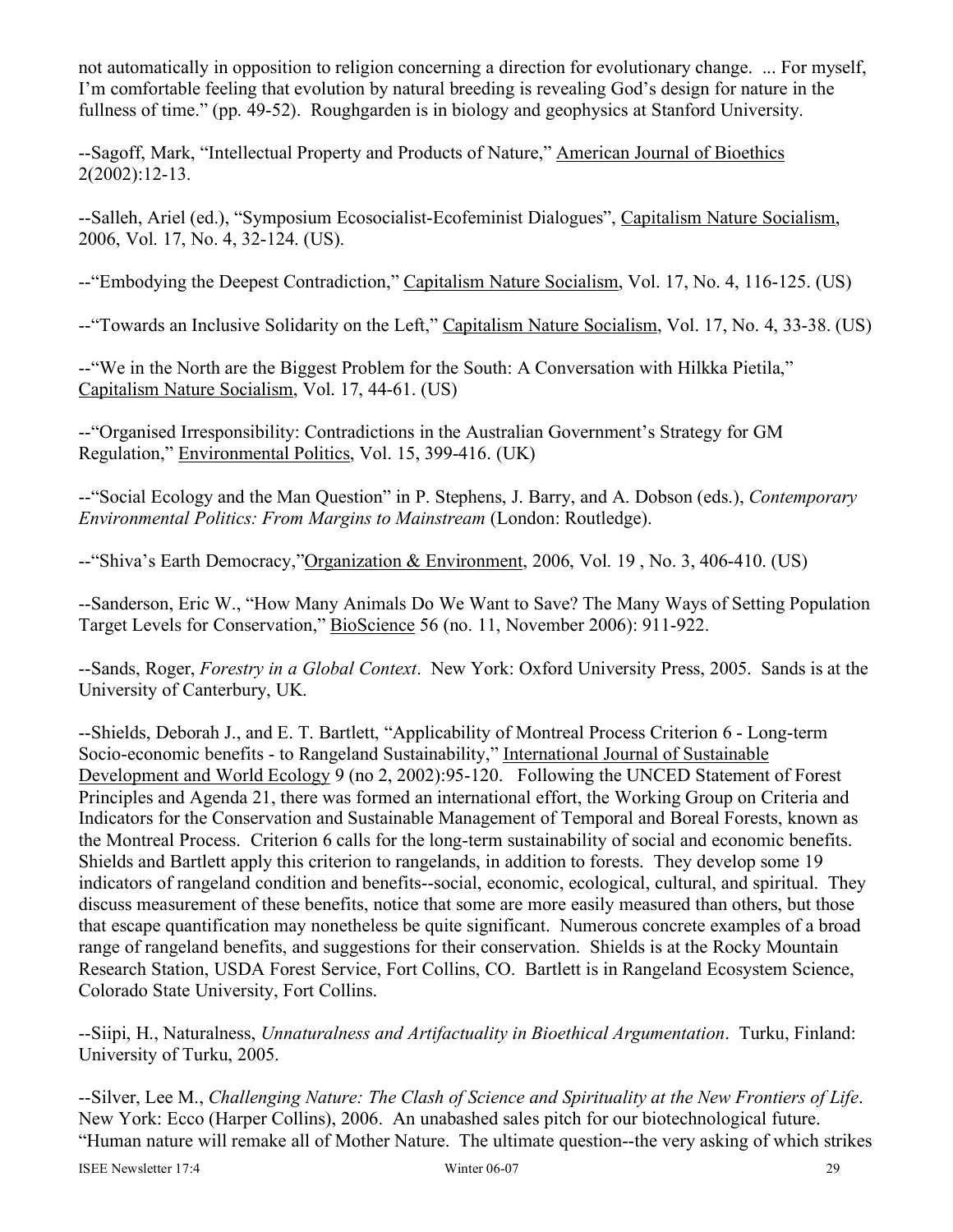fear into the hearts of many people--is whether or not the human spirit or soul will stay the same or be remade in the process as well." Humans will increasingly have no need of original nature, since they have remade nature. There are no anthropocentric reasons for saving nature, but, interestingly, Silver does think there may be moral reasons. In fact, he holds, there is no defensible reason for the conservation of species except because we think species preservation is a moral imperative. Silver is in molecular biology at Princeton University. His field, he declares is, "compared with every other field of scholarship and science ... the least compatible with spiritual beliefs."

--Silvertown, Jonathan, *Demons in Eden: The Paradox of Plant Diversity*. Chicago: University of Chicago Press, 2006. A survey of plant biodiversity and the reasons why. The paradox is that, on Darwinian natural selection, one might suppose that ever fewer plants (the "demons in eden") would get ever better at outcompeting the others and displace them. But that does not happen; rather the other way round: there is steady increase of biodiversity. Although plants may go through a demon phase, they have to cope with many factors, the costs of growth and reproduction, limited resources, competition from and dependence on others, predation, and the result is vast diversity.

--Singh, Billy Arjan, *Watching India's Wildlife: The Anthology of a Lifetime*. New York: Oxford University Press, 2004. (Oxford India Paperbacks). The problems afflicting efforts to create national parks in a developing country. Difficulties in implementing conservation measures.

--Smale, M., ed., *Valuing Crop Biodiversity: On-Farm Genetic Resources and Economic Exchange*, New York: Oxford University Press, 2006. Challenges involved in maintaining local crop biodiversity within a rapidly changing global food system. Policy debates related to the Convention on Biological Diversity. Smale is with the International Food Policy Research Institute, Washington, DC.

--Soderstrom, Ola, "Studying cosmopolitan landscapes," Progress in Human Geography 30 (no. 5, October 2006): 553-558.

--Streiffer, R., "In Defence of the Moral Relevance of Species Boundaries," American Journal of Bioethics 3 (2003):37-38.

--Stribling, James B., "Environmental Protection Using DNA Barcodes or Taxa?," BioScience 56 (no. 11, November 2006): 878-879.

--Szélely, Tamás, Thomas, Gavin H. and Cuthill, Innes C., "Redesigning Agriculture," BioScience 56 (no. 10, October 2006): 839-845.

--Tesh, Sylvia Noble, *Uncertain Hazards: Environmental Activists and Scientific Proof*. Ithaca, NY: Cornell University Press, 2000. Over-reliance on empirical research can leave environmentalists stranded when science is inconclusive.

--Thompson, Paul B., "Unnatural Farming and the Debate over Genetic Manipulation," In Galston, W. A., ed., *Genetic Prospects: Essays on Biotechnology, Ethics, and Public Policy*. Lanham, MD: Roman and Littlefield Publishers, 2003.

--Timbrell, John, *The Poison Paradox: Chemicals as Friends and Foes*. Oxford: Oxford University Press, 2005. Natural and manufactured chemicals to which humans are exposed, how they are toxic and the differing reactions humans can have to them. Timbrell claims to debunk the myth that natural is good and man-made is bad. Timbrell is at King's College London.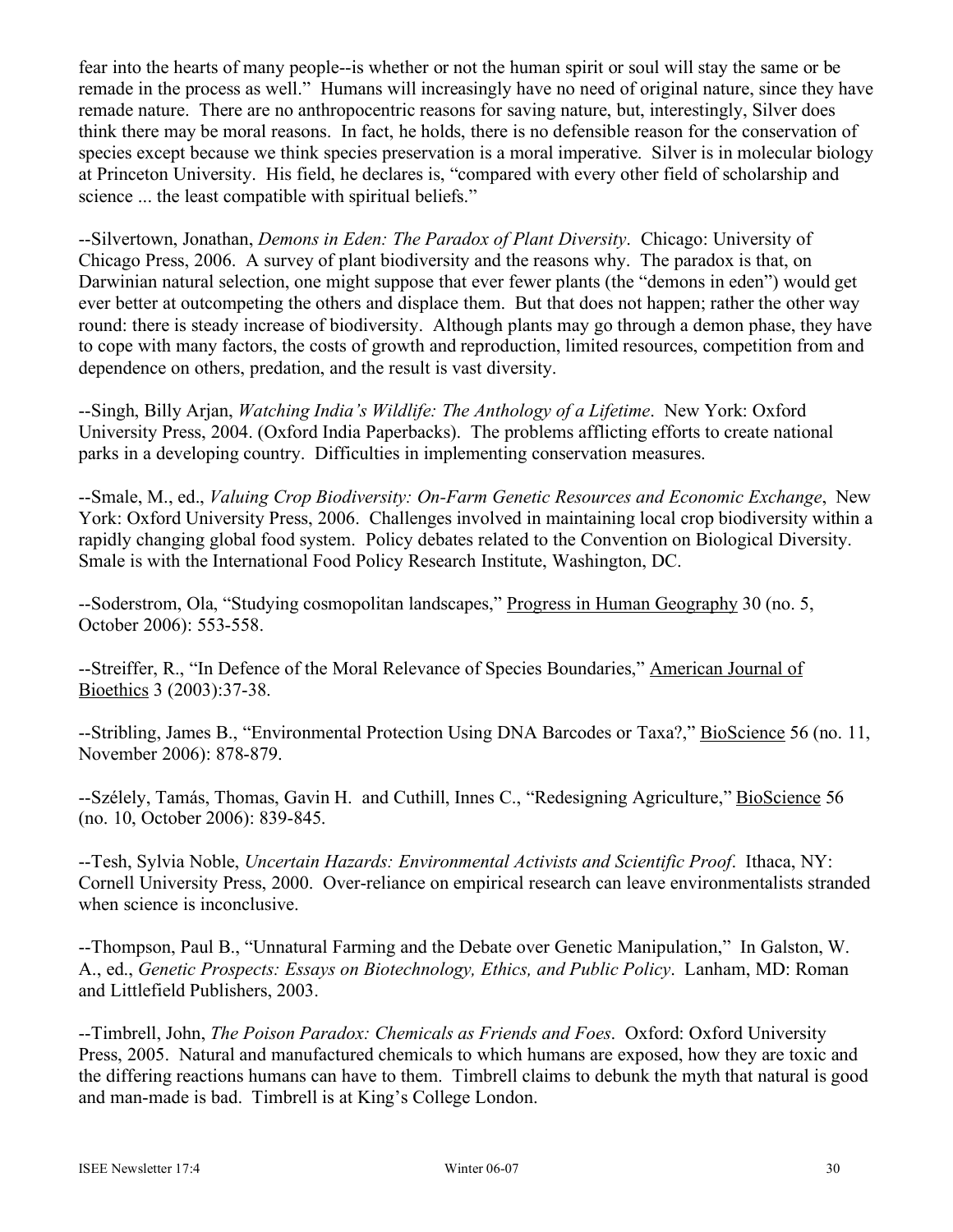--VanderMerwe (Van der Merwe), P. and Saayman, M., "Game farms as sustainable ecotourist attractions," Koedoe (Research Journal, South African National Parks) 48 (no. 2, 2005):1-10. Ecotourism is important in South Africa, including that on game farms, with about 7,000 in South Africa. Some 80% of wildlife conservation is taking place on private lands. Operators are concerned about sustainability. But they often do not work closely with the local community to develop partnerships in which the local community has a stake, and they often do not use local entrepreneurs in the development of their initiatives. The authors are in Tourism and Leisure Studies, North-West University, Potchefstroom Campus, Potchefstroom, South Africa.

--VanDrunen (Van Drunen), M. A., R. Kasage, and C. Corlands, *Climate Change in Developing Countries*. New York: Oxford University Press, 2006.

--VanRoon (Van Roon), Marjorie, and Stephen Knight, *Ecological Context of Development: New Zealand Perspectives*. New York: Oxford University Press, 2005. Environmental planning in New Zealand, with attention to ecological principles. The authors are at the University of Auckland.

--Venter, Oscar; et al., "Threats to Endangered Species in Canada," BioScience 56 (no. 11, November 2006): 903-910.

--Vermeij, Geerat J., *Nature: An Economic History*. Princeton, NJ: Princeton University Press, 2004, 2006. The universal truth on Earth is that organisms compete for scarce resources, and this universal truth unites three disciplines: economics, evolution, and cultural history, disciplines that otherwise have developed in mutual isolation. All three competitive processes develop cooperation, adaptation, and feedback. Historical patterns in both human and nonhuman evolution follow from this principle. Vermeij is in geology, University of California, Davis.

--Victor, David G., *The Collapse of the Kyoto Protocol and the Struggle to Slow Global Warming*. Princeton, NJ: Princeton University Press, 2004. A devastating critique of the international negotiations on global warming.

--Vogt, Kristiina, et al., *Forests and Society: Sustainability and Life Cycles of Forests in Human Landscapes*. New York: Oxford University Press, 2006. Vogt is at University of Washington, Seattle.

--Wagner, Frederic H., with contributions by Wayne L. Hamilton and Richard B. Keigley, *Yellowstone's Destabilized Ecosystem: Elk Effects, Science, and Policy Conflict*. Oxford: Oxford University Press, 2006. The authors claim perennial mismanagement of the elk in Yellowstone. They claim elk were historically rare in the region, but that under park management enlarging elk herds have been overgrazing and seriously degrading the ecosystem. An argument heard often before, but here with new supporting data. Wagner is at Utah State University.

--Wang, Xianli; et al., "Challenges in Visualizing Forests and Landscapes," Journal of Forestry 104 (no. 6, September 2006): 316-319.

--Warnock, M., "What is Natural? And Should We Care?" Philosophy 78 (2003):445-459.

--Willis, K. J. and Birks, H. J. B., "What Is Natural? The Need for a Long-Term Perspective in Biodiversity Conservation," Science 314 (24 November 2006):1261-1265. Ecosystems change over time and most data available are too short-term to judge natural variability, separating it from human introduced disturbances. Paleoecological records can be used to provide a longer temporal perspective. The use of such records can reduce much of the uncertainty regarding the question of "what is natural." In result, we can start to provide better guidance for long-term management and conservation. One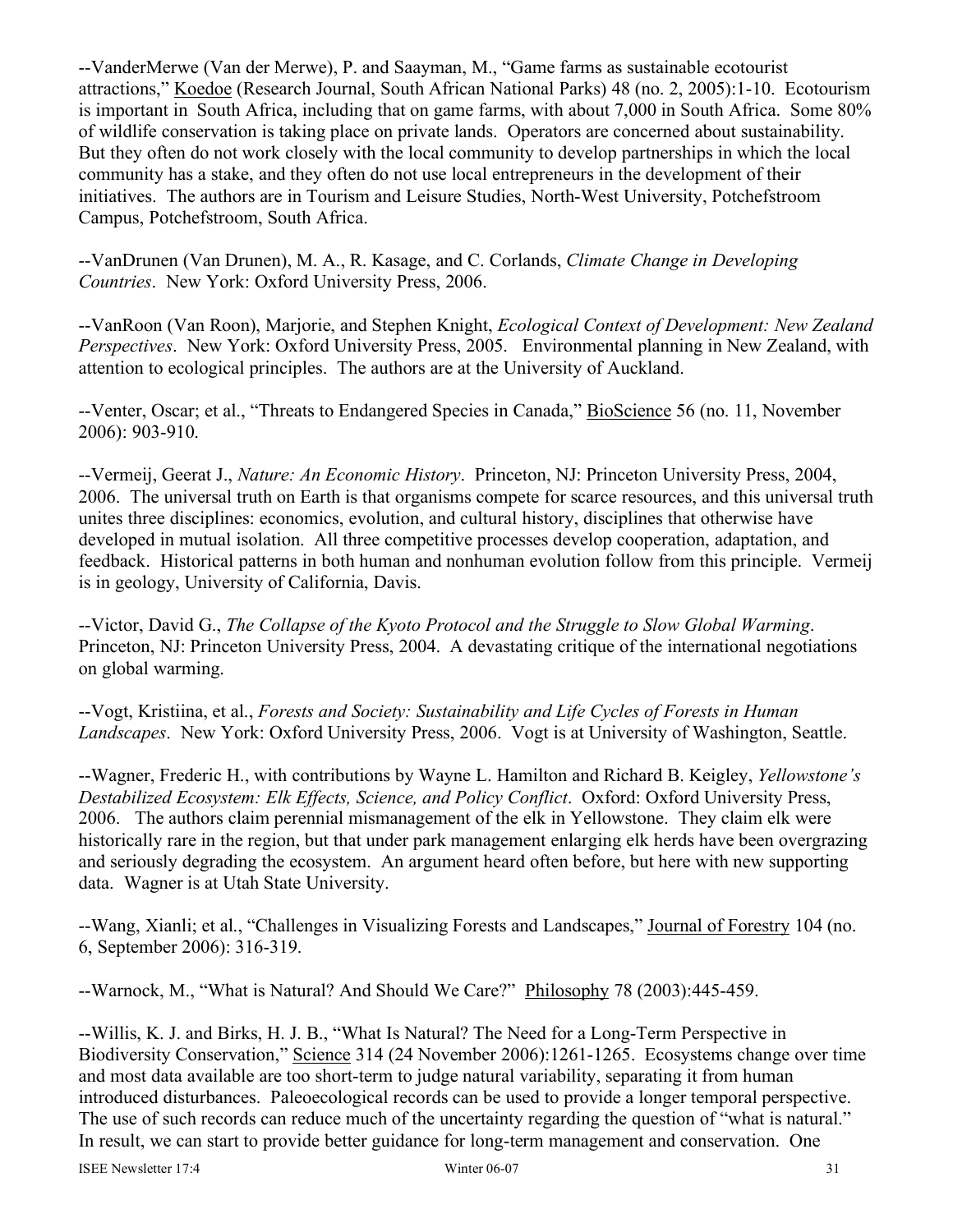finding is that, when climates change, what these authors call "rear-edge" populations (source populations from which "leading-edge" populations migrate) are extremely important in the conservation of diversity. Willis is at the Long-Term Ecology Laboratory, Oxford University. Birks is in Biology, University of Bergen, Norway.

--Wondrak Biel, Alice, *Do (Not) Feed the Bears: The Fitful History of Wildlife and Tourists in Yellowstone*. Lawrence, KS: University Press of Kansas, 2006. Management history, shifts in scientific perspectives, cultural attitudes about animals, and the changing relationships between animals and people, using the bears as a focal point. The shift from "human-oriented conservation" to "nature-oriented preservation

--Worm, Boris et al (a dozen others), "Impacts of Biodiversity Loss on Ocean Ecosystem Services," Science (3 November 2006):787-790. Human-dominated marine ecosystems are rapidly losing biodiversity, with unknown consequences, but projections here indicate that the ocean's capacity to provide food, maintain water quality, and recover from perturbations will be lost by 2048. By then all commercial fish and seafood species will be gone, at least in harvestable quantities. Of particular note is the finding that general oceanic biodiversity is required to sustain commercial fisheries. Available data does suggest that these trends are still reversible. The lead author is at Dalhousie University, Halifax, Canada. With commentary: Stokstad, Erik, "Global Loss of Biodiversity Harming Ocean Bounty," Science 314(3 November 2006):745.

--Wynne, Clive D. L., *Do Animals Think?* Princeton, NJ: Princeton University Press, 2004, 2006. It may be romantic to think so, but it is not realistic. Animals are not dumb, but they do not "think" in our human sense of that word. Animals have neither the "theory-of-mind" capabilities that humans do, nor the capacity for higher-level reasoning. Nevertheless, we ought to respect animal minds. Wynne is in psychology, University of Florida.

--Yasue, Mai, Feare, Chris J., Bennun, Leon and Fiedler, Wolfgang, "The Epidemiology of H5N1 Avian Influenza in Wild Birds: Why We Need Better Ecological Data," BioScience 56 (no. 11, November 2006): 923-929.

# **ISEE OFFICERS**

President: Clare Palmer. Department of Philosophy, Washington University, One Brookings Drive, Campus Box 1073, St Louis, MO 63130. Ph (314) 935-7148. Fx: (314) 935-7349. Email: cpalmer@artsci.wustl.edu.

Vice President: Emily Brady. Institute of Geography, School of GeoSciences, University of Edinburgh, Drummond Street, Edinburgh EH8 9XP. Ph +44 (0) 131-650-9137. Fx +44 (0) 131-650-2524. Email: Emily.Brady@ed.ac.uk.

Secretary: Mark Woods. Department of Philosophy, Univeristy of San Diego, University of San Diego, 5998 Alcalá Park, San Diego, CA 92110. Ph (619) 260-6865. E-mail: mwoods@sandiego.edu.

Treasurer: Lisa Newton. Director, Program in Environmental Studies, Fairfield University, Fairfield, Connecticut 06824. Ph (203) 254-4128. E-mail: lhnewton@mail.fairfield.edu.

Nominations Committee: Robin Attfield, Jen Everett, Ned Hettinger, Christopher Preston (chair).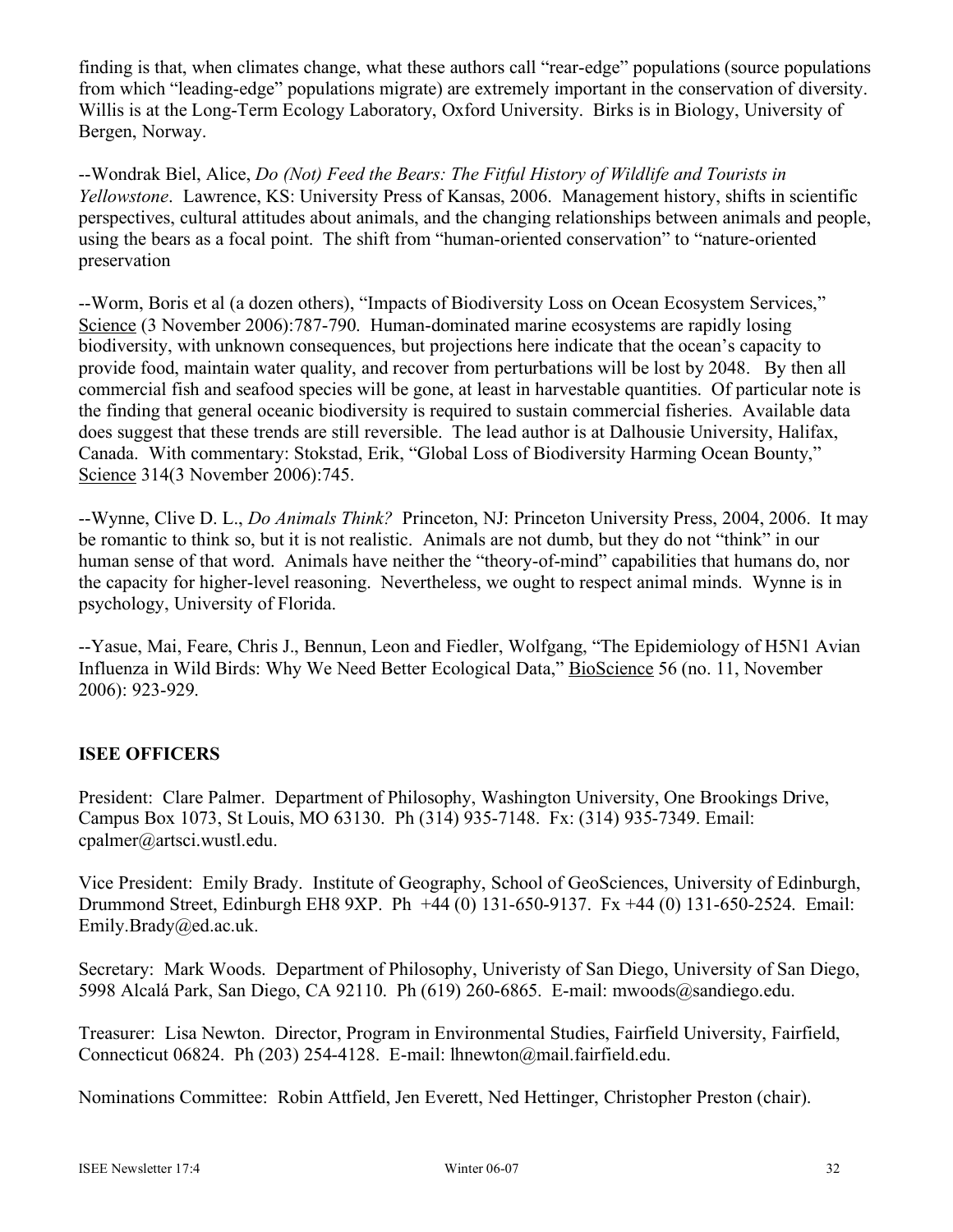# **ISEE REGIONAL REPRESENTATIVES**

Africa: Johan P. Hattingh, Department of Philosophy, University of Stellenbosch, 7600 Stellenbosch, South Africa. Hattingh heads the Unit for Environmental Ethics at Stellenbosch. Phone: 27 (country code) 21 (city code) 808-2058 (office), 808-2418 (secretary); 887-9025 (home); Fax: 886-4343. Email: jph2@akad.sun.ac.za.

Australia and New Zealand: William Grey, Room E338, Department of Philosophy, University of Queensland, 4067, Queensland 4072 AUSTRALIA. Email: wgrey@mailbox.uq.edu.au.

China: Yu Mouchang, Institute of Philosophy, Chinese Academy of Social Sciences, Beijing, 100732, China. Yang Tongjin, Institute of Philosophy, Chinese Academy of Social Sciences, Beijin,100732, China. E-mail: yangtong12@sina.com.

Taiwan: Edgar Lin, Biology Department, Tunghai University, Taichung, Taiwan 40704. Email: edgarlin@ms5.hinet.net. Phones: 886-4-3595622 office; 886-4-3590991 home. Fax: 886-4-3595953.

Eastern Europe: Jan Wawrzyniak. Department of Philosophy, Adam Mickiewicz University of Poznan, Poland. University address: Prof. Jan Wawrzyniak, Institut Filozofii, Adam Mickiewicz University, 60- 569 Poznan, Szamarzewskiego 91c POLAND. Phone: +48 / 61 / 841-72-75; Fax: +48 / 61 / 8430309. Home address: 60-592 Poznan, Szafirowa 7, POLAND. Email: jawa@main.amu.edu.pl. Website: http://appliedphilosophy.mtsu.edu/ISEE/JanWaw/index.html.

Western Europe and the Mediterranean: Martin Drenthen, Center for Ethics University of Nijmegen (CEKUN), Postbox 9103, 6500 HD Nijmegen, THE NETHERLANDS. Office phone: 31 (country code) 24 (city code) 3612751. Fax: 31-24-3615564. E-mail:mdrenthen@hetnet.nl. Home: Van't Santstraat 122, 6523 BJ Nijmegen. Home Phone: (31) - (24) - 3238397.

Mexico and Central America: Teresa Kwiatkowska, Universidad Autonoma Metropolitana-Iztapalapa, Departamento de Filosofia, Av. Michoacan y Purissima s/n, 09340 Mexico D.F., MEXICO. Phones: +52 55 5637 14 24 (home), +52 55 5 804 47 77 (office). Fax: +52 55 5804 47 48 Email: tkwiatkowska@yahoo.com.

Canada: Laura Westra. Osgoode Hall Law School, York University, 4700 Keele Street, Toronto, Ontario M3J 1P3. Phone: 905-303-8181. Fax: 905-303-8211 E-mail: lwestra@interlog.com.

Pakistan and South Asia: Nasir Azam Sahibzada, Education Manager, WWF—Pakistan, T-28 Sahibzada House, Zeryab Colony, Peshawar City (NWFP), PAKISTAN. Phone: (92) (91) (841593). Fax: (92) (91) (841594). Email: lapis@brain.net.pk or naasir $1$ @email.com.

South America: Ricardo Rozzi, Department of Philosophy and Religion Studies, P.O. Box 310920, University of North Texas, Denton, TX 76203-0920. Phone: 940-565-2266. Fax: 940-565-4448. Email: rozzi@unt.edu.

United Kingdom: KeeKok Lee, Institute for Environment, Philosophy & Policy, Furness College, University of Lancaster, Lancaster LA1 4YG, UK. E-mail: keekok.lee@lancaster.ac.uk.

United States: Ned Hettinger, Philosophy Dept, College of Charleston, Charleston, South Carolina 29424 USA. Phone: 843-953-5786; 843-883-9201 (home). Fax: 843-953-6388. E-mail: HettingerN@CofC.edu). Address July 1999 to August 2000: 416 W. College, Bozeman, MT 59715. Phone: 406-522-9676.